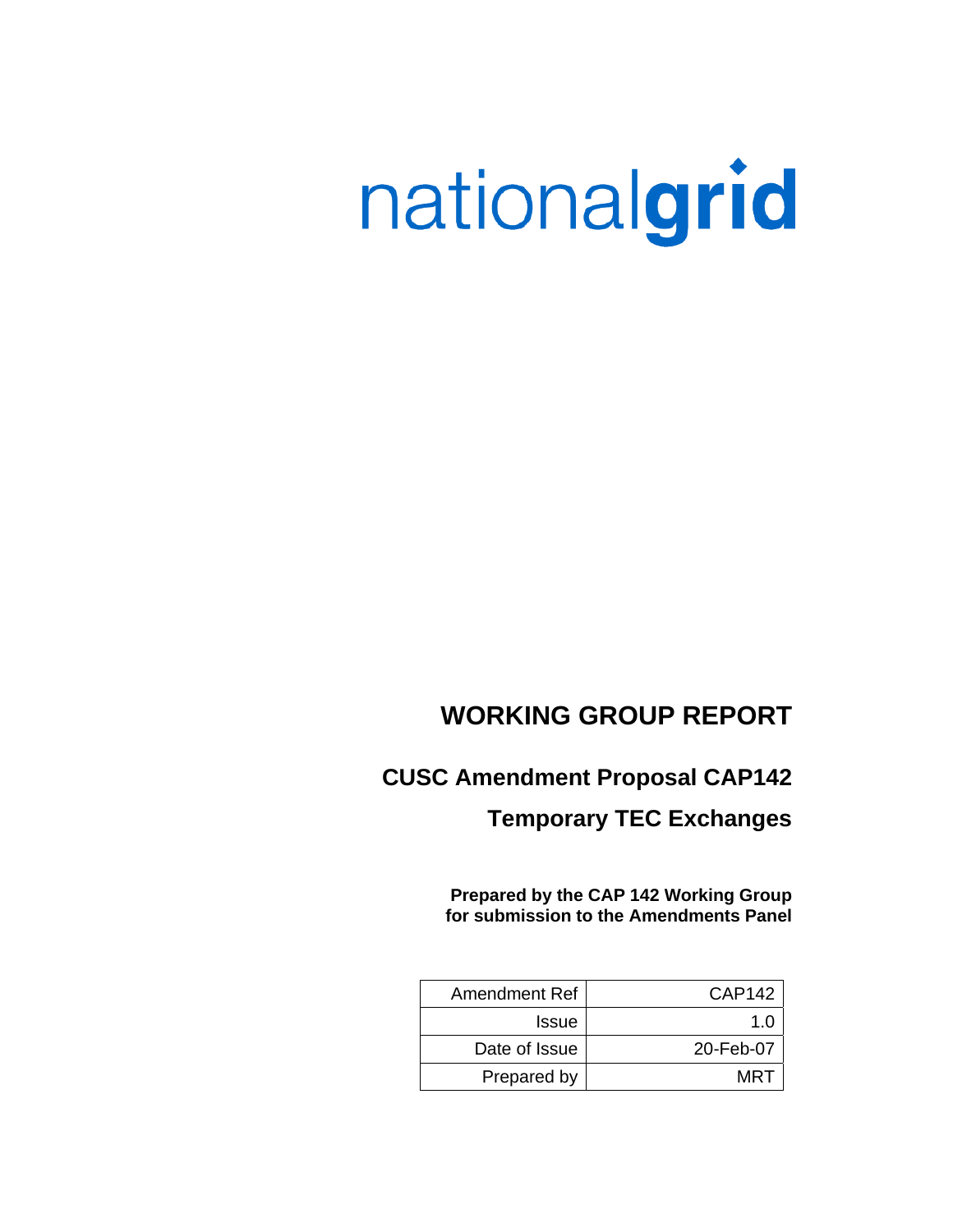# **I DOCUMENT CONTROL**

#### **a National Grid Document Control**

| <b>Version</b> | <b>Date</b> | <b>Author</b> | <b>Change Reference</b>            |
|----------------|-------------|---------------|------------------------------------|
| Draft          | 14/2/07     | MRT           | Draft for Working Group comment    |
| Final 1.0      | 20/2/07     | MRT           | Final for submission to CUSC Panel |
|                |             |               |                                    |

#### **b Distribution**

| <b>Name</b>                                | Organisation |
|--------------------------------------------|--------------|
| The Gas and Electricity Markets Authority  | Ofgem        |
| <b>CUSC Parties</b>                        | Various      |
| <b>Panel Members</b>                       | Various      |
| National Grid Industry Information Website |              |

# **II CONTENTS TABLE**

| 1.0 |                                                             |
|-----|-------------------------------------------------------------|
| 2.0 |                                                             |
| 3.0 |                                                             |
| 4.0 |                                                             |
| 5.0 |                                                             |
| 6.0 | ASSESSMENT AGAINST APPLICABLE CUSC OBJECTIVES  9            |
| 7.0 |                                                             |
| 8.0 |                                                             |
| 9.0 |                                                             |
|     |                                                             |
|     | ANNEX 2 - PROPOSED LEGAL TEXT TO MODIFY THE CUSC            |
|     | ANNEX 3 – WORKING GROUP TERMS OF REFERENCE AND MEMBERSHIP48 |
|     |                                                             |
|     |                                                             |
|     |                                                             |
|     |                                                             |
|     |                                                             |
|     | ANNEX 9 - A TYPICAL EXCHANGE SCENARIO AND THREE DIFFERENT   |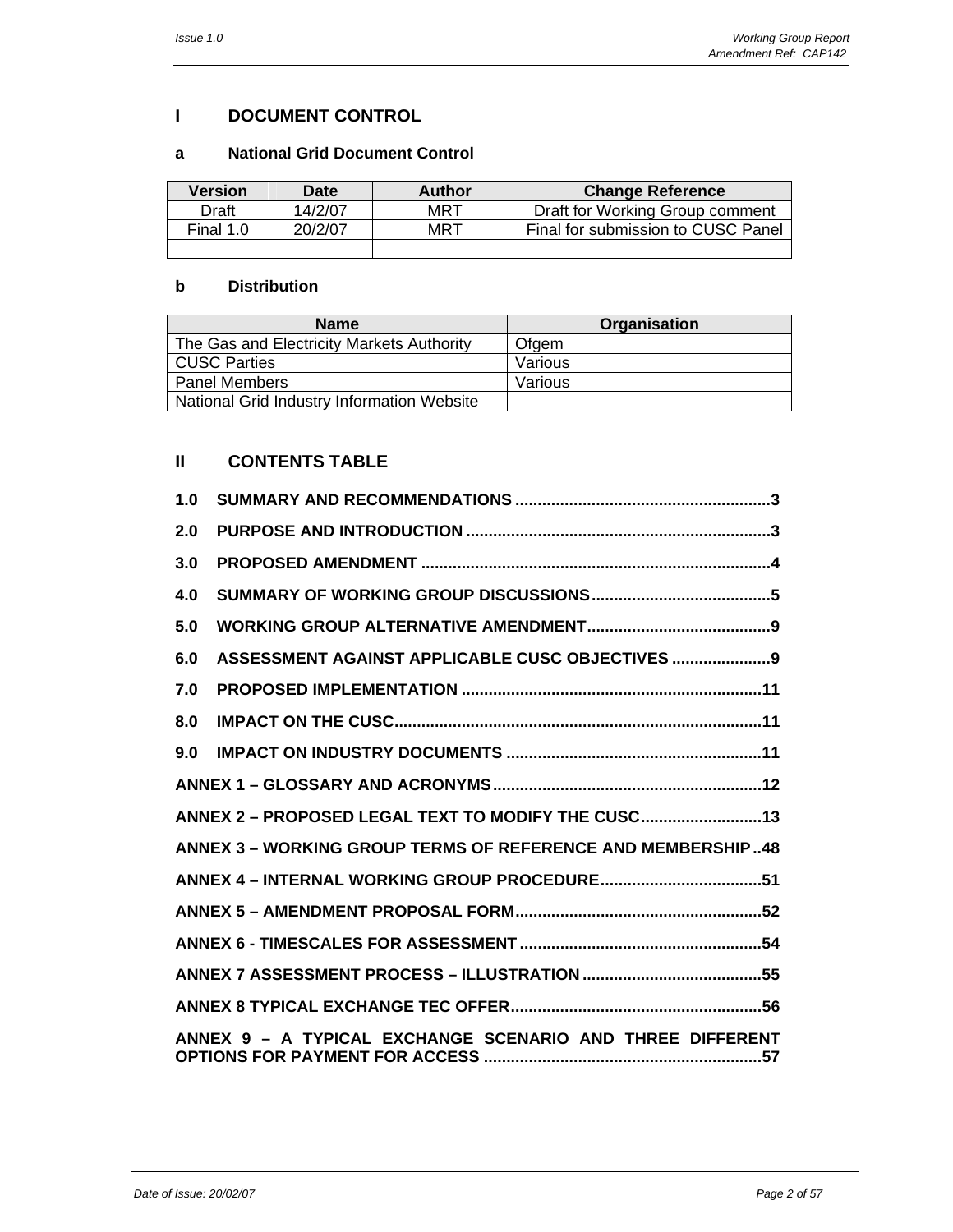# **1.0 SUMMARY AND RECOMMENDATIONS**

#### **Executive Summary**

- 1.1 CAP 142 Temporary TEC Exchanges
- 1.2 This CUSC Amendment Proposal seeks to enable TEC holders to temporarily (inside one charging year) exchange some or all of their TEC with another qualifying connected party, at an 'exchange rate' determined by NGET. After assessment by a working group the original proposal and one Working Group alternative Amendment (WGAA) are recommended for wider consultation. A further WGGA candidate was not recommended and an idea for a more central role for NGET in managing a clearing service for potential donors and receptors of exchanged TEC is briefly described to aid future development of ideas in this area.
- 1.3 Acknowledgment
- 1.4 It is with pleasure that I acknowledge the good humoured enthusiasm that Working Group members brought to the assessment of this proposal.

#### **Working Group Recommendation**

1.5 The Working Group believes its Terms of Reference have been completed, CAP 142 has been fully considered. Opinions within the group were divided. Some members believed CAP142 Original better achieved the Applicable Objectives and some members did not; a majority of members believed that the WGAA better achieved the Applicable Objectives and a majority of members believed that the WGAA was better than the original. Two members believed the WGAA was better than the baseline but not better than the original. One member believed that the WGAA was better than the original but not better than the baseline.

| <b>Voting Results</b>            | Pro | Anti |
|----------------------------------|-----|------|
| Original better than Baseline    |     |      |
| <b>WGAA better than Baseline</b> |     |      |
| WGAA better than Original        |     |      |

By a majority (4:3) working group members recommended that WGAA better achieved the Applicable Objectives than CAP142 Original. Therefore the working group recommends to the CUSC Panel that:

- A consultation report containing both CAP 142 Original and CAP142 WGAA should proceed to wider Industry Consultation as soon as possible.
- The Working Group Report is accepted by the CUSC Panel and the Working Group is disbanded.

#### **2.0 PURPOSE AND INTRODUCTION**

- 2.1 This Report summarises the deliberations of the Working Group and describes the Original CAP142 Amendment Proposal as well as the Working Group Alternative.
- 2.2 CAP142 was proposed by British Energy and submitted to the Amendments Panel for their consideration on 24<sup>th</sup> November. The Amendments Panel determined that the proposal should be considered by a Working Group and that the Group should report back to the panel meeting within 3 months.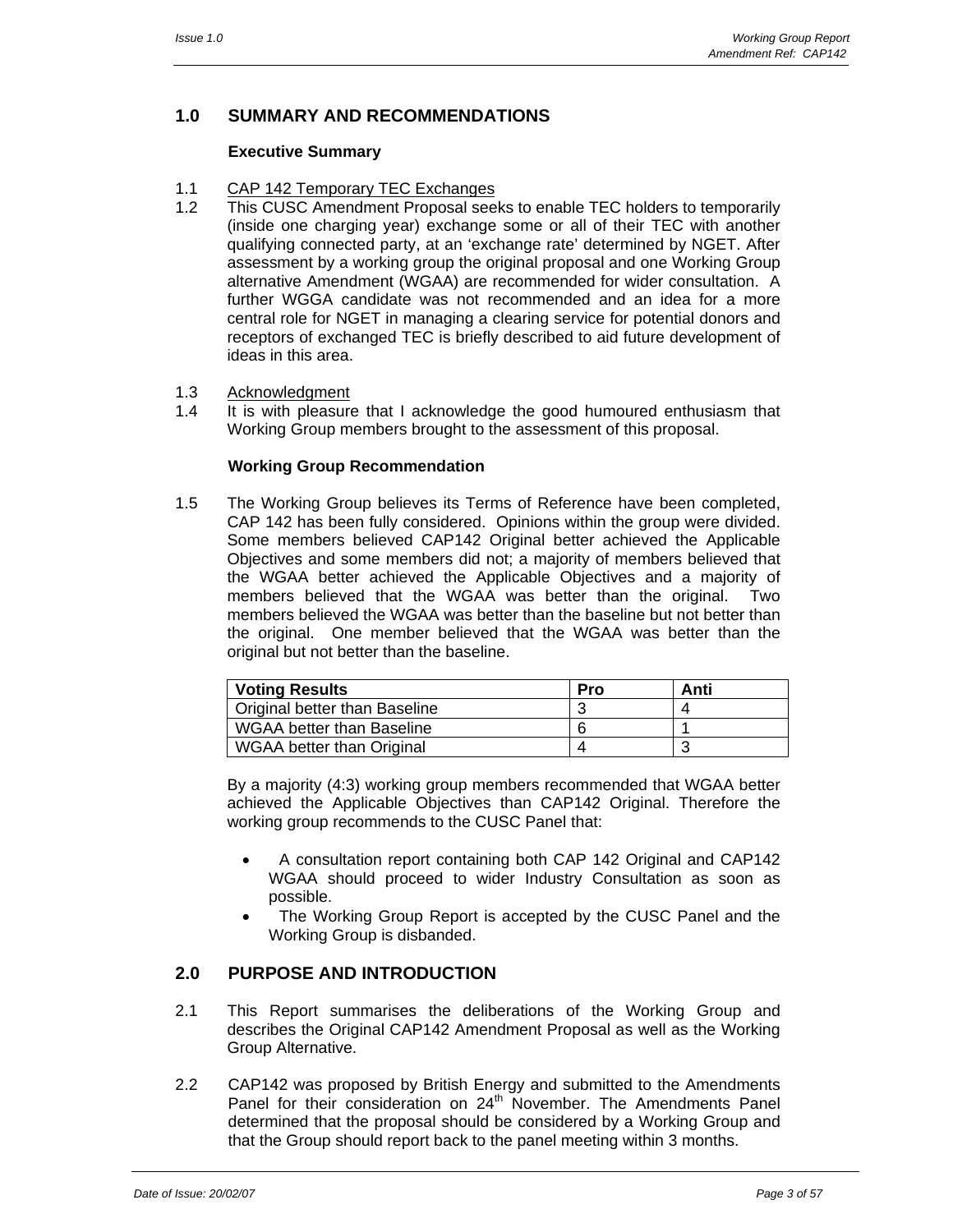- 2.3 The Working Group met on  $18<sup>th</sup>$  December and the members accepted the Terms of Reference for CAP142. A copy of the Terms of Reference is provided in Annex 3. The Working Group considered the issues raised by the Amendment Proposal and considered whether the Proposal and the Working Group Alternative better facilitated the Applicable CUSC Objectives. The Working Group met 8 times, mainly as part-day meetings following discussion of CAP131, as both CAPs involved mainly the same group members.
- 2.4 The CUSC provides for a number of access products. It also allows parties to transfer TEC with the transfer being permanent and applying from the following charging year. This proposal seeks to build on the products and processes already in place to develop a temporary TEC exchange process that would apply within the charging year. At the end of the exchange period, the two parties would revert to their previous TEC status.
- 2.5 This Working Group Report has been prepared in accordance with the Terms of the CUSC. An electronic copy can be found on the National Grid Website, www.nationalgrid.com/uk/Electricity/Codes/, along with the Amendment Proposal Form.

# **3.0 PROPOSED AMENDMENT**

- 3.1 This amendment seeks to introduce a much more flexible approach to TEC exchange such that these can be done between parties within year for variable periods of time as defined in a bilateral agreement. NGET would have a role in identifying the exchange rate applicable between parties as in the current arrangements.
- 3.2 The exchange of TEC would be done on a temporary basis and subject to agreement between parties. It would lead to within year exchanges for variable periods of time within one charging year. For exchanges between different parts of the transmission system there would need to be an exchange rate that would be provided by National Grid following assessment. The exchange could take place as soon as an exchange rate has been established and CUSC bilateral contracts amended. The donor party transferring TEC would continue to pay its TNUoS charge but may recover an element of this from the receiving party via a bilateral contract. For both the donor and receptor parties the normal ceiling on allowable access products would apply:

Exchanged TEC + TEC + any STTEC or LDTEC =< CEC

- 3.3 The amendment proposal anticipates the creation of an optional means of advertising TEC available for exchange. Currently, National Grid produces a TEC Register which details each User's TEC. This does not show whether a User has TEC available to participate in a TEC exchange. Therefore this register would need to be augmented to facilitate exchange, but the proposal does not prescribe changes in detail. Regarding payment of fees, the proposal suggests that only the donor party pays application fees, but is not prescriptive. The proposal notes the need to prescribe the pre-requisites for a new connecting party to have access temporary TEC, but expects the assessment process to achieve this.
- 3.4 The proposer suggests that TEC exchange may be preferential to parties instead of mothballing plant as the TEC does not have to be relinquished.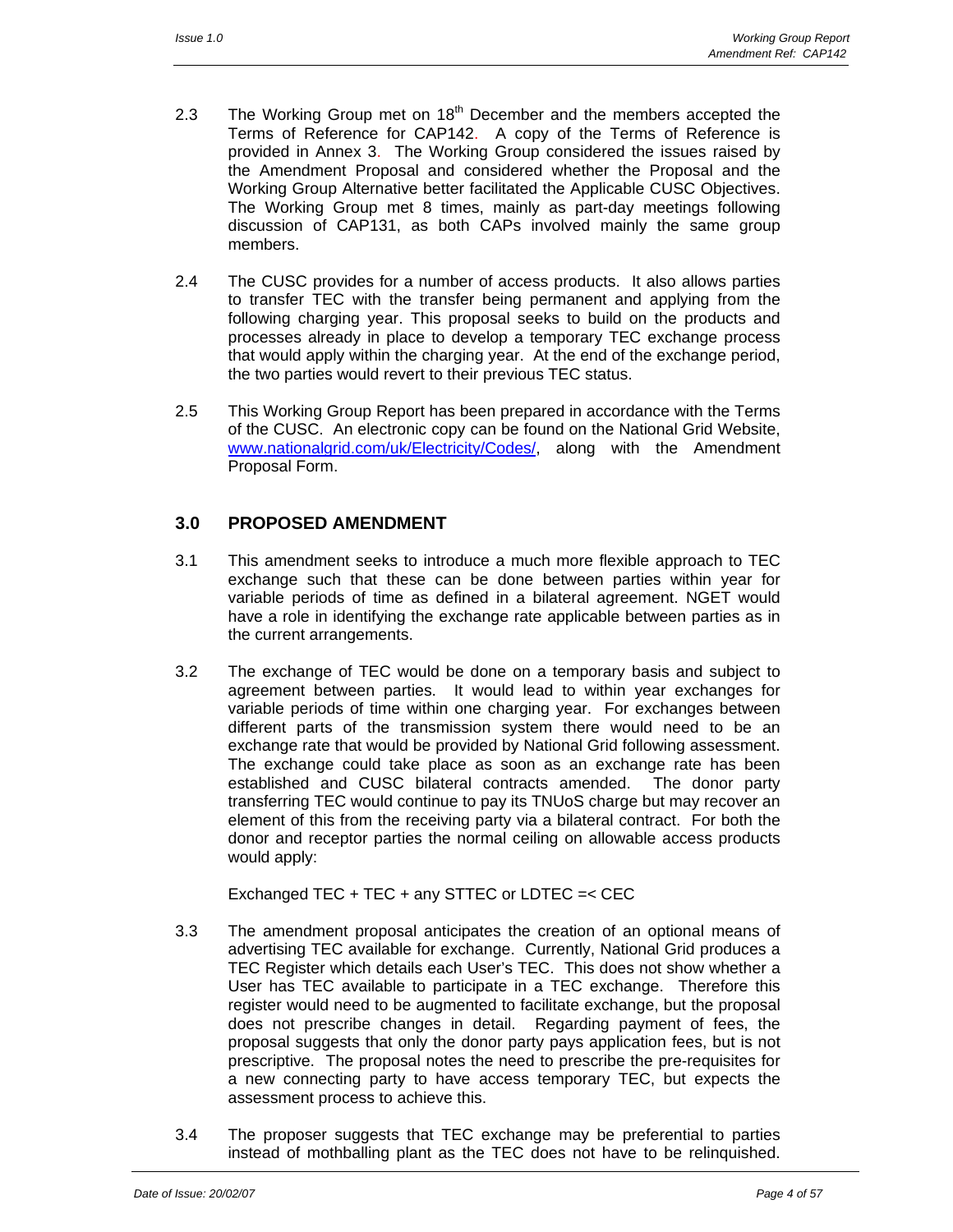The proposer suggests that this amendment will improve the current CUSC in particular by facilitating more efficient use of the transmission system and hence will better facilitate competition in the generation and supply of electricity.

#### **4.0 SUMMARY OF WORKING GROUP DISCUSSIONS**

4.1 The assessment group looked at the process for TEC exchange and sought to establish a viable process for advertising, assessing, completing the exchange, reverting to the original conditions and how the participants pay for the process. Members agreed that as far as possible the process developed would be the same as that used for LDTEC and STTEC. The group looked at the donor and receptor parties' liabilities for charges and for application fees. Following assessment a viable process for TEC exchange was identified. Candidates for WG Alternatives were identified with particular reference to the inter-relationship between exchanged TEC and LDTEC/STTEC and the payments necessary from donor and receptor to NG. It was anticipated that there would be a bilateral agreement between the donor and receptor, but this would not be covered by the CUSC. This section (4) details those areas of agreement amongst working group members and then sets out the candidate alternatives. From amongst these candidates WG members chose which would form the original and the WGAA. The results of their assessment against the Applicable Objectives is summarised in Section (5), below.

#### 4.2 Process

4.2.1 Pre-Application Advertisement: Members considered the pre-application stage. For donors seeking prospective receptors, a public notification system should be available. Members suggested that a web-based 'notice board' should be established. In order to avoid confusion this should augment the TEC register but not be on the same page.

The notice board would allow potential donors to broadcast that they had:

- 'X' MW of TEC available for exchange
- At location 'Y' for
- The period beginning on date 'A' and ending on date 'B'; &
- All prospective receptors should contact the potential donor via Email Telephone/Fax by date 'C'

Members considered whether or not use of such a notice board should be mandatory. Overall, members agreed that making the pre-application advertisement mandatory would, particularly in the case of the original CAP proposal, ensure that the potential exchange was made public. Thus portfolio and single-site generators would have equal knowledge of the prospective trades. Members were concerned about the scope for multi-site parties to arrange within-company deals that could be anti-competitive. Members believed that with public pre-notification, the trade would be more likely to come under the scope of competition law. The current regulatory powers and access to information are strong and the financial penalties for anti-competitive behaviour are substantial. The market would also be informed after any trade. Members believed that the additional precaution of requiring pre-notification advertisement would provide a further useful check against anti-competitive behaviour. Members queried whether such an extra step would form a barrier to trade because of additional bureaucratic burdens and NG were content that such an additional web-site provision could be made available quickly and efficiently.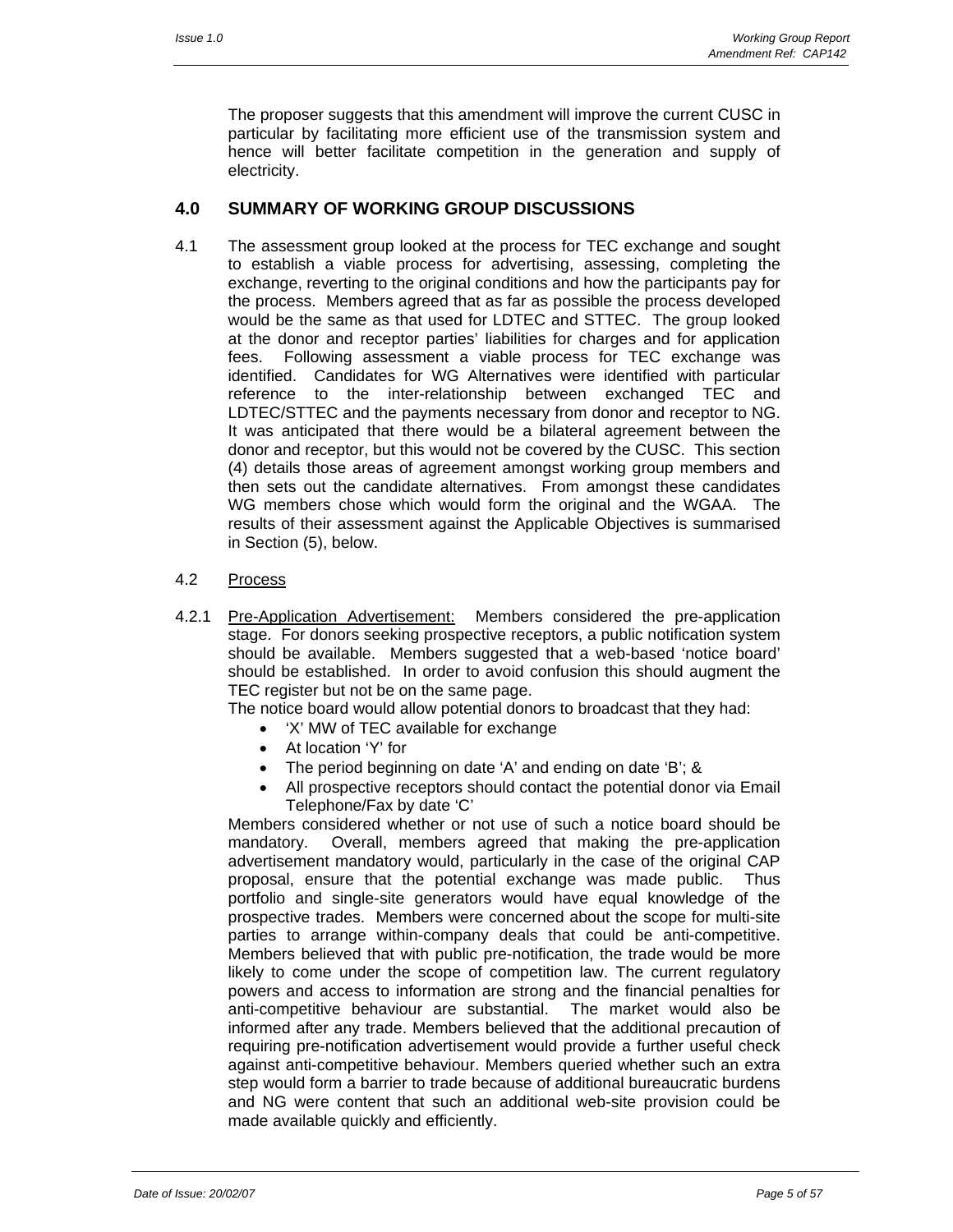- 4.2.2 Application Eligibility: Members agreed that the donor must have at least as much TEC as is envisaged to be exchanged in order to apply to exchange TEC. This means that the donor must have fulfilled the requirements of Construction Agreement (for "new" TEC) and be liable for transmission charges for the TEC (all TEC). The recipient must have an operational connection when applying. On receipt of the exchanged TEC the recipient must have sufficient CEC (on Power Station basis) if transmission connected, or does not exceed Maximum Export Capacity if distribution connected so as to accommodate the total access volume.
- 4.2.3 Application Data: Members agreed there should be a joint application by the two parties seeking to trade. There will be one application fee paid to cover assessment costs. (A separate charging modification will be required to set out the application fee arrangements). Members agreed that the two applicants would be jointly and severally liable for the application fee. The application should be submitted within the financial year that the trade is sought. This means that the maximum duration of exchange is as per LDTEC (up to the end of the current charging year and at most 45 weeks). It was agreed that the minimum duration of exchange would be as per STTEC (no less than 4 weeks). The application will need to state the identities of the two trading parties, the capacity that will be surrendered by the donor party, the time period for trade (whole number of weeks, or end of the charging year) and the intended start date. Applicants may provide a maximum recipient TEC sought, but this is not obligatory.
- 4.2.4 Aborted Application: Members agreed that if both parties wish to stop the process, it is stopped immediately, although NG would retain the application fee. If one party wishes to withdraw, the process would continue to the production of the profile of exchangeable TEC which would be provided to both parties.
- 4.2.5 Application Timescales: The time required to assess an exchange will increase with the duration of the exchange sought in the same way as with LDTEC. However, as the assessment is two stage the time taken for assessment is longer. The variation in assessment timescales is illustrated in Annex 6. These timescales are based on the NG current expectation of 5~6 application per annum. If TEC exchange were to become more popular these timescales may require review.

| Exchange<br>Duration (t) | <b>Exchange calculates effect of donor TEC</b><br><b>Assessment period (wks)</b> |
|--------------------------|----------------------------------------------------------------------------------|
| $\vert$ t $<$ 3 months   |                                                                                  |
| $3 < t < 6$ months       |                                                                                  |
| $6 < t < 9$ months       |                                                                                  |
| $\vert$ t > 9 months     |                                                                                  |

If a party submits multiple applications covering, say the same donor and different receptors, whilst NG would attempt to achieve the timescales illustrated, it is likely that the assessments may take longer. Applicants would need to bear in mind the extra time required when formulating their intended start date.

4.2.6 Assessment Approach: In a similar manner to LDTEC the TEC exchange would be assessed against the operational criteria of GB SQSS. The 'exchange rate' would be set so as not to exacerbate existing operational costs. NG would establish a model considering generation and demand conditions and taking into account planned transmission outages for construction and maintenance. The model would not place any difference in value of the TEC being exchanged arising from the variation in output of the parties with and seeking TEC; peaking or intermittent plant would be assessed in exactly the same way as base-load plant. It would use the best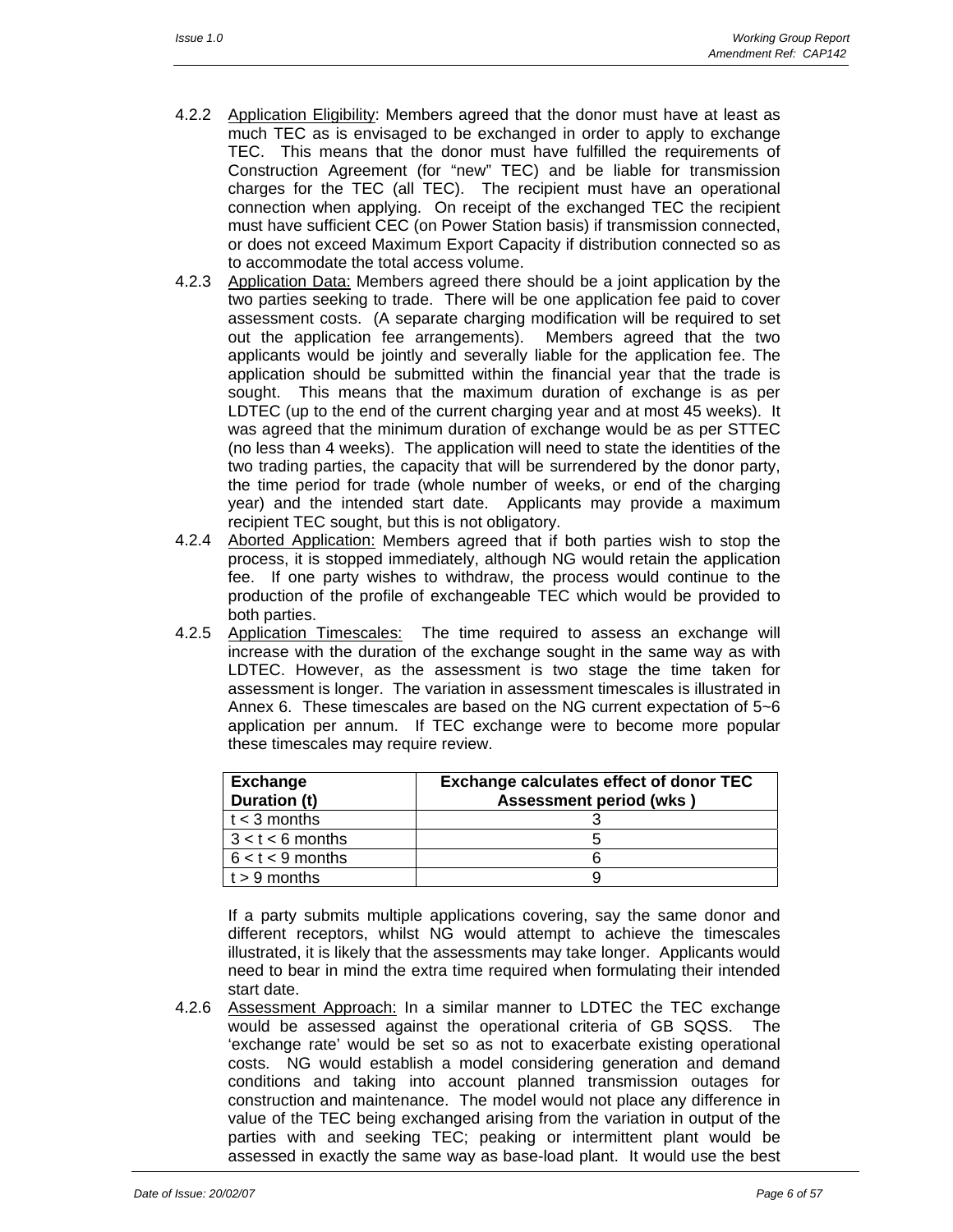available data at the time. NG would reduce the export of donor by the amount in application, whilst disregarding any constraint benefit of capacity donated. It would then incrementally increase export of recipient within limits of the application until a constraint is exacerbated. This would determine the 'exchange rate'. This is illustrated in Annex 7. At any given receptor location an operational assessment by NG will determine how much (if any) LDTEC is available. This will include 'TEC' that has not been used so far, as well as access that would be available as a result of the operational assessment criteria. This LDTEC (volume 'C' Annex 7) would be available at the receptor site before any donation of TEC takes place. Therefore in order to assess the unique contribution of the TEC donated (volume 'A' Annex 7), it would be necessary to do two operational assessments: one disregarding the donated TEC and one taking it into account. The volume of access created by the donation of 'A' at the donor site is the difference between those two assessments:

- i) Assessment including donation of volume 'A' produces volume 'B'+'C'
- ii) Assessment disregarding donation produces volume 'C'
- $iii)$  Volume of access created by donation =  $(i) (ii)$  produces 'B'

Therefore the 'exchange rate' is B/A.

- 4.2.7 Interactive Applications: There is scope for interaction between applications for STTEC, LDTEC, and TEC and other applications for short-term exchanges. Members agreed that these would be resolved by considering applications on a sequential first-come-first-served basis. Second comers would be notified they are interactive and that therefore they may have to wait their turn (up to 7 weeks, if one "interactive" application). They will be given the option to withdraw (TEC available from following 1 April) and their application fee would be refunded in these circumstances.
- 4.2.8 The Offer: At end of assessment period, if the request can be accommodated, an offer will be made by National Grid to the parties. The Offer will state the capacity available as a result of that donated TEC. The offer could be profiled (including zero) (although given that the TEC donated is in a block, it is anticipated that it would normally be a block). A typical offer profile is illustrated in Annex 8. The offer would be bounded within the time period requested and be described on a weekly granularity.
- 4.2.9 Acceptance/Rejection: The offer would be commercially firm for period if accepted and would only be valid for the defined offer / acceptance period of 1 business day. If accepted the donor and receptor bilaterals would be changed to reflect the exchange. The amended bilaterals would separately identify temporary and enduring access rights. This facilitates transparent tracking of rights and the unwinding of trade. It also enables charging the donor party for 'enduring' TEC. The exchange would always start on a Monday and would start at least 1 week following acceptance of the offer. This allows alignment with existing "week-ahead" Control Room processes. The amended bilaterals would also specify the date on which the parties would revert to their pre-exchange position. If rejected, no changes would be made.
- 4.2.10 Reporting: Members agreed that accepted exchanges should be made public in a manner similar to LDTEC. Accepted exchanges would be reported stating: i) the counterparties of the trade, ii) the period of the trade, iii) the amount donated, and iv) the average amount received (it may be profiled). This would generally inform the wider market of the existence of willing TEC traders and give some indicative information about 'exchange rates'. However, each assessment would be bespoke and parties would be warned about placing any reliance on the results of other trades. For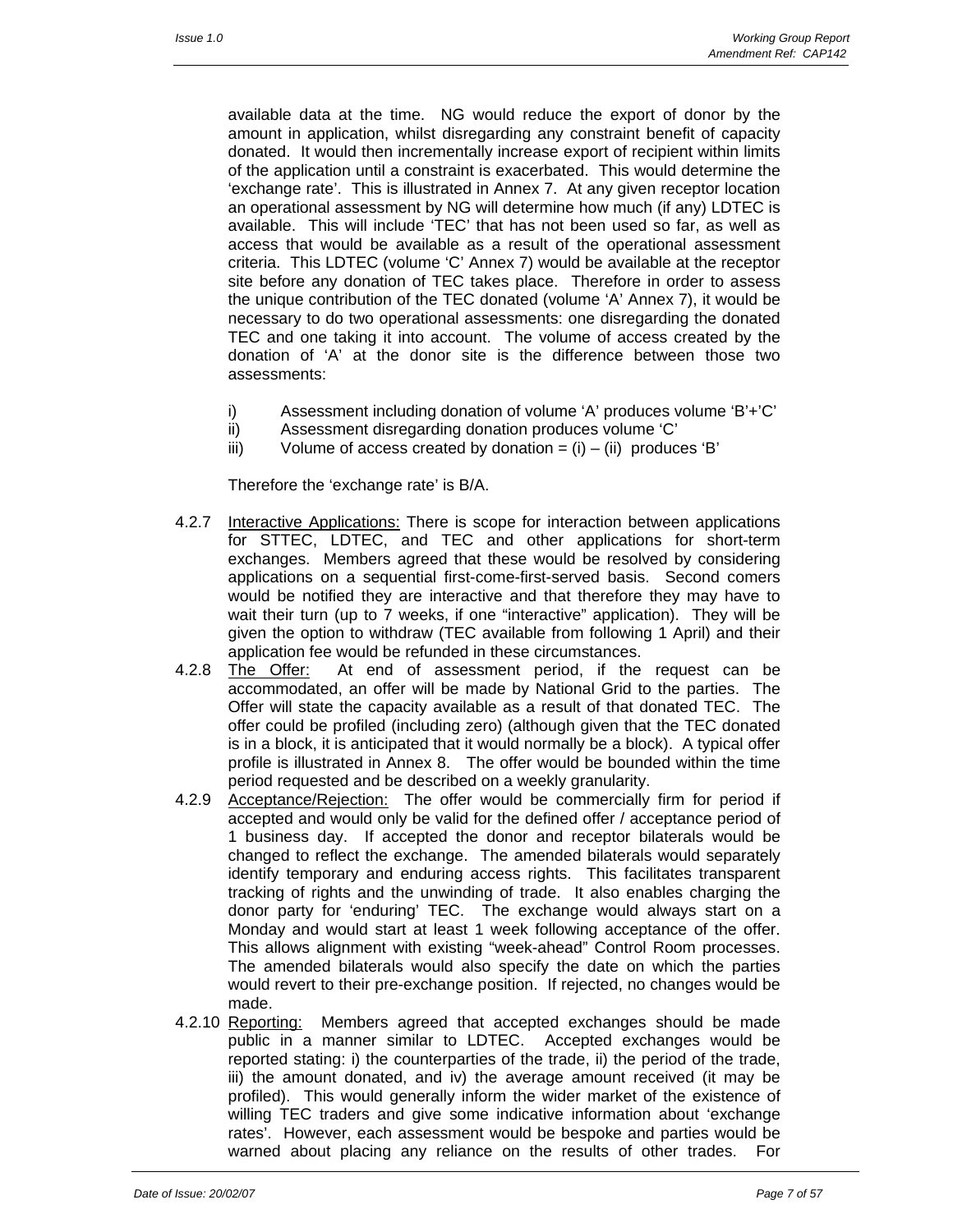rejected exchanges, members agreed that the following should be reported: i) the donor party, ii) the period of the trade, and iii) the amount offered for donation, and iv) the calculated exchange rate. Where no offer is made, items (i)-(iii) would be reported. Overall this level of transparency would encourage trading and general understanding.

- 4.2.11 Arrangements at the end of the trade: Following the end of the exchange period all access rights would return to pre-exchange position. Exchanges would be different from enduring trades as subsequent applications for incremental TEC received within the exchange period will be assessed against the pre-trade contractual background i.e. with the donor's original access rights. This is consistent with the enduring rights afforded by TEC that are not afforded by a temporary TEC exchange. The donor's enduring rights can therefore be preserved following completion of the temporary trade.
- 4.3 Negative Zones: Members noted that TEC in negative charging zones is not scarce therefore it is unlikely that parties would seek to temporarily trade TEC into these zones. Considering trades between positive and negative TNUoS zones, members considered it unlikely that trades would take place between donors in a negative zone and receptors in a positive zone. Hence no special requirements are envisaged for trades involving negative TNUoS zones.
- 4.4 Charging Liabilities: This section discusses the charging liabilities for donor and receptor. The charges to be levied by NG are determined by the charging methodology. Any bilateral commercial arrangement between donor and receptor is a matter for them and is generally likely to be opaque to the market. Such arrangements are likely to reflect an agreement about the relative values of access and the avoided energy costs of donor and receptor. Three options for the charging liabilities for donor and receptor were considered. A sample scenario of TEC exchange using these three options is illustrated in Annex 9.
- 4.4.1 Original CAP Only Donor Pays: The donor continues to pay TNUoS for the full volume of pre-trade TEC throughout the exchange; the receptor pays nothing to NG. This option maintains the public cash-flow for TNUoS at the pre-exchange level and to this degree holds the rest of the market harmless. However, it was argued by some members that this places no public value on the access gained by the receptor and therefore would value exchange TEC more cheaply than LDTEC available at the same time and location. For this reason, the rest of the market is subsidising the receptor's temporary access. Members were also concerned that portfolio players might have the opportunity to minimize their access costs that would not be available to single site players in the receptor zone.
- 4.4.2 Option1 Donor pays TNUoS for a net reduced volume; Receptor pays for LDTEC for the received volume: For the period of the exchange the donor pays TNUoS for the residual volume of TEC and the receptor pays for the volume of exchanged TEC at the LDTEC rate for the receptor zone. Members argued that this did not maintain overall public cash-flow at the preexchange level and so would lead to some over or under-recovery. Also, it does not value the TEC in the donor zone at the going rate: TNUoS, even though at the end of the exchange the donor has full TEC rights to access. Therefore the rest of the market is subsidising the donor. Portfolio players might use this approach to reduce their access charge liability. No members were convinced that this superior to the status quo and hence this option did not become a WGAA.
- 4.4.3 Option 2 Donor pays at full volume; Receptor pays for LDTEC: In this option for the period of the exchange the donor continues to pay TNUoS for the full volume of pre-trade TEC, whilst the receptor pays at the same rate as another party seeking LDTEC in its zone, plus any bilateral commercial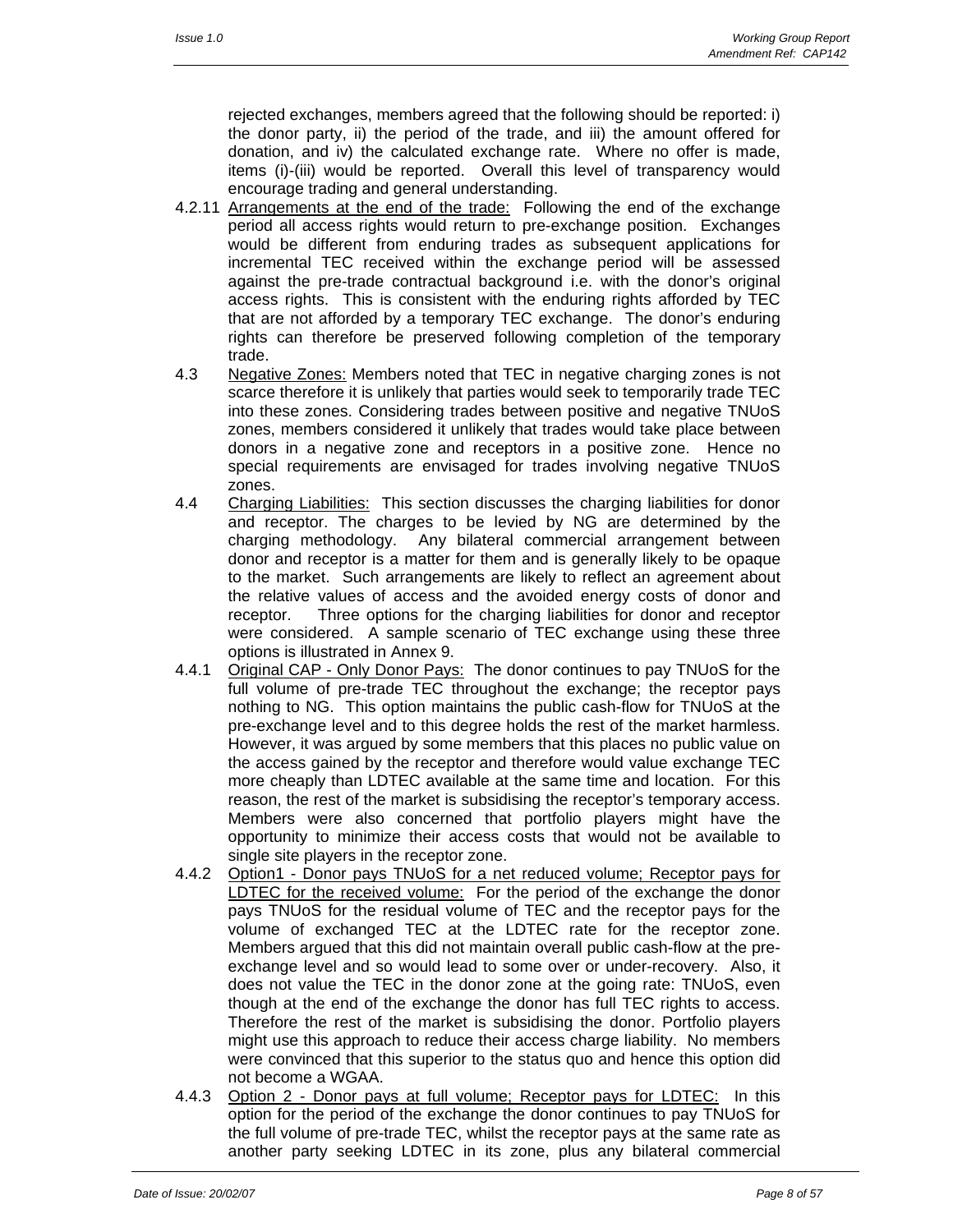consideration with the donor. This option places the same full value on the TEC in the donor zone and the exchange TEC in the receptor zone. Hence there is no subsidy by the rest of the market to either party. Both donor and receptor pay the going rate for their types of access and so there is no additional advantage to portfolio parties over single site parties. Beyond the public charges, there will be the confidential bilateral agreement between donor and receptor. This is likely to mean that exchanged TEC will overall be more expensive than LDTEC. Nevertheless, it will be access that would not otherwise be available and any potential receptor must assess the energy value to it of this additional access. Some members supported this option and so it became the WGAA.

4.5 National Grid as Trading Facilitation Manager: The WG briefly discussed a different approach to TEC exchange that involved a more substantial role for NG. It was agreed that this represented a sufficiently different approach as to be inappropriate to develop as a WGAA, but nevertheless, the approach is outlined here as an aid to further development elsewhere. NG would establish queues for both TEC donors and TEC receptors. As Donors indicated the availability of TEC for exchange, NG would build up a donor stack. When receptors expressed an interest in LDTEC in their zone, donor TEC would be factored into the system assessment and if donor's TEC was 'used' in creating the receptor short-term TEC, the donor would be rewarded by say, a TNUoS discount. In this way a receptor's requirements could be fulfilled by a patchwork of donors of differing sizes and durations. Donor's TEC would be used to contribute to the receptor's requested profile on a firstcome first served basis. This sketch raises many issues of practicality and some of principle about the relative roles of donor, receptor and NG.

# **5.0 WORKING GROUP ALTERNATIVE AMENDMENT**

5.1 Following the assessment discussion summarized above, members agreed that option (2) would become the WGAA.

### **6.0 ASSESSMENT AGAINST APPLICABLE CUSC OBJECTIVES**

6.1 The Assessment against Applicable CUSC Objectives is summarized below in a tabular format:

|                            |                | <b>ORIGINAL</b>                                                | <b>WGAA</b>                                                   |
|----------------------------|----------------|----------------------------------------------------------------|---------------------------------------------------------------|
| Access                     | Payment        | Donor pays full TNUoS                                          | Donor pays full TNUoS                                         |
| <b>Obligations</b>         |                | Receptor pays nothing                                          | Receptor pays LDTEC                                           |
| <b>EFFICIENT DISCHARGE</b> |                |                                                                |                                                               |
| OF.                        | <b>LICENCE</b> |                                                                |                                                               |
| <b>CONDITIONS</b>          |                |                                                                |                                                               |
| <b>Promotes</b>            |                | Potentially makes better use of the available network capacity |                                                               |
|                            |                |                                                                | (as it is more flexible than existing trading arrangements)   |
|                            |                | May provide opportunities for transmission access where        |                                                               |
|                            |                | LDTEC would not (as donor gives up access rights in the short- |                                                               |
|                            |                | term)                                                          |                                                               |
|                            |                | Some opportunities to avoid certain system costs, as more      |                                                               |
|                            |                |                                                                | generation may be made available than otherwise would have    |
|                            |                | been and hence NG can draw upon a deeper pool of possible      |                                                               |
|                            |                |                                                                | system service providers. {This may not ultimately affect the |
|                            |                | costs of system balancing.                                     |                                                               |
|                            |                | Reduced<br>for  <br>cost                                       | Values exchanged TEC at same                                  |
|                            |                | exchanged TEC<br>in I                                          | rate as TEC (for<br>donor) &                                  |
|                            |                | receptor zone ensures                                          | <b>LDTEC</b><br>valuation<br>maintains                        |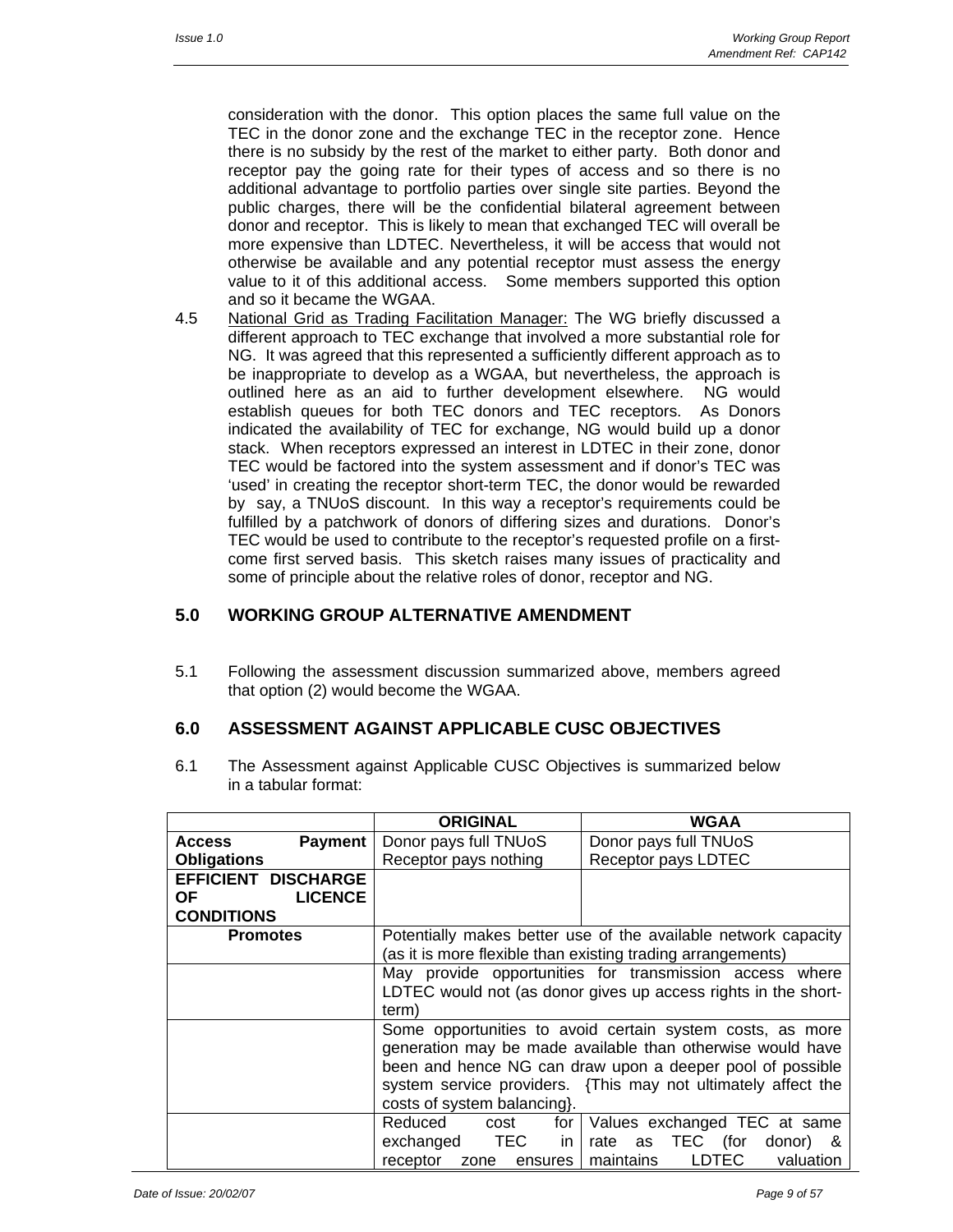|                                          | available<br>fuller use of<br>access.                                                                                                                                                                                                                                                            | constant (for receptor); therefore<br>no perverse decisions between<br>LDTEC and 'exchange' TEC and<br>most efficient use of existing<br>access.                                                                          |
|------------------------------------------|--------------------------------------------------------------------------------------------------------------------------------------------------------------------------------------------------------------------------------------------------------------------------------------------------|---------------------------------------------------------------------------------------------------------------------------------------------------------------------------------------------------------------------------|
| <b>Demotes</b>                           | breakdown; this<br>issue<br>flourishes                                                                                                                                                                                                                                                           | May, in time, undermine the information / assumptions used to<br>plan / operate the transmission system e.g. levels of plant<br>already<br>exists<br>because<br>of<br>STTEC/LDTEC, but may be exacerbated if TEC exchange |
|                                          | If donor is in constrained zone and did not exchange, constraint<br>costs may be greater than if it did exchange. Higher risk of<br>more access being used and hence constraint costs. However,<br>this effect requires precise knowledge of party's operating plans<br>and may not materialise. |                                                                                                                                                                                                                           |
|                                          | Discriminatory charging by<br>NG for 'Exchange' TEC<br>compared<br>LDTEC<br>to<br>counter<br>licence<br>to<br>obligation.                                                                                                                                                                        | If receptor values access at less<br>than LDTEC, then more use of<br>available access<br>will<br>not<br>be<br>achieved.                                                                                                   |
| <b>FACILITATES</b><br><b>COMPETITION</b> |                                                                                                                                                                                                                                                                                                  |                                                                                                                                                                                                                           |
| <b>Promotes</b>                          | More generation may be in the market, which would be<br>expected to promote competition in the energy market and the<br>provision of balancing services                                                                                                                                          |                                                                                                                                                                                                                           |
|                                          | encourage<br>more<br>generation<br>the<br>into<br>market.                                                                                                                                                                                                                                        | Reduced entry cost will All types of generator (portfolio &<br>single site) dealt with equitably,<br>paying the same price for access<br>and hence encouraging equitable<br>competition.                                  |
|                                          |                                                                                                                                                                                                                                                                                                  |                                                                                                                                                                                                                           |
| <b>Demotes</b>                           | commercial advantage and is anti-competitive.                                                                                                                                                                                                                                                    | Option for any generator to 'lease' access at a price that differs<br>from 'TNUoS' rate potentially allows lessor to gain unfair                                                                                          |
|                                          | Generation<br>entering<br>at<br>subsidised<br>will<br>prices<br>undermine competition                                                                                                                                                                                                            |                                                                                                                                                                                                                           |
|                                          | Portfolio generators can<br>move access around from<br>lower price zones, thereby<br>gaining<br>inequitable<br>an<br>advantage.                                                                                                                                                                  |                                                                                                                                                                                                                           |

6.2 A majority of working group members (4:3) believed the WGAA better satisfied the Applicable Objectives than the original proposal.

| <b>Voting Results</b>            | Pro | Anti |
|----------------------------------|-----|------|
| Original better than Baseline    |     |      |
| <b>WGAA better than Baseline</b> |     |      |
| WGAA better than Original        |     |      |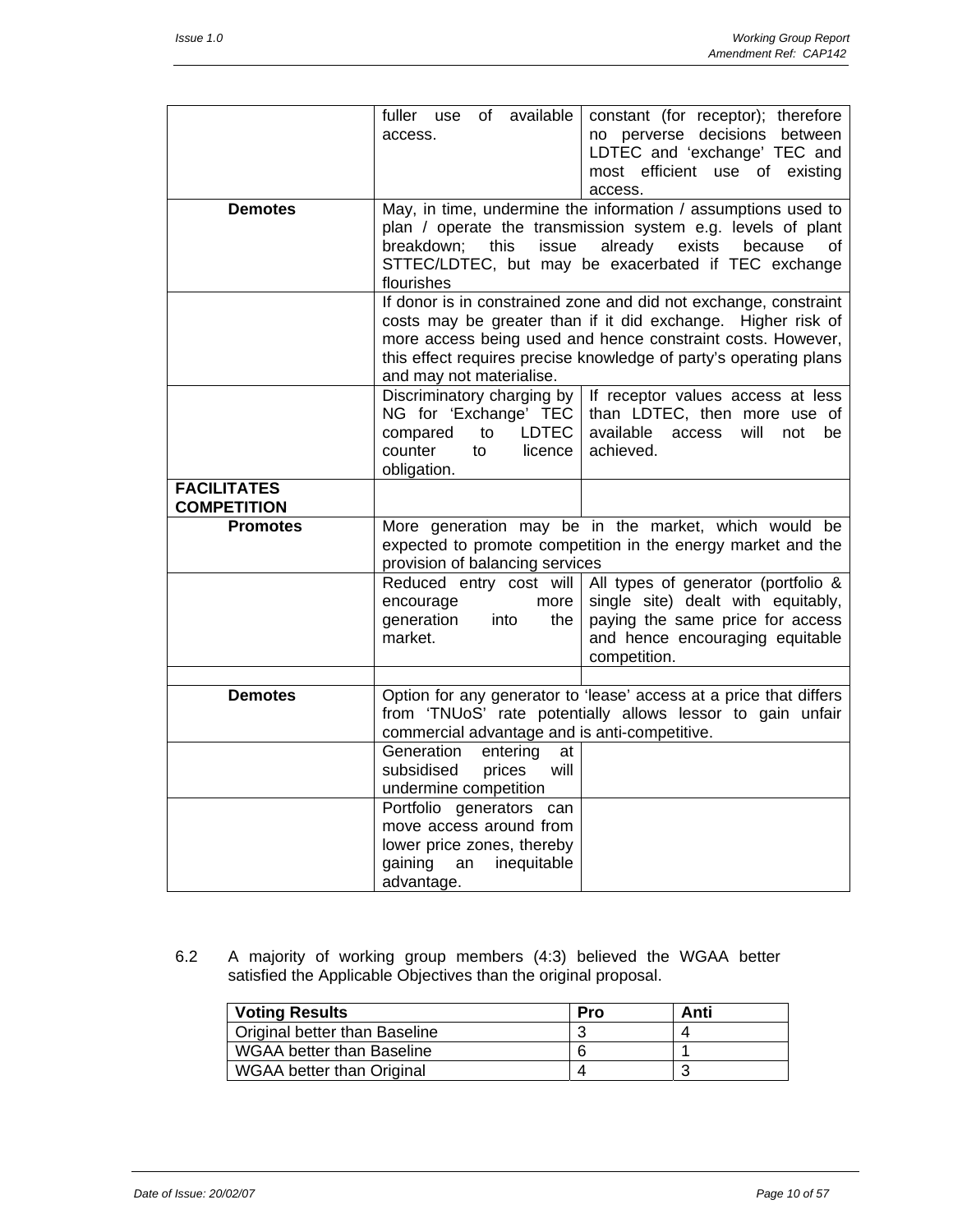# **7.0 PROPOSED IMPLEMENTATION**

7.1 The Working Group proposes CAP142, Original or WGGA should be implemented as soon as practicable after an Authority decision because the process envisaged under either option is a within-charging year one and could, in principle be implemented immediately. This implementation should be consistent with any change required to the charging methodology*.* 

### **8.0 IMPACT ON THE CUSC**

- 8.1 The text required to give effect to the Original Proposal is contained as Part A of Annex 2 of this document.
- 8.2 The text to give effect to the Working Group Alternative Amendment is attached as Part B of Annex 2 of this document.

# **9.0 IMPACT ON INDUSTRY DOCUMENTS**

#### **Impact on Core Industry Documents**

9.1 CAP142 has no impact upon Core Industry Documents.

#### **Impact on other Industry Documents**

9.2 CAP142 will require an amendment to the Charging Methodology in order to include application fee arrangements for exchange applications.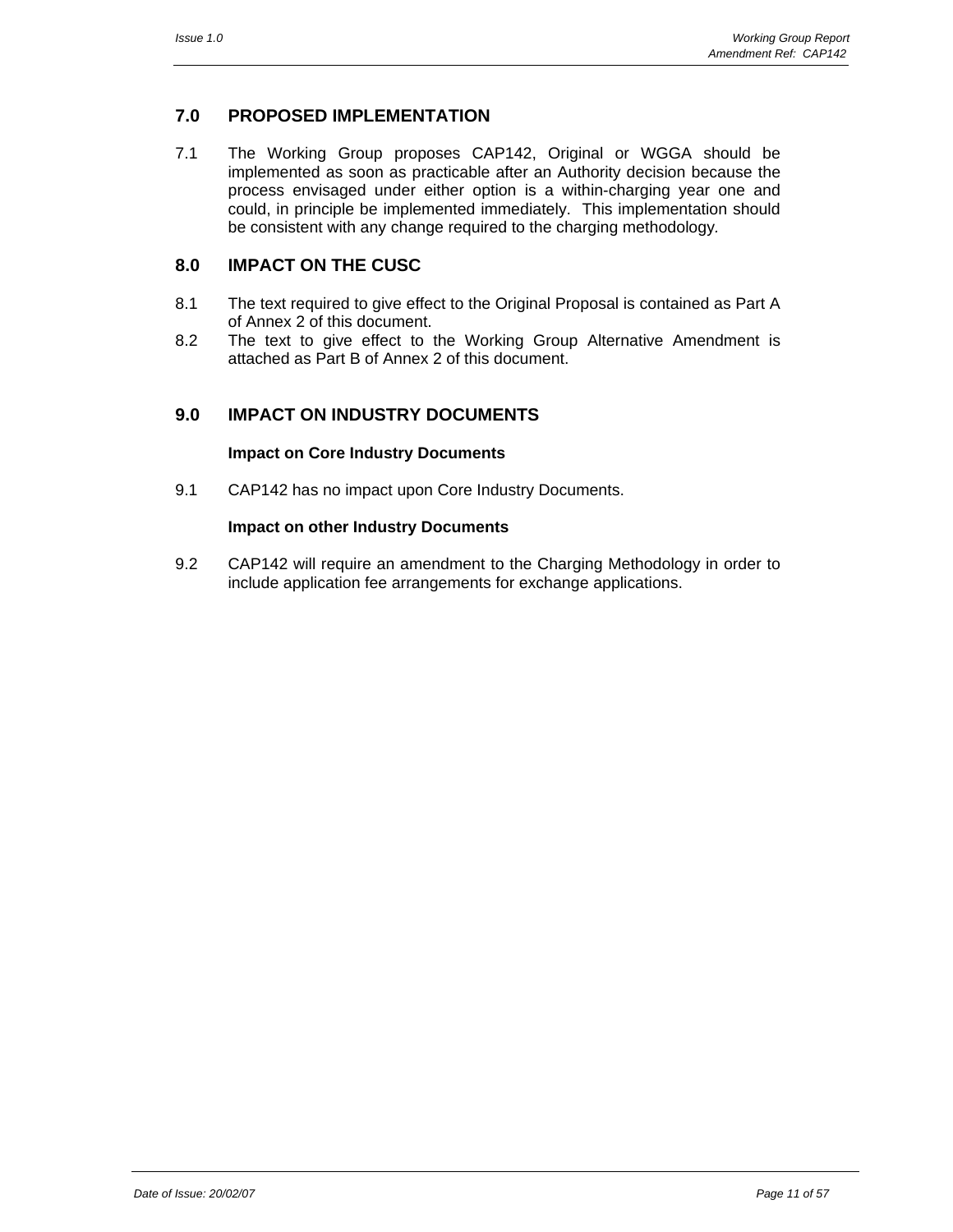# **ANNEX 1 – GLOSSARY AND ACRONYMS**

NOT USED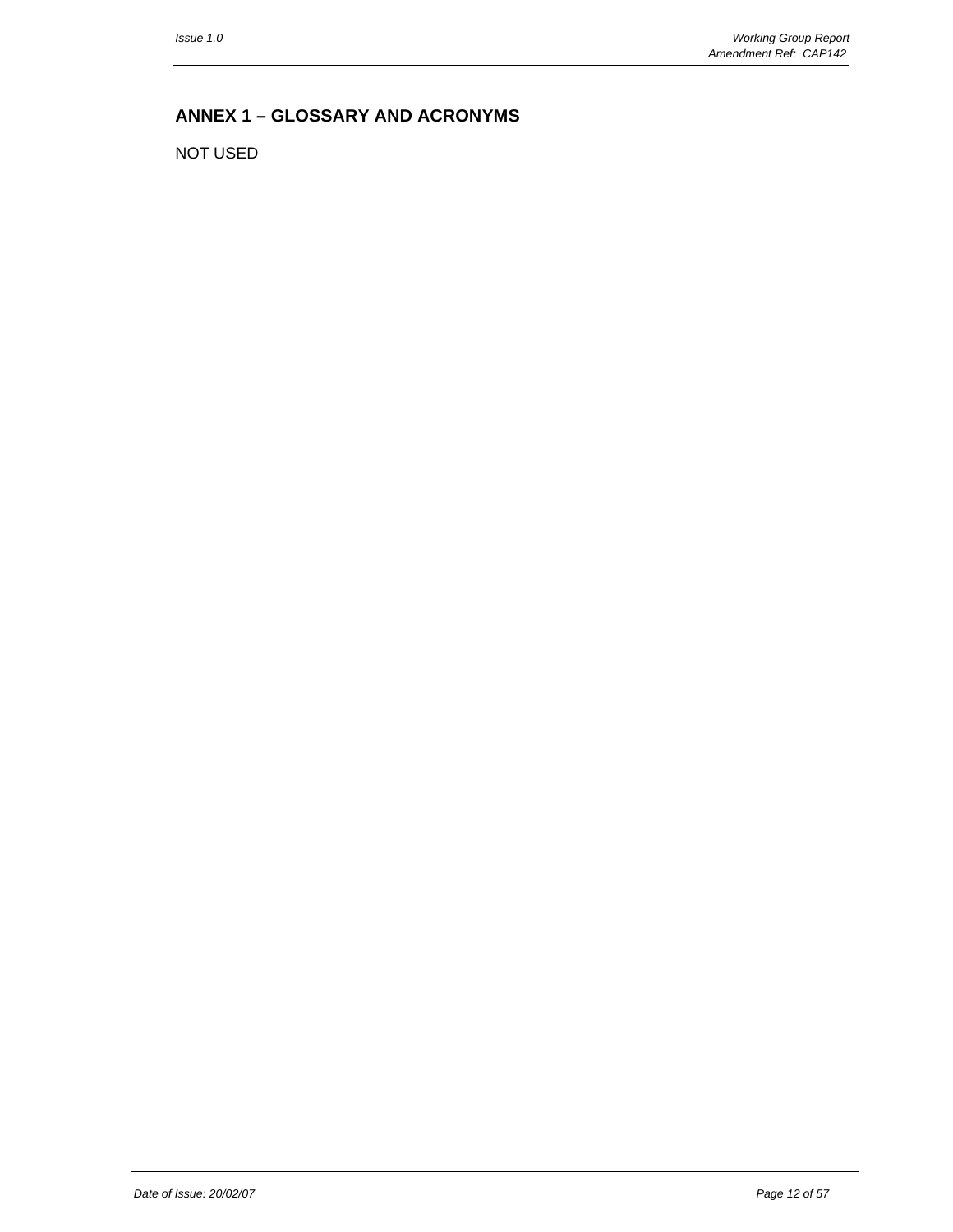# **ANNEX 2 – PROPOSED LEGAL TEXT TO MODIFY THE CUSC**

# **Part A - Text to give effect to the Original Proposed Amendment**

Add new Paragraph [6.34] as follows and amend the contents page accordingly

#### **6.34 Temporary TEC Exchanges**

#### **6.34.1 Background**

 Two **Users** that are party to a **Bilateral Connection Agreement** or **Bilateral Embedded Generation Agreement** may make a **Temporary TEC Exchange** in accordance with this Paragraph of the **CUSC**.

#### **6.34.2 Form of Temporary TEC Exchange Rate Request**

- 6.34.2.1 A **Temporary TEC Exchange Rate Request** must be received by **The Company** no later than:
	- (i) in cases where the requested **Temporary TEC Exchange Period** is 9 months or more, 10 weeks and one **Business Day** before the start date for the **Temporary TEC Exchange Period;**
	- (ii) in cases where the requested **Temporary TEC Exchange Period** is 6 months or more but is less than 9 months, 7 weeks and one **Business Day** before the start date for the **Temporary TEC Exchange Period;**
	- (iii) in cases where the requested **Temporary TEC Exchange Period** is 3 months or more but is less than 6 months, 6 weeks and one **Business Day** before the start date for the **Temporary TEC Exchange Period;**
	- (iv) in cases where the requested **Temporary TEC Exchange Period** is less than 3 months, 4 weeks and one **Business Day** before the start date for the **Temporary TEC Exchange Period.**
- 6.34.2.2 A **Temporary TEC Exchange Rate Request** must be made by email and confirmed by fax and must attach the **Temporary TEC Exchange Rate Request Form** duly completed and signed by the **Joint Temporary TEC Exchange Users**.
- 6.34.2.3 A **Temporary TEC Exchange Rate Request** shall not be deemed received by **The Company** until the **Temporary TEC Exchange Rate Request Fee** has been paid to **The Company** and until the faxed copy of the **Temporary TEC Exchange Rate Request** is received in accordance with Paragraph 6.34.2.2 of the **CUSC**.
- 6.34.2.4 Each **Temporary TEC Exchange Rate Request** must state one **Temporary TEC Exchange Period** only. Each **Temporary TEC Exchange Rate Request** must be by reference to whole MW only.
- 6.34.2.5 A **Temporary TEC Exchange Rate Request** cannot be made prior to the start of the **Financial Year** to which it relates.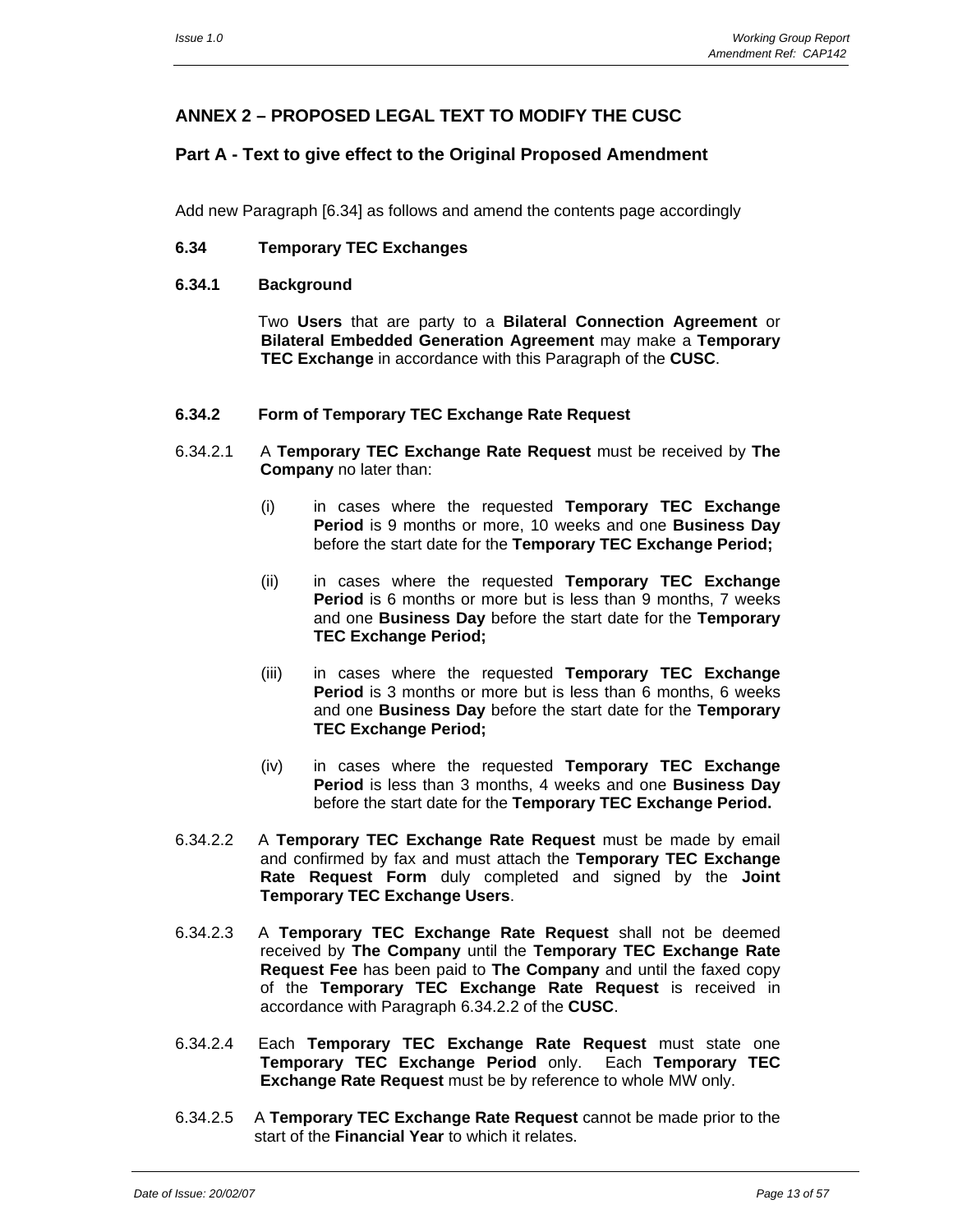- 6.34.2.6 A **Temporary TEC Exchange Rate Request** cannot be made unless **The Company** has published within that **Financial Year** a **Temporary TEC Exchange Notification of Interest Form** from the **Temporary TEC Exchange Donor User** .
- 6.34.2.6 In respect of **Power Stations** directly connected to the **GB Transmission System**, a **User's Transmission Entry Capacity** plus any **Temporary Received TEC** plus any **STTEC** or **LDTEC** less any **Temporary Donated TEC** must not exceed its total station **Connection Entry Capacity**.
- 6.34.2.7 A **Temporary TEC Exchange Rate Request** can be withdrawn at any time upon written notice from the **Joint Temporary TEC Exchange Users.**
- 6.34.2.8 The **Temporary Donated TEC** stated in a **Temporary TEC Exchange Rate Request** shall not exceed the **Transmission Entry Capacity** of the **Temporary TEC Exchange Donor User**.
- **6.34.3 Assessment by The Company of Temporary TEC Exchange Rate Requests**
- 6.34.3.1 **The Company** may reject any **Temporary TEC Exchange Rate Request** that is not made in accordance with the provisions of this Paragraph 6.34.
- 6.34.3.2 **The Company** will assess **Temporary TEC Exchange Rate Requests** and whether or not to grant **Temporary TEC Exchange Rate Requests**  at its absolute discretion.
- 6.34.3.3 Subject to Paragraph 6.34.3.4 and 6.34.3.5 **The Company** will start assessing an **Temporary TEC Exchange Rate Request** no later than:
	- (i) in cases where the requested **Temporary TEC Exchange Period** is 9 months or more, 10 weeks and one **Business Day** before the start date for the **Temporary TEC Exchange Period;**
	- (ii) in cases where the requested **Temporary TEC Exchange Period** is 6 months or more but is less than 9 months, 7 weeks and one **Business Day** before the start date for the **Temporary TEC Exchange Period;**
	- (iii) in cases where the requested **Temporary TEC Exchange Period** is 3 months or more but is less than 6 months, 6 weeks and one **Business Day** before the start date for the **Temporary TEC Exchange Period;**
	- (iv) in cases where the requested **Temporary TEC Exchange Period** is less than 3 months, 4 weeks and one **Business Day** before the start date for the **Temporary TEC Exchange Period.**
- 6.34.3.4 If **The Company** receives more than one **Temporary TEC Exchange Rate Request** for a **Temporary TEC Exchange Period** or a **STTEC Request** or an **LDTEC Request** or a **TEC Increase Request** which **The Company** believes will impact on each other, **The Company** will assess such requests and the capacity available on the **GB Transmission**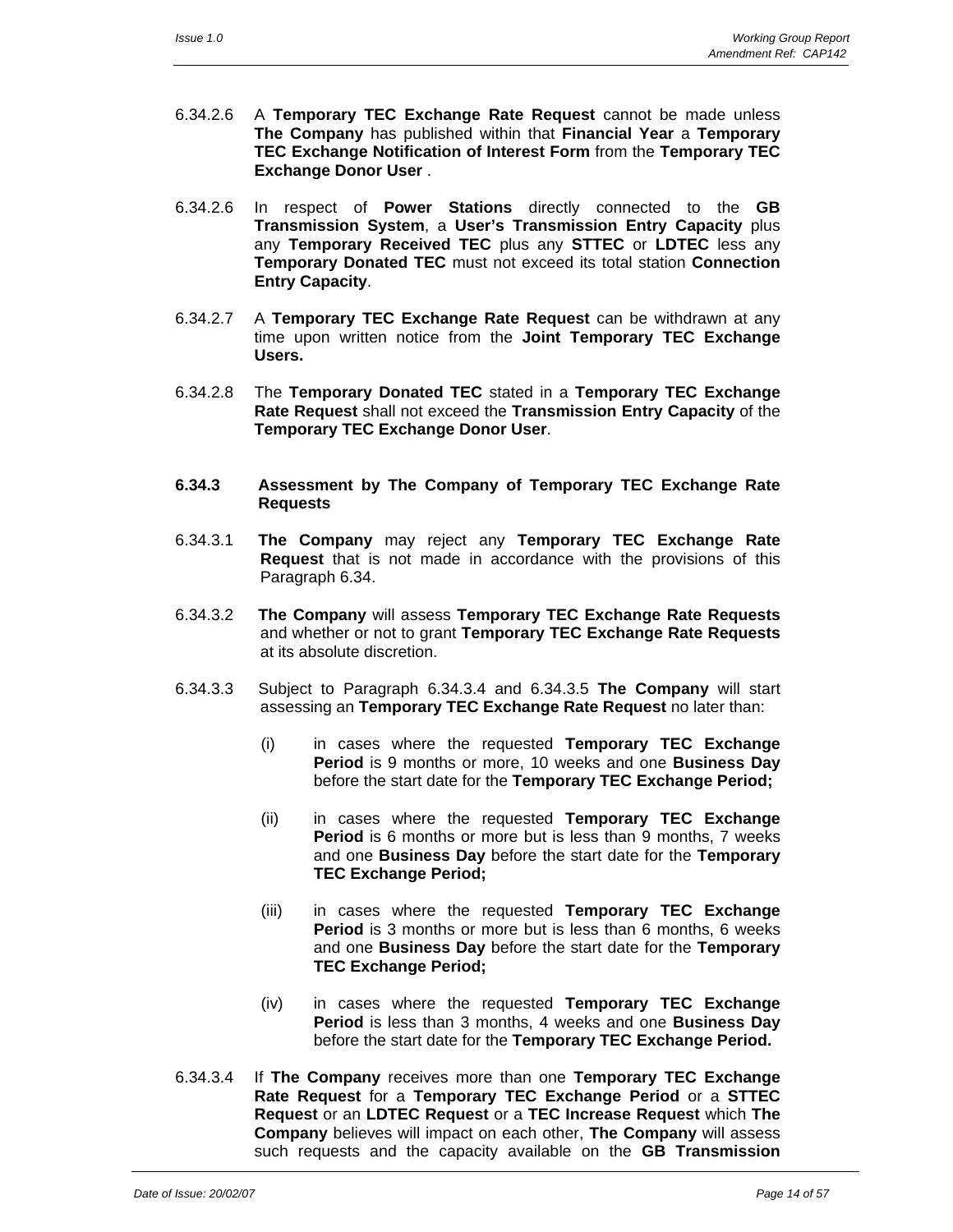**System** on a first come first served basis such that the request received earliest in time by **The Company** (as recorded by **The Company**) will be considered first in terms of capacity available and then the request received next in time after that, and so on.

- 6.34.3.5 Where Paragraph 6.34.3.4 applies **The Company** shall be entitled to suspend the assessment and making of the **Temporary TEC Exchange Rate Offer** in respect of such **Temporary TEC Exchange Rate Request** or the **LDTEC Offer** in respect of such **LDTEC Request** or the **STTEC Offer** in respect of such **STTEC Request** or the **Offer** in respect of such **TEC Increase Request.**
- 6.34.3.6 Where the circumstances in Paragraph 6.34.3.5 apply **The Company** shall as soon as practicable advise the **Joint Temporary TEC Exchange Users** of such suspension giving an indication of the timescale for the **Temporary Exchange Rate Offer**. Where both **Joint Temporary TEC Exchange Users** agree, the **Temporary TEC Exchange Rate Request** can be withdrawn in such circumstances.
- 6.34.3.7 No priority will be given to any **Users** who have previously made successful **STTEC Requests** or **LDTEC Requests** or **Temporary TEC Exchange Rate Requests**.

#### **6.34.4 Notification by The Company**

- 6.34.4.1 Each **User** confirms and agrees that **The Company** shall have no liability to it for any **Temporary TEC Exchange Rate Request** which **The Company** does not grant in accordance with this Paragraph 6.34.
- 6.34.4.2 **The Company** is not obliged to grant any **Temporary TEC Exchange Rate Request** submitted.
- 6.34.4.3 Any **Temporary TEC Exchange Rate Request** will only be granted provided that during the **Temporary TEC Exchange Period** the **User's Transmission Entry Capacity** plus the **Temporary Received TEC** plus any **STTEC** or **LDTEC** less any **Temporary Donated TEC** does not exceed its total station **Connection Entry Capacity**.
- 6.34.4.4 **The Company** shall no later than seven days and one **Business Day**  before the start date for the **Temporary TEC Exchange Period**, by 17:00 on a **Business Day** either make an **Temporary TEC Exchange Rate Offer** in response to the **Temporary TEC Exchange Rate Request** or notify the **Joint Temporary TEC Exchange Users** that it does not intend to grant a **Temporary TEC Exchange Rate Request**.

#### **6.34.6 Temporary TEC Exchange Rate Offers**

- 6.34.6.1 A **Temporary TEC Exchange Rate Offer** shall:
	- (i) be made to both the **Temporary TEC Exchange Donor User** and the **Temporary TEC Exchange Recipient User** and state the **Temporary Donated TEC** and **Temporary TEC Exchange Rate**;
	- (ii) include in the offer sent to the **Temporary TEC Exchange Donor User** a revised Appendix C to the relevant **Bilateral Connection**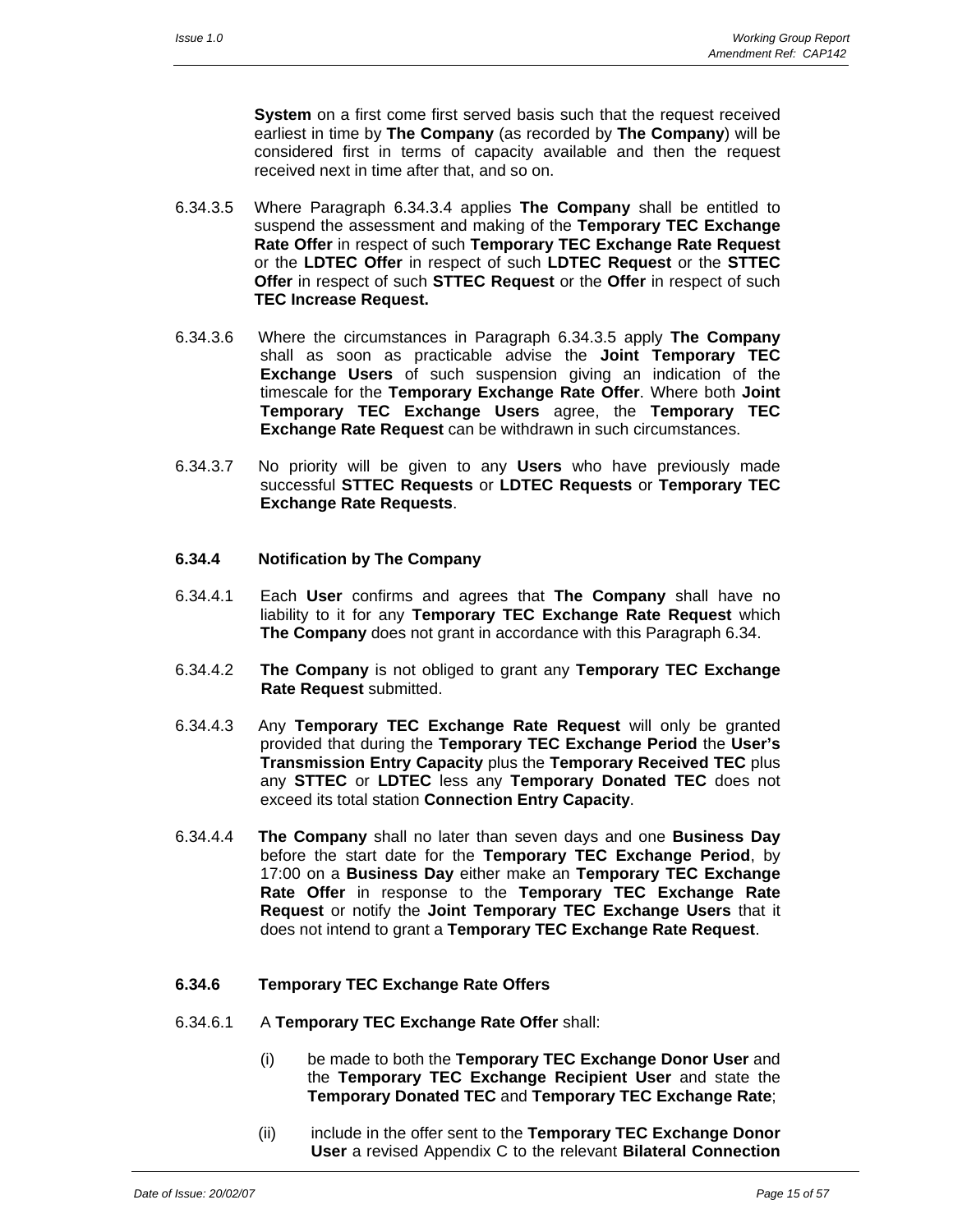**Agreement** or **Bilateral Embedded Generation Agreement** (as appropriate) of the **Temporary TEC Exchange Donor User** which will detail the **Temporary Donated TEC** and the **Temporary TEC Exchange Period** for which this applies;

- (iii) include in the offer sent to the **Temporary TEC Exchange Recipient User** a revised Appendix C to the relevant **Bilateral Connection Agreement** or **Bilateral Embedded Generation Agreement** (as appropriate) of the **Temporary TEC Exchange Recipient User** which will detail the **Temporary Received TEC** and the **Temporary TEC Exchange Period** for which this applies; and
- (iv) be open for acceptance by receipt of the faxed copy of the **Temporary TEC Exchange Rate Offer** up to 17:00 the following **Business Day**.
- 6.34.6.2 A **Temporary TEC Exchange Rate Offer** must be accepted by both the **Joint Temporary TEC Exchange Users** within the timescales in Paragraph 6.34.6.1(iii). Acceptance of a **Temporary TEC Exchange Rate Offer** shall be made by executing and faxing back the accepted **Temporary TEC Exchange Rate Offer**. A **Temporary TEC Exchange Rate Offer** lapses if not accepted by both **Temporary TEC Exchange Users** within such period.
- 6.34.6.3 If the **Temporary TEC Exchange Rate Offer** is accepted in accordance with Paragraph 6.34.6.2, for the **Temporary TEC Exchange Period** Appendix C to the relevant **Bilateral Agreements** will be that accepted by the **Joint Temporary TEC Exchange Users**, unless otherwise subsequently amended in accordance with such **Bilateral Agreement** or the **CUSC**. Upon expiry of the **Temporary TEC Exchange Period** such Appendix C as it relates to that **Temporary TEC Exchange Period** shall cease to have effect.

#### **6.34.7 Temporary TEC Exchange reporting and information provisions**

- 6.34.7.1 **The Company** may publish the following information in respect of **Temporary TEC Exchange Rate Offers** which are accepted::-
	- 1. details of the **Temporary TEC Exchange Period**;
	- 2. details of the **Temporary Donated TEC** and **Temporary Received TEC**;
	- 3. the identity of the **Temporary TEC Exchange Donor User** and the **Temporary TEC Exchange Recipient User**;
	- 4. the **Connection Site** or site of **Connection**,

 in such form and manner as shall be prescribed by **The Company** from time to time.

6.34.7.2 **The Company** may publish the following information in respect of **Temporary TEC Exchange Rate Requests** which are granted but the **Temporary TEC Exchange Offers** are made by not accepted:-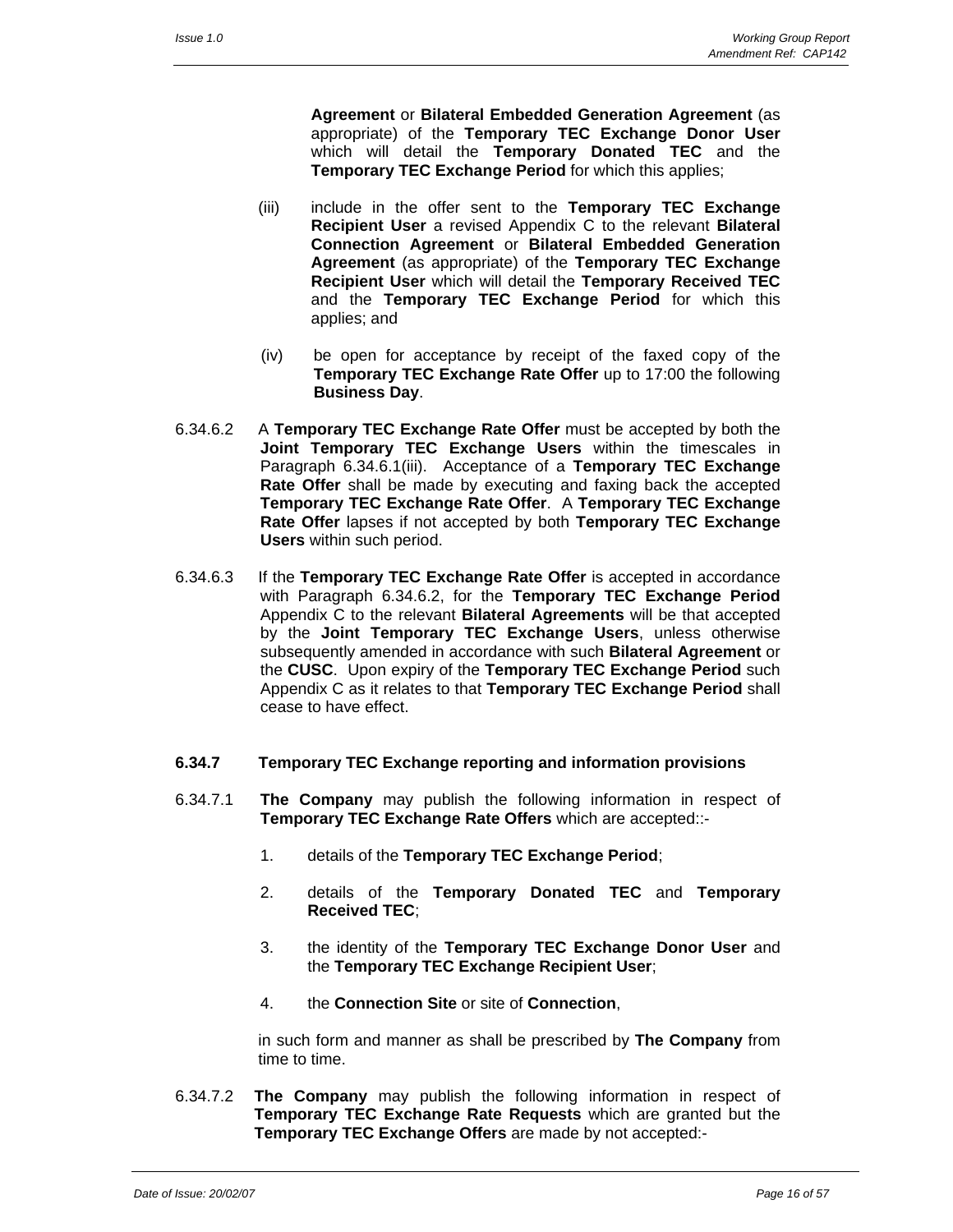- 1. details of the **Temporary TEC Exchange Period**;
- 2. details of the **Temporary Donated TEC** and **Temporary Received TEC**;
- 3. the identity of the **Temporary TEC Exchange Donor User**;
- 4. the **Connection Site** or site of **Connection**,

 in such form and manner as shall be prescribed by **The Company** from time to time.

- 6.34.7.3 **The Company** may publish the following information in respect of **Temporary TEC Exchange Rate Offers** which are not granted:-
	- 1. details of the **Temporary TEC Exchange Period**;
	- 2. details of the **Temporary Donated TEC**;
	- 3. the identity of the **Temporary TEC Exchange Donor User**;
	- 4. the **Connection Site** or site of **Connection**,

 in such form and manner as shall be prescribed by **The Company** from time to time.

- 6.34.7.4 The **Temporary TEC Exchange Donor User** and the **Temporary TEC Exchange Recipient User** consent to the publication by **The Company** of the information referred to above.
- 6.34.7.5 A **User** may also from time to time request that **The Company** advise other **Users** that such **User** is interested in making a **Temporary TEC Exchange**. Such request must be sent by email and a fax copy made using the **Temporary TEC Exchange Notification of Interest Form**.
- 6.34.7.6 **The Company** shall publish such **Temporary TEC Exchange Notification of Interest Form** on its **TEC Register** within 10 **Business Days** of its receipt.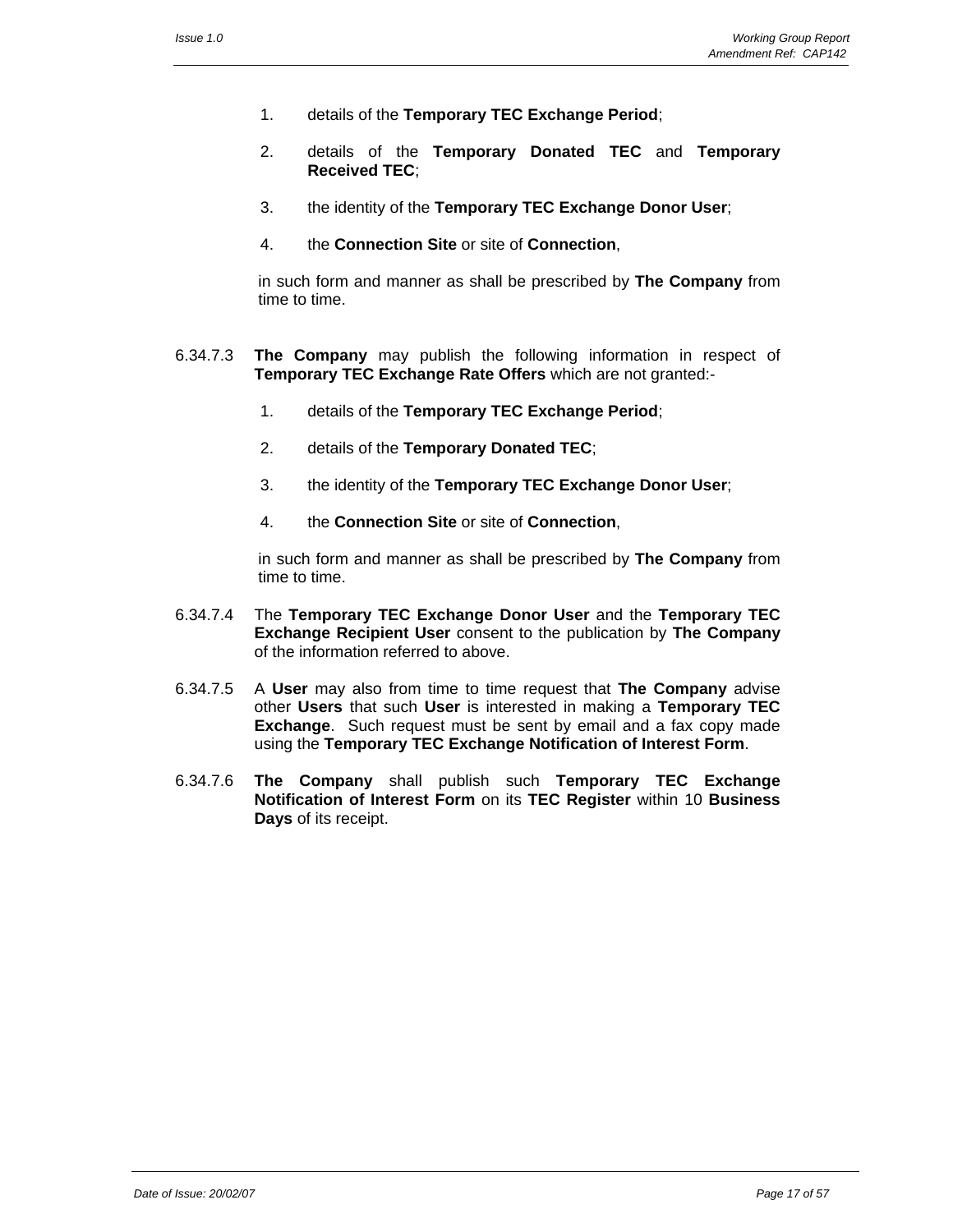# **Add following New Definitions**

| "Joint Temporary TEC<br><b>Exchange Users"</b>                      | means the Temporary TEC Exchange Donor User<br>and the Temporary TEC Exchange Recipient<br>User.                                                                                                                                                                                       |
|---------------------------------------------------------------------|----------------------------------------------------------------------------------------------------------------------------------------------------------------------------------------------------------------------------------------------------------------------------------------|
| "Temporary Donated TEC"                                             | is the temporary MW reduction in the export rights of<br>the Temporary TEC Exchange Donor User arising<br>from acceptance of a Temporary TEC Exchange<br>Offer.                                                                                                                        |
| "Temporary Received TEC"                                            | is at any time the Temporary TEC Exchange Rate.                                                                                                                                                                                                                                        |
| "Temporary TEC Exchange<br><b>Donor User"</b>                       | is a User that has jointly made a Temporary TEC<br><b>Exchange Rate Request to reduce its rights to</b><br>export for the duration of the Temporary TEC<br><b>Exchange Period.</b>                                                                                                     |
| "Temporary TEC Exchange<br><b>Notification of Interest</b><br>Form" | is the form set out in Exhibit [YYY] to the CUSC.                                                                                                                                                                                                                                      |
| "Temporary TEC Exchange<br>Offer"                                   | is an offer made by The Company for a Temporary<br>TEC Exchange Rate in accordance with the terms<br>of Paragraphs 6.34.4.6.                                                                                                                                                           |
| "Temporary TEC Exchange<br>Period"                                  | eriod within a Financial Year as specified in the<br>Temporary TEC Exchange Rate Request Form<br>being for a minimum of four weeks and commencing<br>at 0.00 hours on a Monday and finishing at 23.59 on<br>any given day no later than the last day of such<br><b>Financial Year.</b> |
| "Temporary TEC Exchange<br><b>Rate Request Fee"</b>                 | is the single fee to be paid to The Company for a<br>Temporary TEC Exchange Rate Request as<br>detailed in the Charging Statements.                                                                                                                                                    |
| "Temporary TEC Exchange<br><b>Rate Request Form"</b>                | is the form set out in Exhibit [XXX] to the CUSC.                                                                                                                                                                                                                                      |
| "Temporary TEC Exchange<br><b>Rate Request"</b>                     | is a joint application made by a Temporary TEC<br>Exchange Donor User and a Temporary TEC<br>Exchange Recipient User for a Temporary TEC<br><b>Exchange Rate Offer.</b>                                                                                                                |
| "Temporary TEC Exchange<br>Rate"                                    | is a weekly profile of the additional export rights in<br>MW available to the Temporary TEC Exchange<br>Recipient User as a direct result of the temporary<br>reduction in export rights in MW of the Temporary<br><b>TEC Exchange Donor User.</b>                                     |
| "Temporary TEC Exchange<br><b>Recipient User"</b>                   | is a User that has jointly made a Temporary TEC<br>Exchange Rate Request to increase its rights to<br>export for the duration of the Temporary TEC<br><b>Exchange Period.</b>                                                                                                          |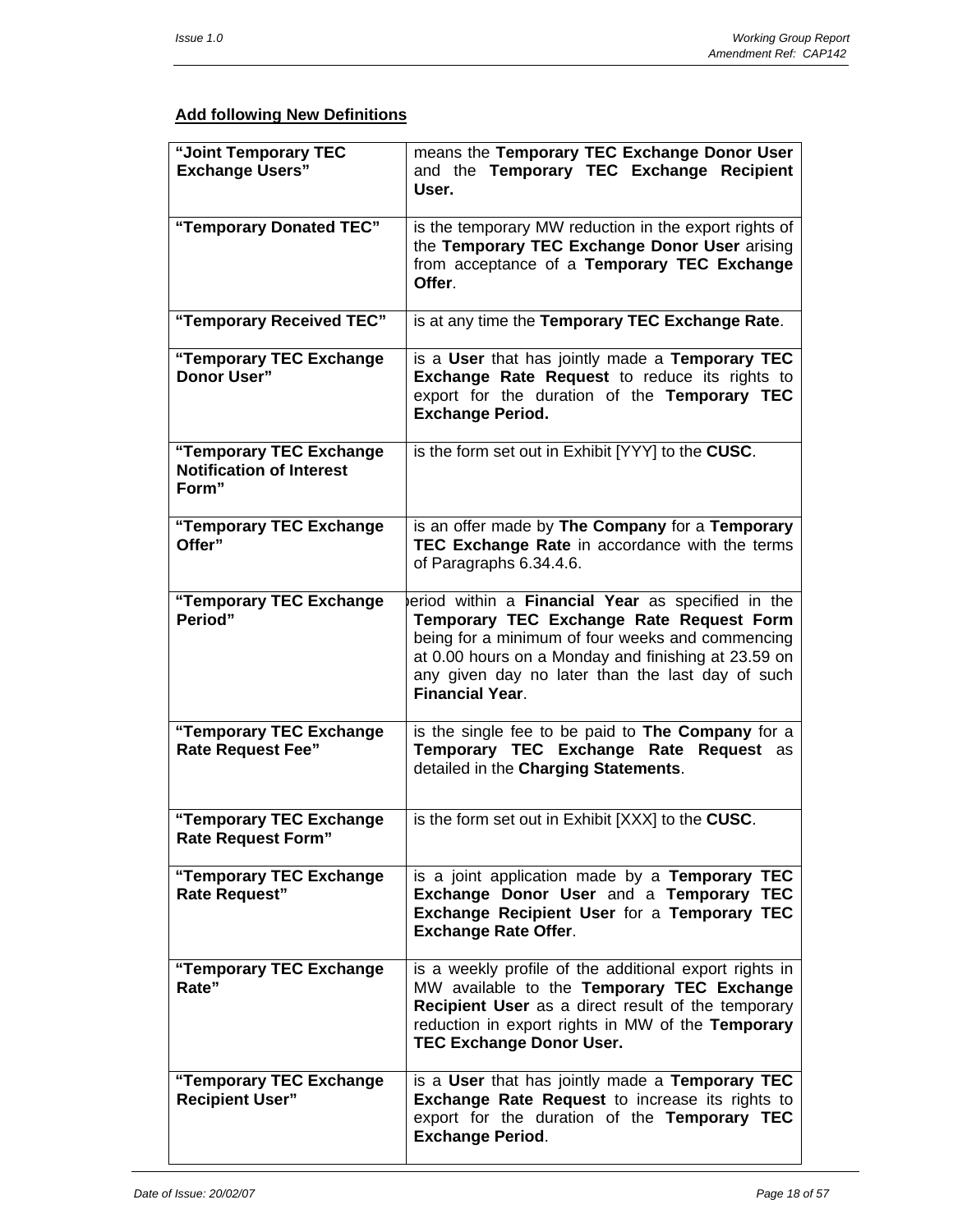| "Temporary TEC Exchange"   a trade made pursuant to CUSC Paragraph 6.34 |
|-------------------------------------------------------------------------|
|                                                                         |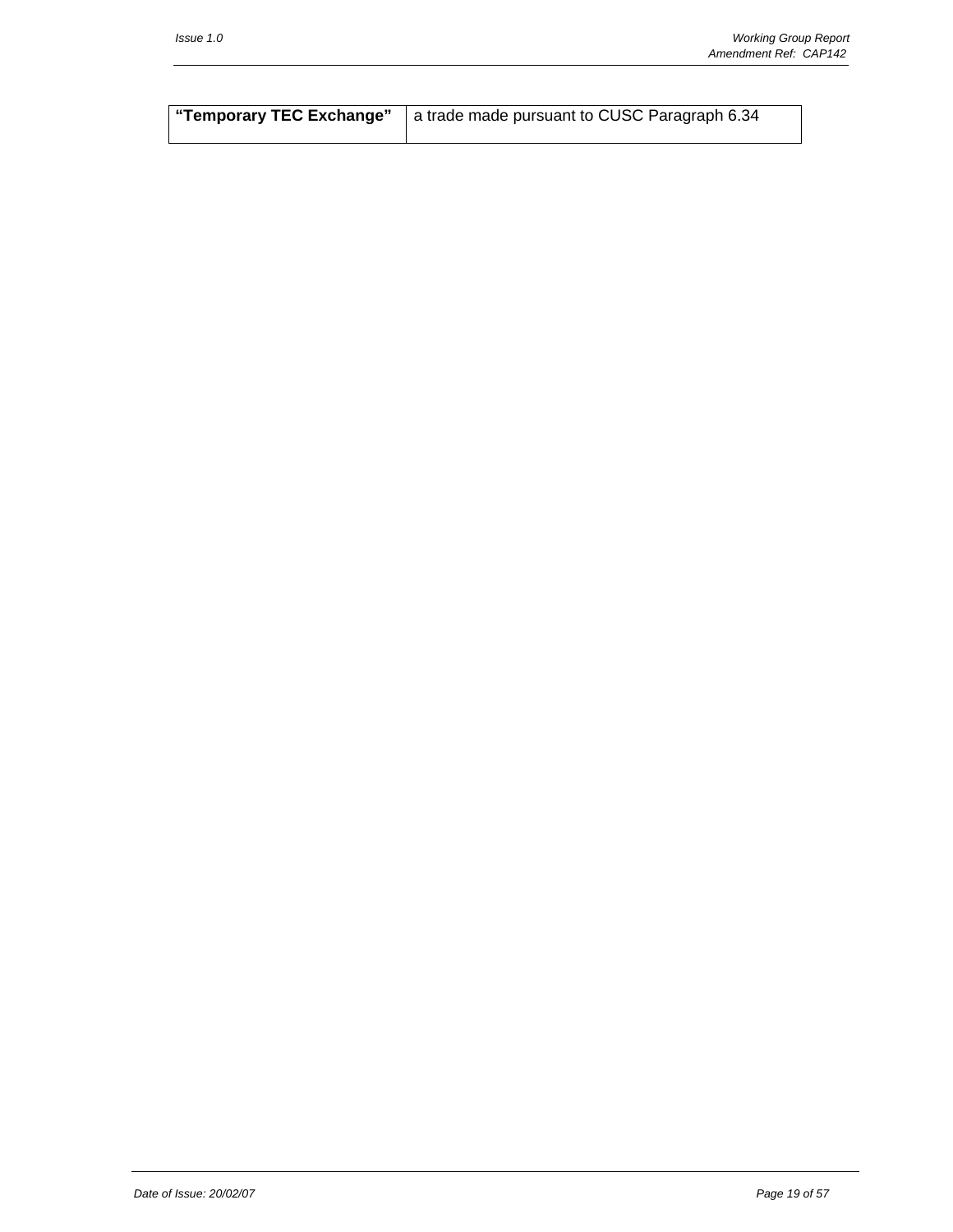In Chapter 2: Connection

#### 2.3 EXPORT OF POWER FROM CONNECTION SITE

- 2.3.1 Subject to the other provisions of the **CUSC**, the relevant **Bilateral Connection Agreement** and the **Grid Code**, **The Company** shall, as between **The Company** and that **User**, accept into the **GB Transmission System** at each **Connection Site** of a **User** acting in the category of **Power Station** directly connected to the **GB Transmission System**, power generated by such **User** up to the **Transmission Entry Capacity** and (if any) **STTEC** and\or **LDTEC** and\or any **Temporary Received TEC** less any **Temporary Donated TEC** for the relevant **Period** as set out in Appendix C of the relevant **Bilateral Connection Agreement** except to the extent (if any) that **The Company** is prevented from doing so by transmission constraints which could not be avoided by the exercise of **Good Industry Practice** by **The Company**.
- 2.3.2 Subject to the other provisions of the **CUSC**, the relevant **Bilateral Connection Agreement** and the **Grid Code** a **User** acting in the capacity of a **Power Station** directly connected to the **GB Transmission System** shall not export on to the **GB Transmission System** power generated by such **User** in excess of the **Transmission Entry Capacity** and (if any) **STTEC** and\or **LDTEC** and\or any **Temporary Received TEC** less any **Temporary Donated TEC** for the relevant **Period** as set out in Appendix C of the relevant **Bilateral Connection Agreement** save as expressly permitted or instructed pursuant to an **Emergency Instruction** under the **Grid Code** or save as expressly permitted or instructed pursuant to the **Fuel Security Code** or as may be necessary or expedient in accordance with **Good Industry Practice**.

In Chapter 3: Use of System

- 3.2.3 Transmission Entry Capacity
	- (a) Other than as provided in Paragraph 3.2.3(b), each **User**, as between **The Company** and that **User**, shall not operate its **User's Equipment** such that its export of power onto the **GB Transmission System** exceeds the **Transmission Entry Capacity** and (if any) **STTEC** and\or **LDTEC** and\or any **Temporary Received TEC** less any **Temporary Donated TEC** for the relevant **Period** set out in Appendix C to the relevant **Bilateral Embedded Generation Agreement** save as expressly permitted and instructed pursuant to an **Emergency Instruction** under the **Grid Code** or save as expressly permitted and instructed pursuant to the **Fuel Security Code** or as may be necessary or expedient in accordance with **Good Industry Practice**.
	- (b) Each **User** in respect of an **Embedded Small Power Station** and a **Distribution Interconnector** and as a **Trading Party** responsible for **Embedded Small Power Stations**, as between **The Company** and that **User**, shall not operate its **User's Equipment** or equipment for which the **User** is responsible (as defined in Section K of the **Balancing and Settlement Code**) such that its export of power onto the **GB Transmission System** exceeds the **Transmission Entry Capacity** and (if any) **STTEC**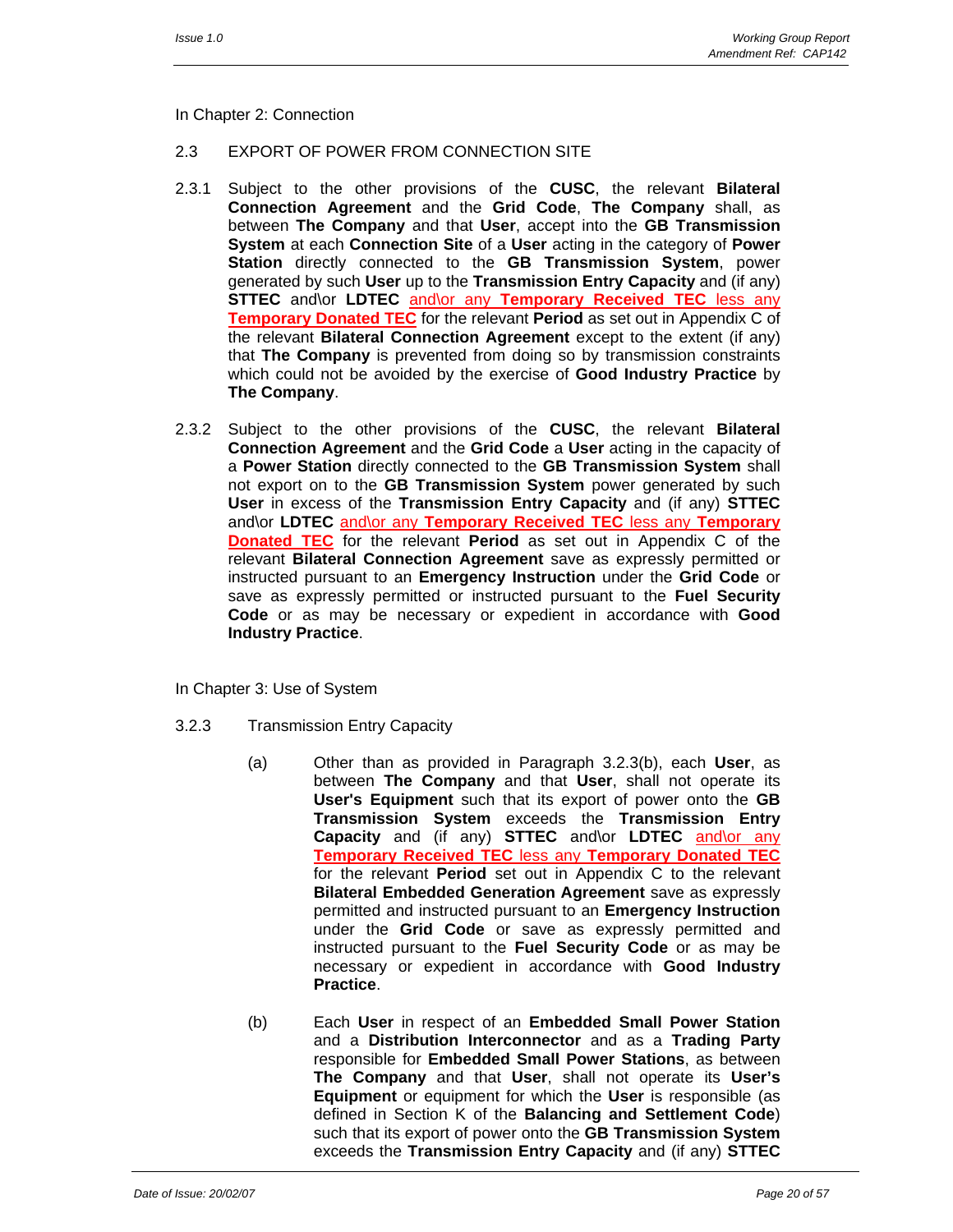and\or **LDTEC** and\or any **Temporary Received TEC** less any **Temporary Donated TEC** for the relevant **Period** set out in Appendix C to the relevant **Bilateral Embedded Generation Agreement** save as expressly permitted and instructed pursuant to the **Fuel Security Code** or as may be necessary or expedient in accordance with **Good Industry Practice**.

- 3.2.4 Subject to the other provisions of the **CUSC** and the **Grid Code** and any relevant **Bilateral Agreement**, **The Company** shall, as between **The Company** and that **User**, accept into the **GB Transmission System** power generated by each **User** up to the **Transmission Entry Capacity** and (if any) **STTEC** and\or any **Temporary Received TEC** less any **Temporary Donated TEC** for the relevant **Period** set out in Appendix C of the relevant **Bilateral Connection Agreement** except to the extent (if any) that **The Company** is prevented from doing so by transmission constraints which could not be avoided by the exercise of **Good Industry Practice** by **The Company**.
- In Chapter 4: Balancing Services
- 4.1.3.7A For the avoidance of doubt a **User** shall ensure that the **Transmission Entry Capacity**, and if relevant the **STTEC** and\or **LDTEC** and\or any **Temporary Received TEC** less any **Temporary Donated TEC**, for the relevant **Connection Site** shall be sufficient to enable it to comply with its obligations under Paragraph 4.1.3.7 above at all times and in respect of all **BM Units**.

In Chapter 9: Interconnectors

9.4 EXPORT OF POWER FROM THE INTERCONNECTOR CONNECTION SITE

> Subject to the other provisions of the **CUSC**, the relevant **Bilateral Connection Agreement** and the **Grid Code** and any **Operating Agreement**, **The Company** shall accept into the **GB Transmission System** at the **Connection Site** of an **Interconnector** power up to the **Transmission Entry Capacity** and (if any) **STTEC** and\or **LDTEC** and\or any **Temporary Received TEC** less any **Temporary Donated TEC** for the relevant **Period** as specified in Appendix C to the relevant **Bilateral Connection Agreement** except to the extent (if any) that **The Company** is prevented from doing so by transmission constraints which could not be avoided by the exercise of **Good Industry Practice**.

9.6 The **User** shall not permit the transfer of any amount of electricity onto the **GB Transmission System** in excess of the **Transmission Entry Capacity** and (if any) **STTEC** and\or **LDTEC** and\or any **Temporary Received TEC** less any **Temporary Donated TEC** for the relevant **Period** specified in Appendix C to the relevant **Bilateral Connection Agreement** or permit the taking of any amounts of electricity off the **GB Transmission System** in excess of the value as specified in Appendix C to the relevant **Bilateral Connection Agreement** save as expressly permitted or instructed pursuant to an **Emergency Instruction** under the Grid Code or save as expressly permitted pursuant to any **Operating Agreement** or the **Fuel Security Code** or as may be necessary or expedient in accordance with **Good Industry Practice**.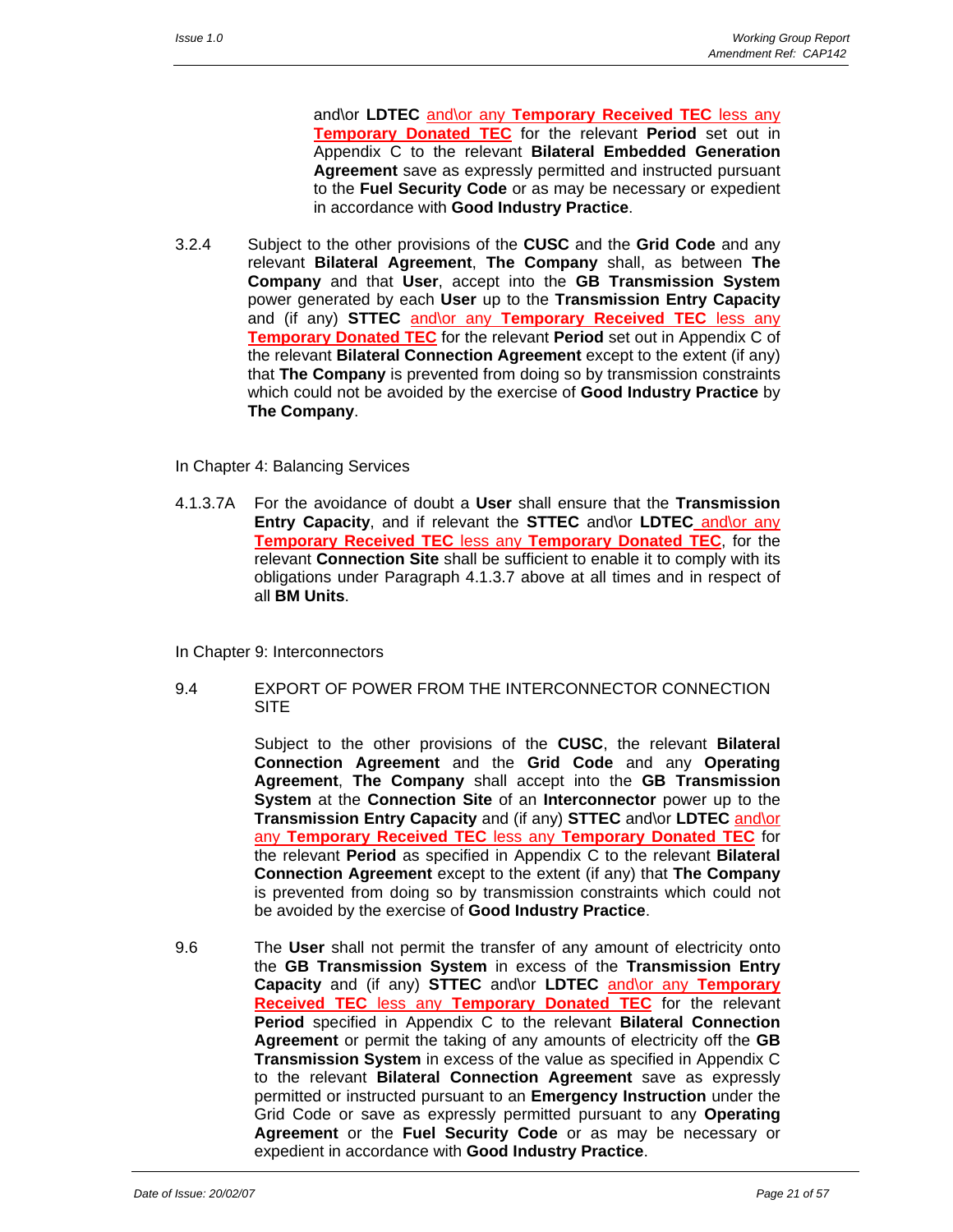Add the attached as a new Exhibits [XXX] and [YYY] and amend the contents page accordingly.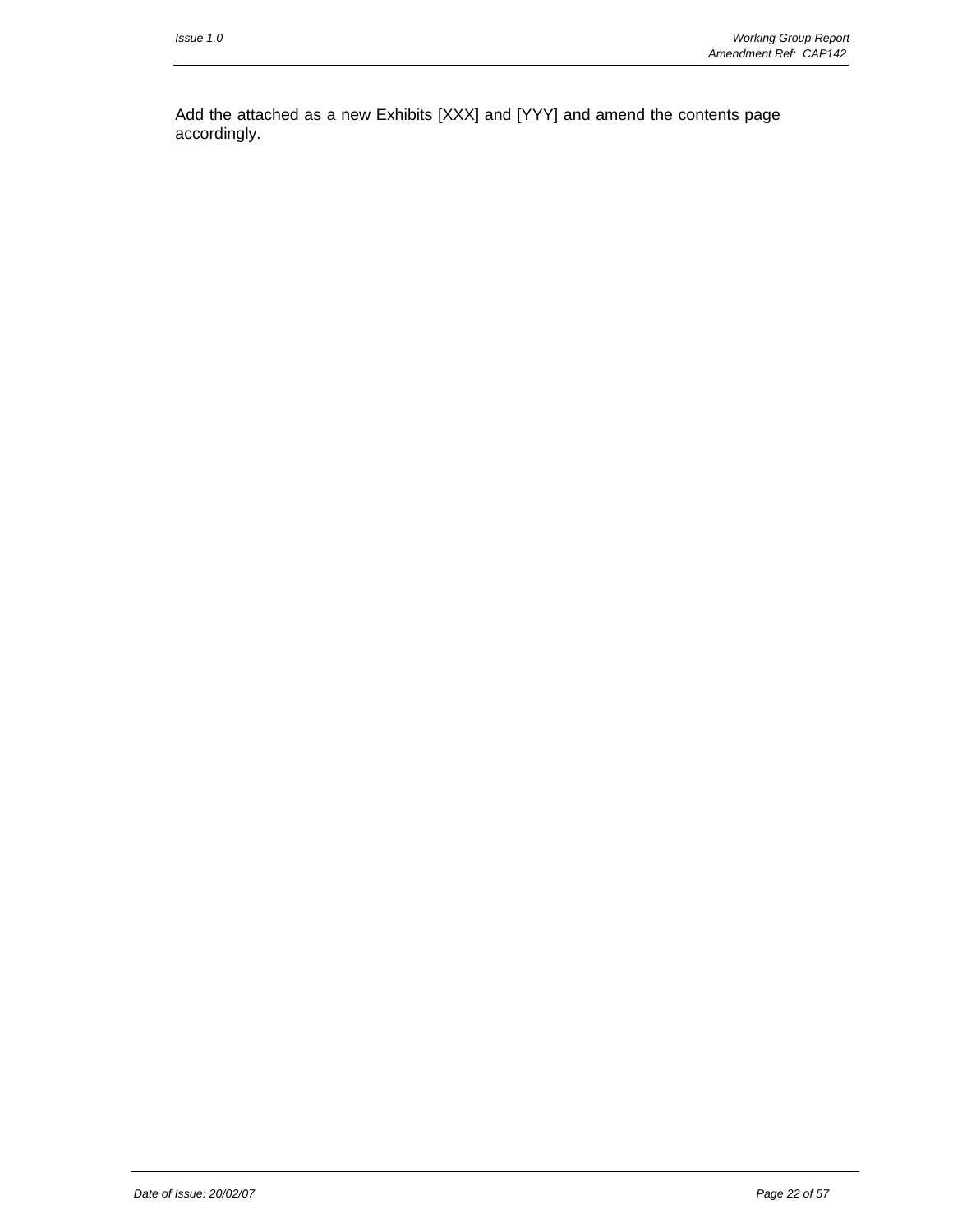CUSC – EXHIBIT [XXX]

#### **THE CONNECTION AND USE OF SYSTEM CODE – TEMPORARY TEC EXCHANGE RATE REQUEST FORM**

# **DIRECTLY CONNECTED POWER STATION EMBEDDED POWER STATION INTERCONNECTOR OWNER DISTRIBUTION INTERCONNECTOR**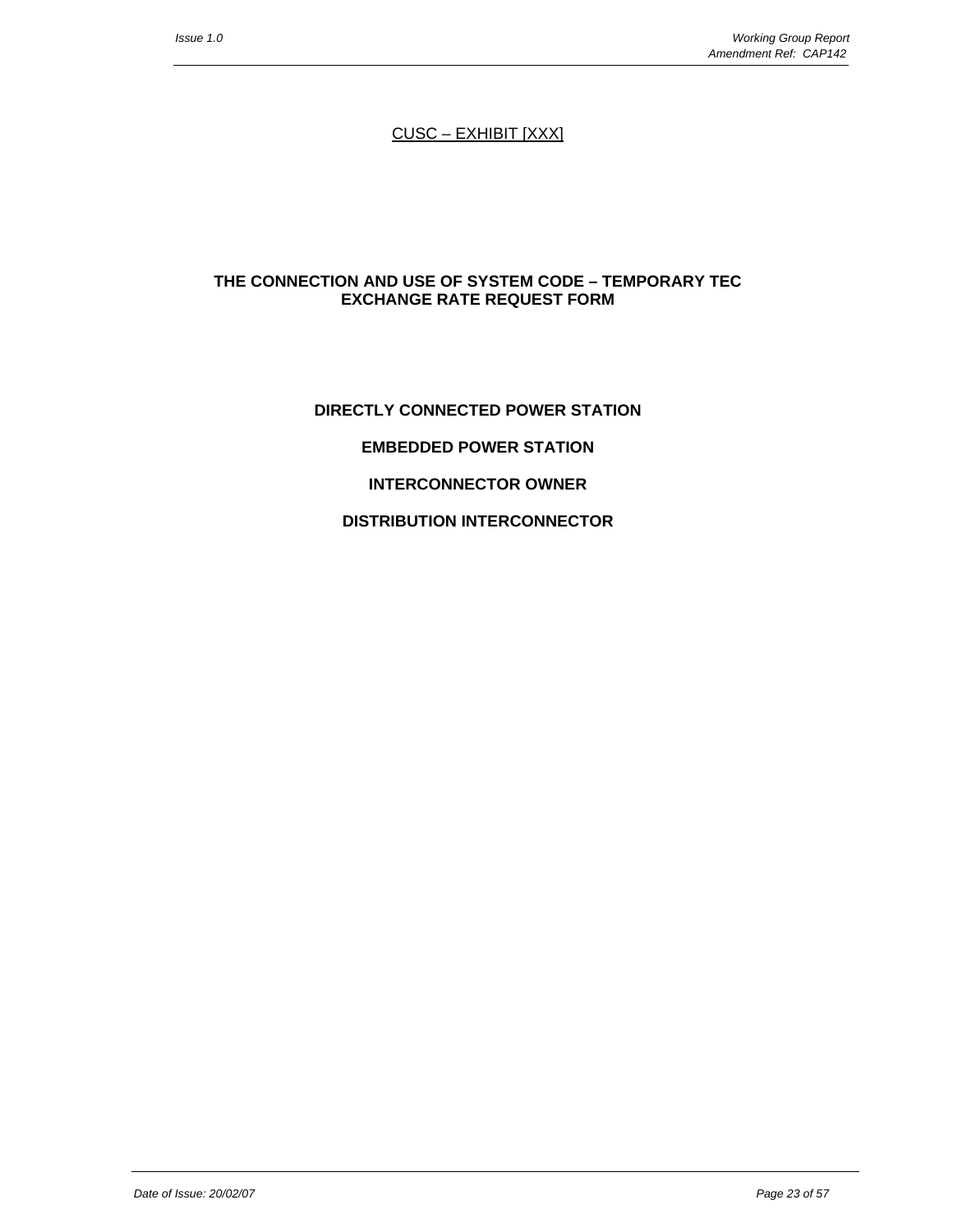#### **Please study the following notes before completing and signing the Temporary TEC Exchange Rate Request Form.**

1. National Grid Electricity Transmission plc ("**The Company**") requires the information requested in this form for the purposes of considering and assessing whether or not to grant your **Temporary TEC Exchange Rate Request**. It is essential that both **Joint TEC Exchange Users** supply all information requested and provides all the confirmations required and that every effort should be made to ensure that such information and confirmations are accurate.

 Please note the same terms used in this form are defined in the Interpretation in Definitions (contained in Section 11 to the **CUSC**) and when this occurs the expressions have capital letters at the beginning of each word and are in bold.

- 2. Where **The Company** considers that any information provided by the **Joint TEC Exchange Users** is incomplete or unclear then **The Company** will reject the **Temporary TEC Exchange Rate Request**.
- 3. Neither **Joint TEC Exchange Users** may make any change to the information provided.
- 4. **The Company** shall charge the **Joint TEC Exchange Users**, and the **Joint TEC Exchange Users** shall pay to **The Company** the **Temporary TEC Exchange Rate Request Fee**. The fee will be charged by **The Company** in accordance with the **Charging Statements**. No **Temporary TEC Exchange Rate Request** will be considered until such payment has been received.
- 5. **The Company** will consider the **Temporary TEC Exchange Rate Request**  in accordance with the terms of Paragraph 6.34 of the **CUSC**.
- 6. **The Company** may publish certain information in relation to **Temporary TEC Exchange Rate Requests** as specified in Paragraph 6.34.7 of **CUSC**.
- 7. Please complete this form and email it to  $\lceil \cdot \cdot \rceil$  and fax it to  $\lceil \cdot \cdot \rceil$ .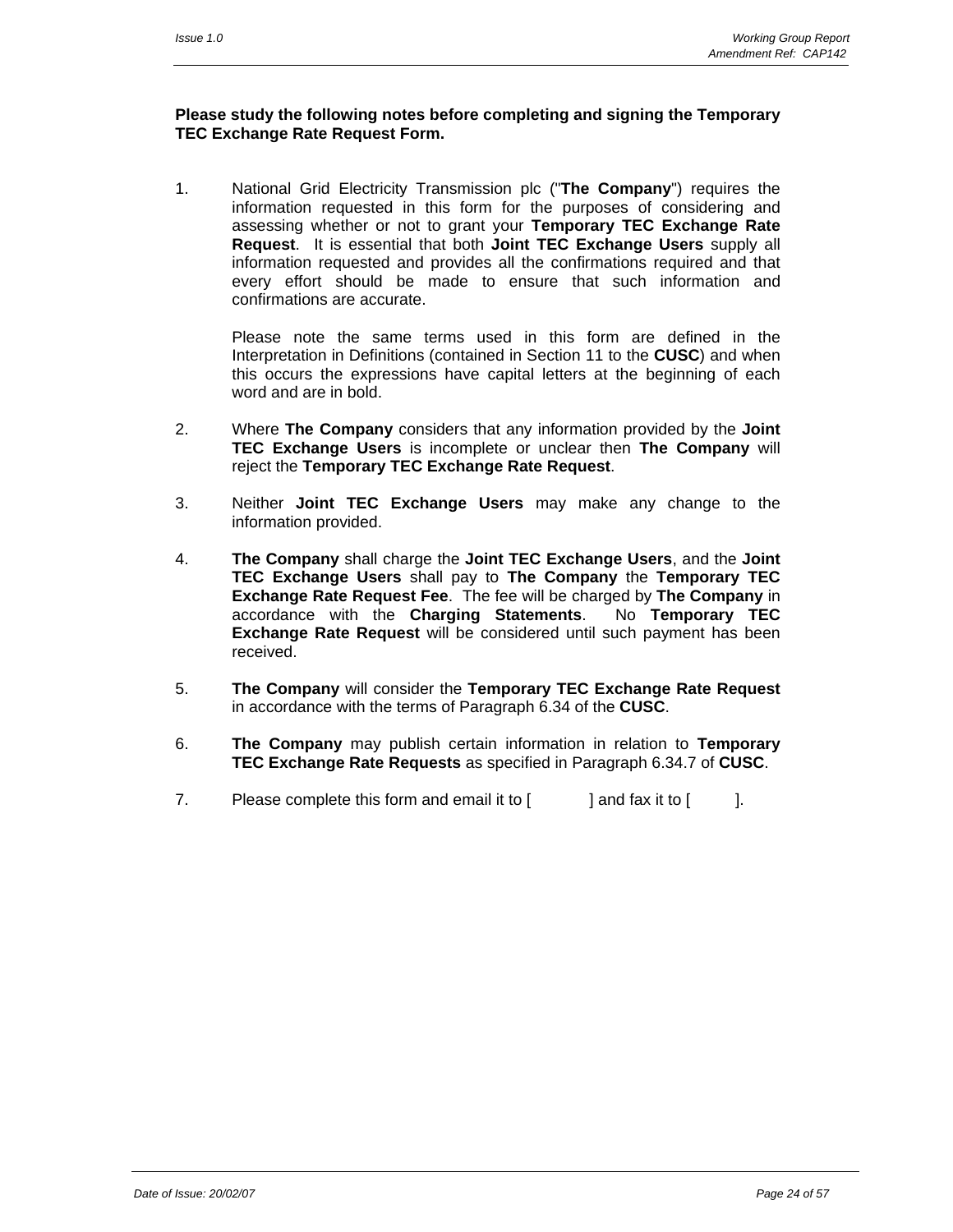#### **REQUEST FOR A TEMPORARY TEC EXCHANGE RATE**

**Please ensure that you have studied the notes before completing and signing this form.** 

#### **Temporary TEC Exchange Donor User**

**A1. Details of User**

Name:

Address:

Fax No.:

Email Address:

Registered Number:

Name Title and Contact Details (including email address) for the person authorised to deal with this **Temporary TEC Exchange Rate Request** for and on behalf of the **User**.

…………………………………………………………………………………

#### **B1. Bilateral Agreement details**

Please detail the **Bilateral Agreement** date and reference number.

…………………………………………………………………………….….

#### **C1. Connection Site**

Please detail the **Connection Site** or site of **Connection** to which the **Temporary TEC Exchange Rate Request** relates.

………………………………………………………………………………...

#### **Temporary TEC Exchange Recipient User**

#### **A2. Details of User**

Name:

Address:

Fax No.:

Email Address:

Registered Number: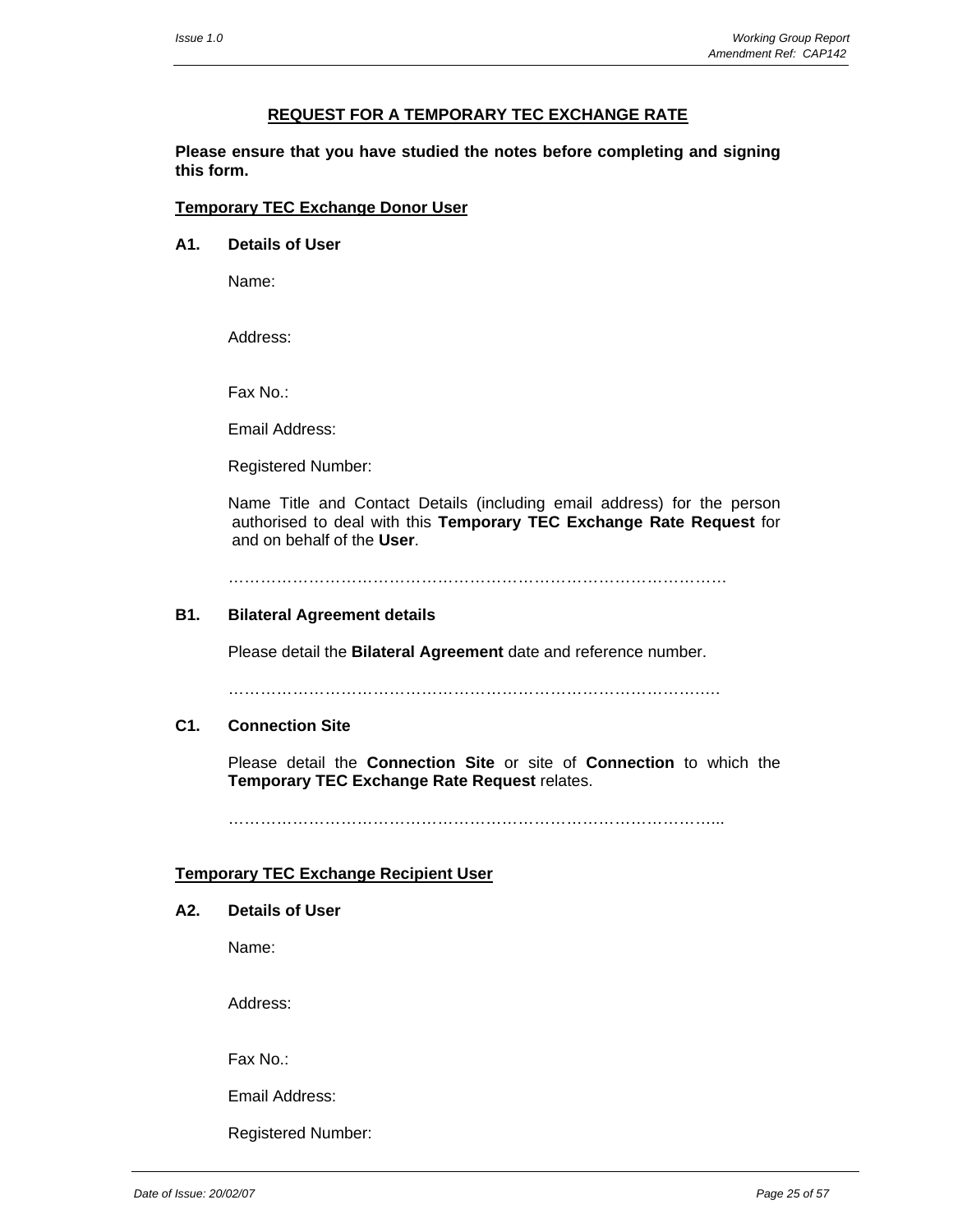Name Title and Contact Details (including email address) for the person authorised to deal with this **Temporary TEC Exchange Rate Request** for and on behalf of the **User**.

…………………………………………………………………………………

#### **B2. Bilateral Agreement details**

Please detail the **Bilateral Agreement** date and reference number.

…………………………………………………………………………….….

#### **C2. Connection Site**

Please detail the **Connection Site** or site of **Connection** to which the **Temporary TEC Exchange Rate Request** relates.

………………………………………………………………………………...

# **D. Temporary TEC Exchange Period**

Please provide the dates of the **Temporary TEC Exchange Period** (being for a minimum of four weeks and commencing on a Monday) to which the **Temporary TEC Exchange Rate Request** relates.

#### **Temporary TEC Exchange Period**

**From To** No. of Weeks 00.00 from

[Monday] [on any day no later than last day of Financial Year]

……………… …………………… ………….………

#### **E. MW donated by the Temporary TEC Exchange Donor User**

Please provide details the level (in whole MW) of **Temporary Donated TEC**.

[..................] MW (Positive only)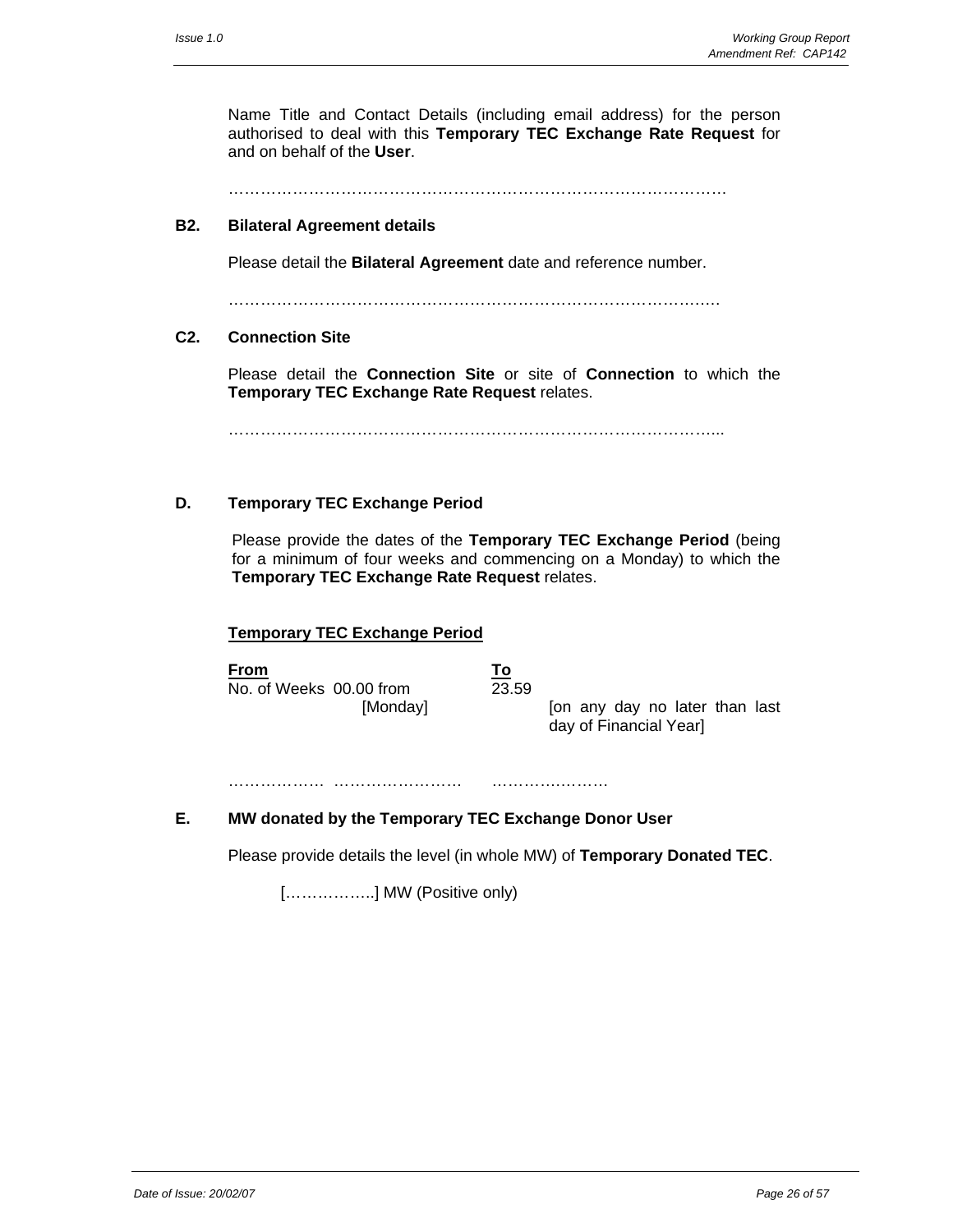#### **Temporary TEC Exchange Rate Request Form**

- 1. We agree to pay the **Temporary TEC Exchange Rate Request Fee**.
- 2. As Temporary **TEC Exchange Donor User** we confirm that the data submissions in respect of our **Connection Site** or site of **Connection** under the **Grid Code** are complete, accurate and up to date.
- 3. As Temporary **TEC Exchange Recipient User** we confirm that the data submissions in respect of our **Connection Site** or site of **Connection** under the **Grid Code** are complete, accurate and up to date
- 4. We consent to the disclosure of information by **The Company** in accordance with **CUSC** Paragraph 6.34.7

Signed for and on behalf of the:

#### **Temporary TEC Exchange Donor User**

………………………………………………

**Temporary TEC Exchange Recipient User** 

………………………………………………………………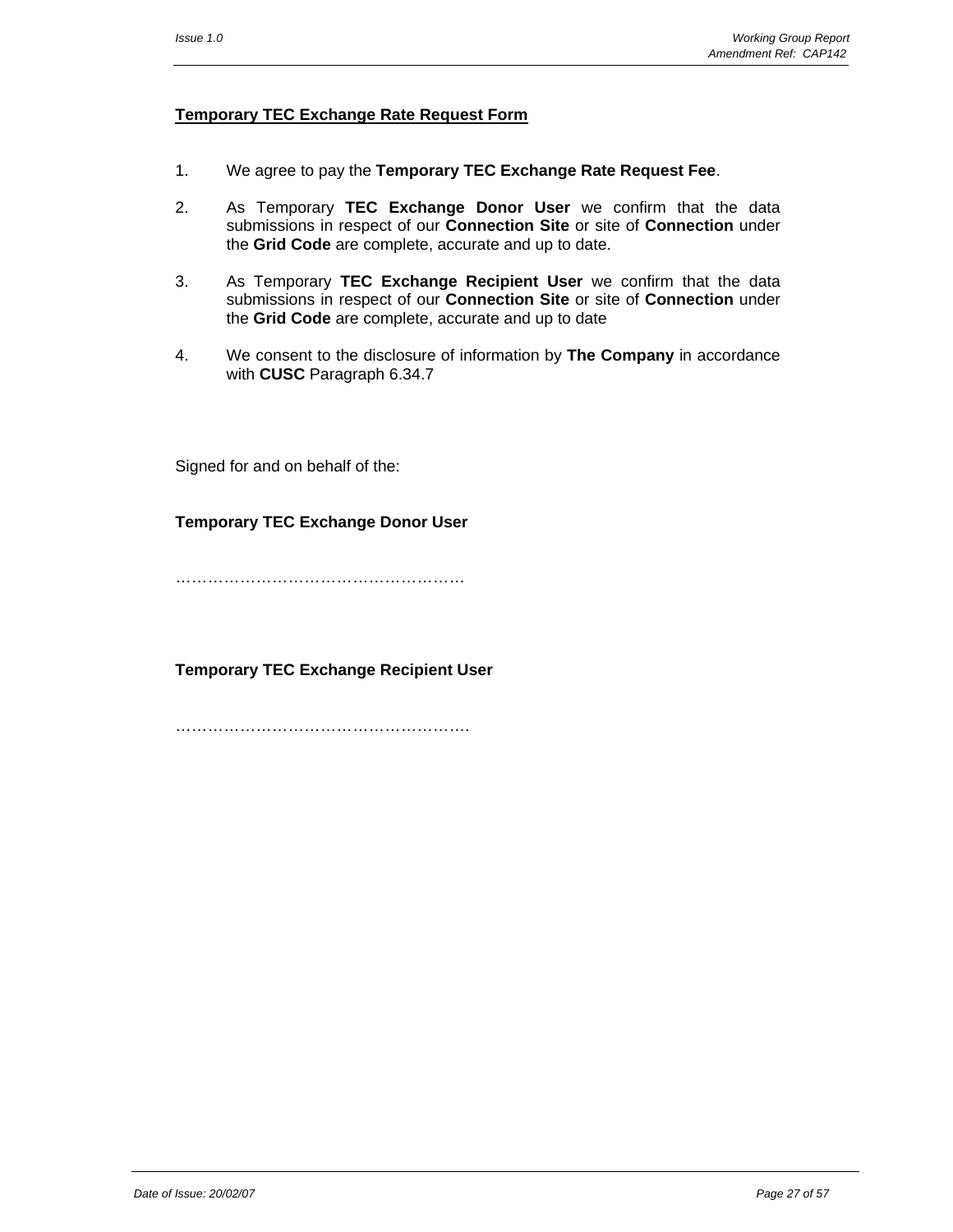# CUSC – EXHIBIT [YYY]

#### **THE CONNECTION AND USE OF SYSTEM CODE – TEMPORARY TEC EXCHANGE NOTIFICATION OF INTEREST FORM**

**The Company** will use the information provided in this form to enable it to publish information about the potential willingness of **User's** to enter into a **Temporary TEC Exchange Rate Request.**

Please complete this form and email it to  $\begin{bmatrix} 1 & 1 \end{bmatrix}$  and fax it to  $\begin{bmatrix} 1 & 1 \end{bmatrix}$ .

#### **Details of the time period**

Date must be within the current Financial Year

The earliest start date: **with the earliest start date:** The earliest end date: **Earling** manual control of the earliest end date:

#### **Details of the capacity that could be donated**

*Must be a whole number of MWs and shall not exceed the User's TEC* 

………………………….MW [must be positive]

#### **Details of the User**

The name of the **User**

…………………………………………………………………………………………….

Preferred contact details of the **User**

…………………………………………………………………………………………….

The **Connection Site** or site of **Connection**

………………………………………………………………………………………….....

Date by which prospective recipients should contact the **User** if interested in proceeding with a **Temporary TEC Exchange**  *Date must be within the current Financial Year* 

…………………………………………………………………………………………….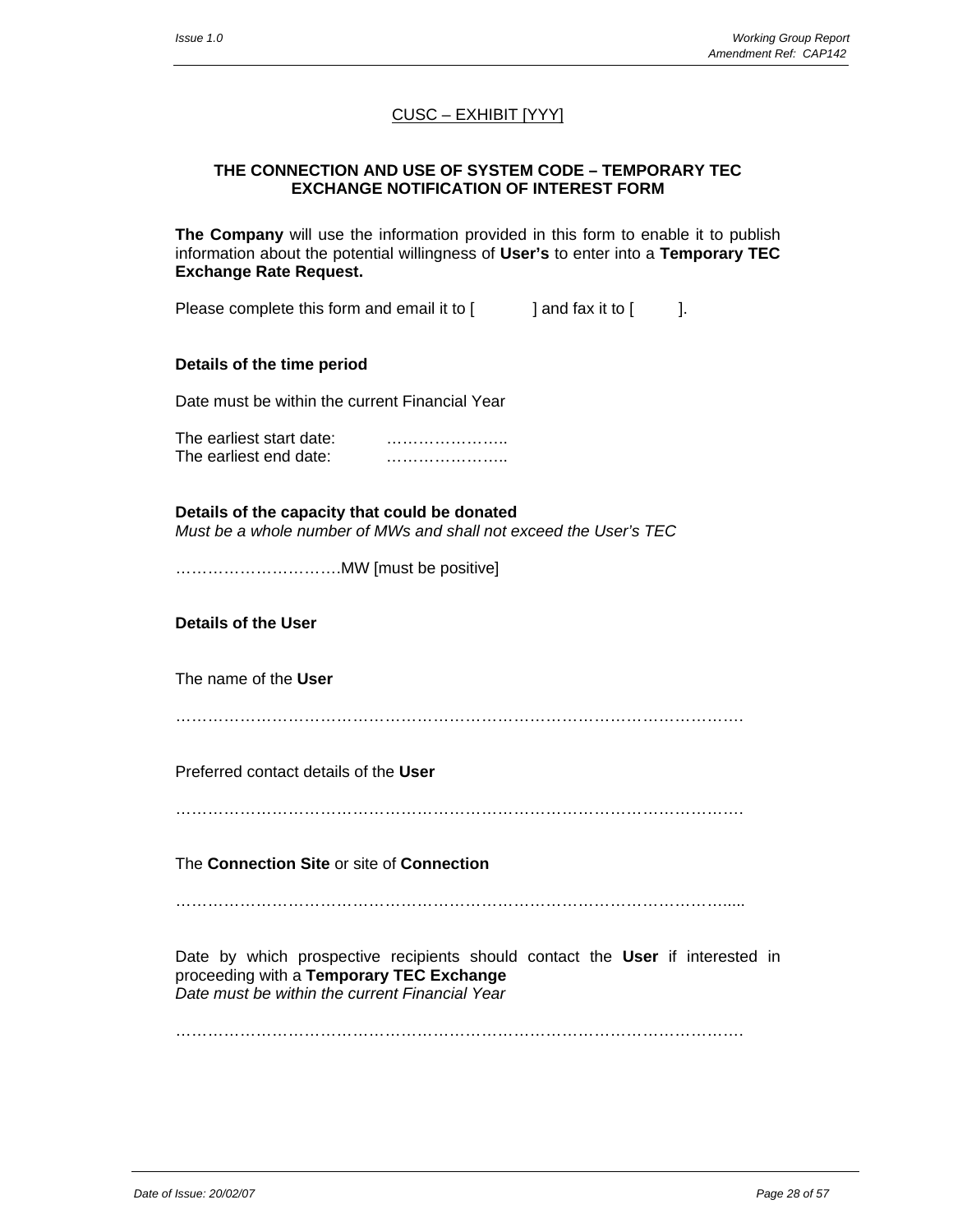We consent to the disclosure of information by **The Company** in accordance with **CUSC** Paragraph 6.34.7

Signed for and on behalf of the **User**

……………………………………………… *To avoid any misunderstanding this is not to be construed as constituting an offer or invitation to treat in respect any TEC Exchange Trade*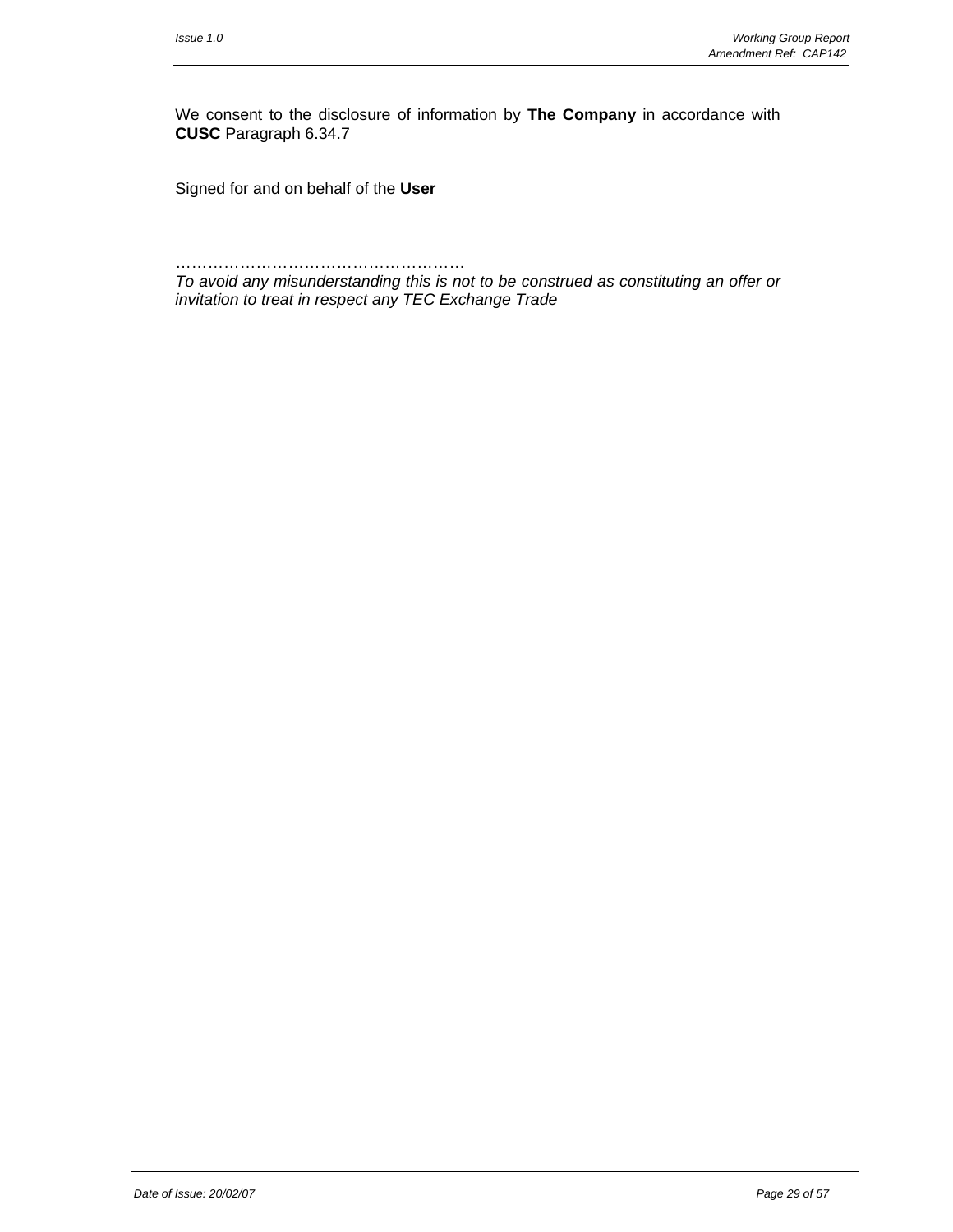#### **Part B - Text to give effect to the Working Group Alternative Amendment**

Add new Paragraph [6.34] as follows and amend the contents page accordingly

#### **6.34 Temporary TEC Exchanges**

**6.34.1 Background** 

 Two **Users** that are party to a **Bilateral Connection Agreement** or **Bilateral Embedded Generation Agreement** may make a **Temporary TEC Exchange** in accordance with this Paragraph of the **CUSC**.

#### **6.34.2 Form of Temporary TEC Exchange Rate Request**

- 6.34.2.1 A **Temporary TEC Exchange Rate Request** must be received by **The Company** no later than:
	- (i) in cases where the requested **Temporary TEC Exchange Period** is 9 months or more, 10 weeks and one **Business Day** before the start date for the **Temporary TEC Exchange Period;**
	- (ii) in cases where the requested **Temporary TEC Exchange Period** is 6 months or more but is less than 9 months, 7 weeks and one **Business Day** before the start date for the **Temporary TEC Exchange Period;**
	- (iii) in cases where the requested **Temporary TEC Exchange Period** is 3 months or more but is less than 6 months, 6 weeks and one **Business Day** before the start date for the **Temporary TEC Exchange Period;**
	- (iv) in cases where the requested **Temporary TEC Exchange Period** is less than 3 months, 4 weeks and one **Business Day** before the start date for the **Temporary TEC Exchange Period.**
- 6.34.2.2 A **Temporary TEC Exchange Rate Request** must be made by email and confirmed by fax and must attach the **Temporary TEC Exchange Rate Request Form** duly completed and signed by the **Joint Temporary TEC Exchange Users**.
- 6.34.2.3 A **Temporary TEC Exchange Rate Request** shall not be deemed received by **The Company** until the **Temporary TEC Exchange Rate Request Fee** has been paid to **The Company** and until the faxed copy of the **Temporary TEC Exchange Rate Request** is received in accordance with Paragraph 6.34.2.2 of the **CUSC**.
- 6.34.2.4 Each **Temporary TEC Exchange Rate Request** must state one **Temporary TEC Exchange Period** only. Each **Temporary TEC Exchange Rate Request** must be by reference to whole MW only.
- 6.34.2.5 A **Temporary TEC Exchange Rate Request** cannot be made prior to the start of the **Financial Year** to which it relates.
- 6.34.2.7 A **Temporary TEC Exchange Rate Request** cannot be made unless **The Company** has published within that **Financial Year** a **Temporary**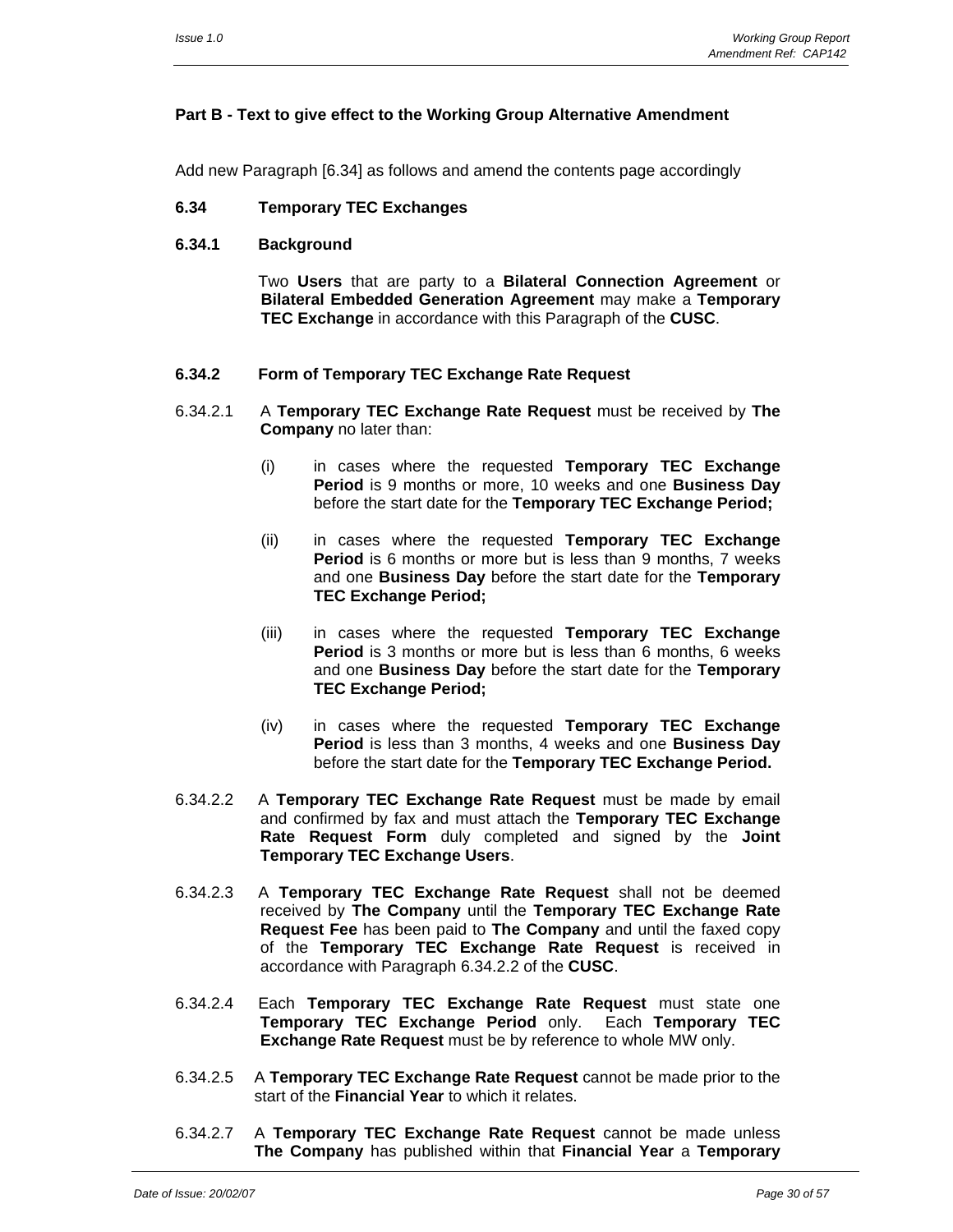**TEC Exchange Notification of Interest Form** from the **Temporary TEC Exchange Donor User** .

- 6.34.2.9 In respect of **Power Stations** directly connected to the **GB Transmission System**, a **User's Transmission Entry Capacity** plus any **Temporary Received TEC** plus any **STTEC** or **LDTEC** less any **Temporary Donated TEC** must not exceed its total station **Connection Entry Capacity**.
- 6.34.2.10 A **Temporary TEC Exchange Rate Request** can be withdrawn at any time upon written notice from the **Joint Temporary TEC Exchange Users.**
- 6.34.2.11 The **Temporary Donated TEC** stated in a **Temporary TEC Exchange Rate Request** shall not exceed the **Transmission Entry Capacity** of the **Temporary TEC Exchange Donor User**.
- **6.34.3 Assessment by The Company of Temporary TEC Exchange Rate Requests**
- 6.34.3.1 **The Company** may reject any **Temporary TEC Exchange Rate Request** that is not made in accordance with the provisions of this Paragraph 6.34.
- 6.34.3.2 **The Company** will assess **Temporary TEC Exchange Rate Requests** and whether or not to grant **Temporary TEC Exchange Rate Requests**  at its absolute discretion.
- 6.34.3.3 Subject to Paragraph 6.34.3.4 and 6.34.3.5 **The Company** will start assessing an **Temporary TEC Exchange Rate Request** no later than:
	- (i) in cases where the requested **Temporary TEC Exchange Period** is 9 months or more, 10 weeks and one **Business Day** before the start date for the **Temporary TEC Exchange Period;**
	- (ii) in cases where the requested **Temporary TEC Exchange Period** is 6 months or more but is less than 9 months, 7 weeks and one **Business Day** before the start date for the **Temporary TEC Exchange Period;**
	- (iii) in cases where the requested **Temporary TEC Exchange Period** is 3 months or more but is less than 6 months, 6 weeks and one **Business Day** before the start date for the **Temporary TEC Exchange Period;**
	- (iv) in cases where the requested **Temporary TEC Exchange Period** is less than 3 months, 4 weeks and one **Business Day** before the start date for the **Temporary TEC Exchange Period.**
- 6.34.3.5 If **The Company** receives more than one **Temporary TEC Exchange Rate Request** for a **Temporary TEC Exchange Period** or a **STTEC Request** or an **LDTEC Request** or a **TEC Increase Request** which **The Company** believes will impact on each other, **The Company** will assess such requests and the capacity available on the **GB Transmission System** on a first come first served basis such that the request received earliest in time by **The Company** (as recorded by **The Company**) will be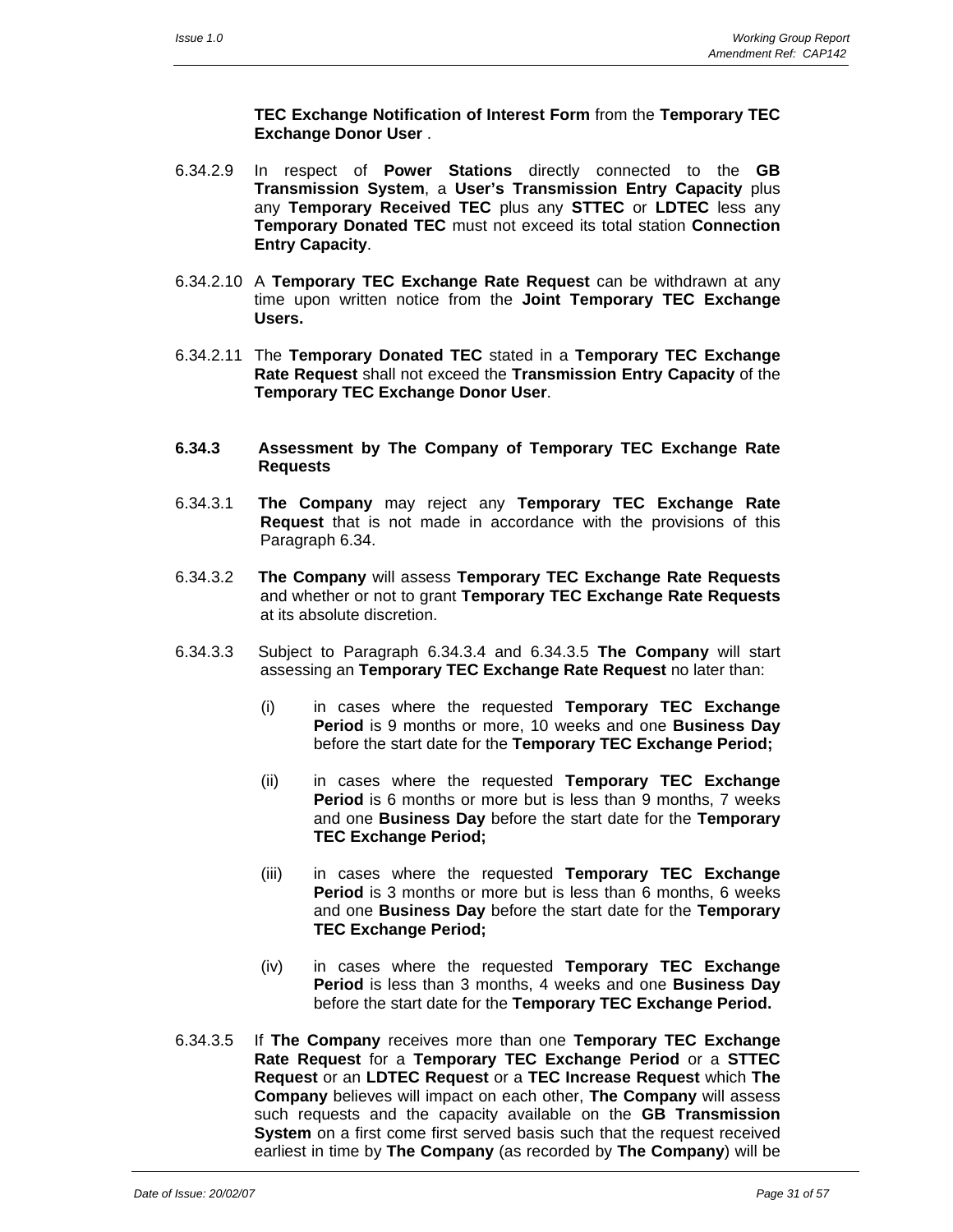considered first in terms of capacity available and then the request received next in time after that, and so on.

- 6.34.3.5 Where Paragraph 6.34.3.4 **The Company** shall be entitled to suspend the assessment and making of the **Temporary TEC Exchange Rate Offer** in respect of such **Temporary TEC Exchange Rate Request** or the **LDTEC Offer** in respect of such **LDTEC Request** or the **STTEC Offer** in respect of such **STTEC Request** or the **Offer** in respect of such **TEC Increase Request.**
- 6.34.3.6 Where the circumstances in Paragraph 6.34.3.5 apply **The Company** shall as soon as practicable advise the **Joint Temporary TEC Exchange Users** of such suspension giving an indication of the timescale for the **Temporary Exchange Rate Offer**. Where both **Joint Temporary TEC Exchange Users** agree, the **Temporary TEC Exchange Rate Request** can be withdrawn in such circumstances.
- 6.34.3.7 No priority will be given to any **Users** who have previously made successful **STTEC Requests** or **LDTEC Requests** or **Temporary TEC Exchange Rate Requests**.
- **6.34.4 Notification by The Company**
- 6.34.4.1 Each **User** confirms and agrees that **The Company** shall have no liability to it for any **Temporary TEC Exchange Rate Request** which **The Company** does not grant in accordance with this Paragraph 6.34.
- 6.34.4.2 **The Company** is not obliged to grant any **Temporary TEC Exchange Rate Request** submitted.
- 6.34.4.3 Any **Temporary TEC Exchange Rate Request** will only be granted provided that during the **Temporary TEC Exchange Period** the **User's Transmission Entry Capacity** plus the **Temporary Received TEC** plus any **STTEC** or **LDTEC** less any **Temporary Donated TEC** does not exceed its total station **Connection Entry Capacity**.
- 6.34.4.4 **The Company** shall no later than seven days and one **Business Day**  before the start date for the **Temporary TEC Exchange Period**, by 17:00 on a **Business Day** either make an **Temporary TEC Exchange Rate Offer** in response to the **Temporary TEC Exchange Rate Request** or notify the **Joint Temporary TEC Exchange Users** that it does not intend to grant a **Temporary TEC Exchange Rate Request**.
- **6.34.5 Charging, Invoicing and Payment**
- 6.34.5.1 Each **Temporary TEC Exchange Recipient User** must pay the **LDTEC Charge** in respect of the **Temporary Received TEC** even if the **User** does not use the corresponding **Temporary Received TEC**.
- **6.34.6 Temporary TEC Exchange Rate Offers**
- 6.34.6.1 A **Temporary TEC Exchange Rate Offer** shall: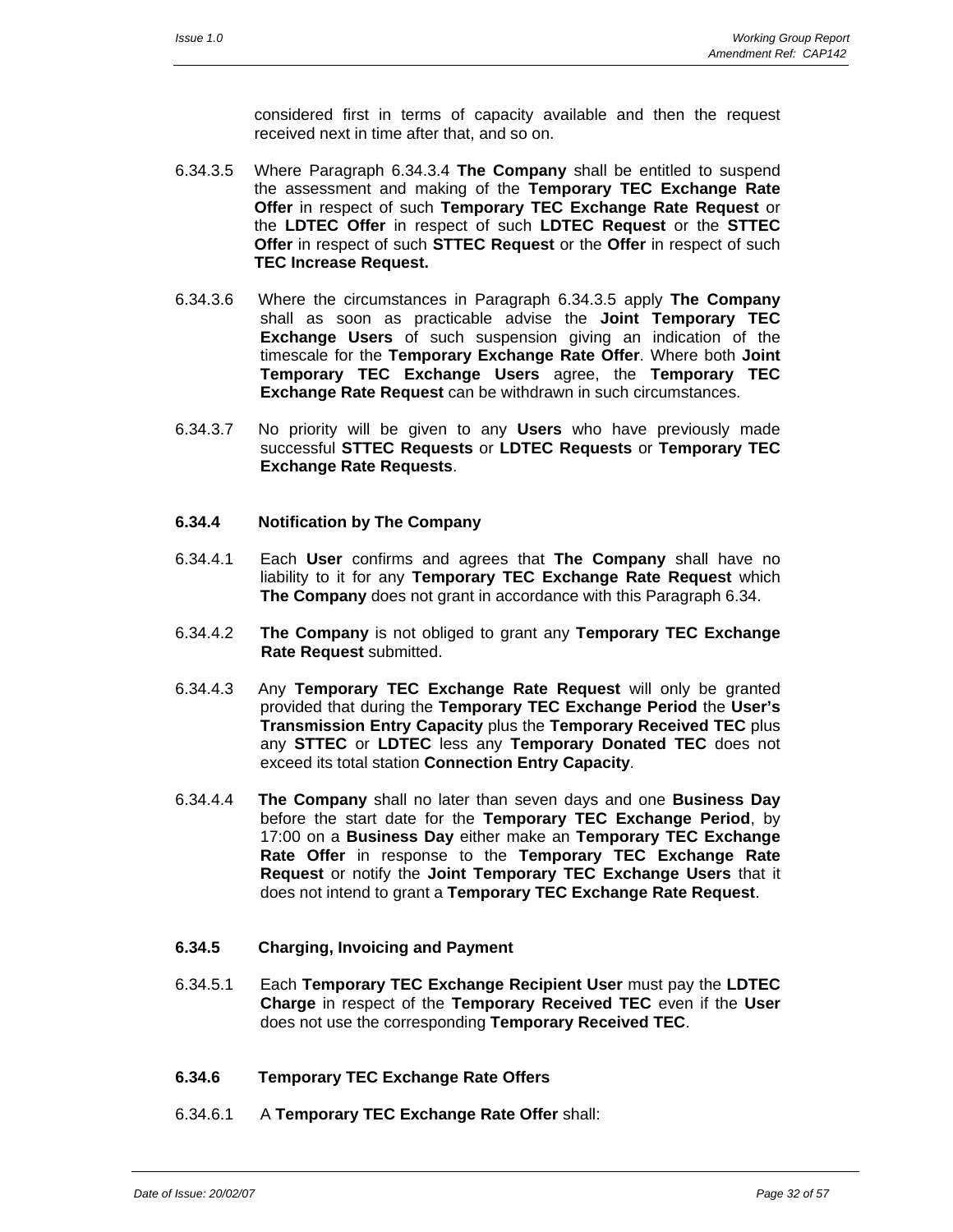- (i) be made to both the **Temporary TEC Exchange Donor User** and the **Temporary TEC Exchange Recipient User** and state the **Temporary Donated TEC** and **Temporary TEC Exchange Rate**;
- (ii) include in the offer sent to the **Temporary TEC Exchange Donor User** a revised Appendix C to the relevant **Bilateral Connection Agreement** or **Bilateral Embedded Generation Agreement** (as appropriate) of the **Temporary TEC Exchange Donor User** which will detail the **Temporary Donated TEC** and the **Temporary TEC Exchange Period** for which this applies;
- (iiii) include in the offer sent to the Te**mporary TEC Exchange Recipient User** a revised Appendix C to the relevant **Bilateral Connection Agreement** or **Bilateral Embedded Generation Agreement** (as appropriate) of the **Temporary TEC Exchange Recipient User** which will detail the **Temporary Received TEC** and the **Temporary TEC Exchange Period** for which this applies; and
- (iv) be open for acceptance by receipt of the faxed copy of the **Temporary TEC Exchange Rate Offer** up to 17:00 the following **Business Day**.
- 6.34.6.2 A **Temporary TEC Exchange Rate Offer** must be accepted by both the **Joint Temporary TEC Exchange Users** within the timescales in Paragraph 6.34.6.2(iii). Acceptance of a **Temporary TEC Exchange Rate Offer** shall be made by executing and faxing back the accepted **Temporary TEC Exchange Rate Offer**. A **Temporary TEC Exchange Rate Offer** lapses if not accepted by both **Temporary TEC Exchange Users** within such period.
- 6.34.6.3 If the **Temporary TEC Exchange Rate Offer** is accepted in accordance with Paragraph 6.34.6.2, for the **Temporary TEC Exchange Period** Appendix C to the relevant **Bilateral Agreements** will be that accepted by the **Joint Temporary TEC Exchange Users**, unless otherwise subsequently amended in accordance with such **Bilateral Agreement** or the **CUSC**. Upon expiry of the **Temporary TEC Exchange Period** such Appendix C as it relates to that **Temporary TEC Exchange Period** shall cease to have effect.

#### **6.34.7 Temporary TEC Exchange reporting and information provisions**

- 6.34.7.1 **The Company** may publish the following information in respect of **Temporary TEC Exchange Rate Offers** which are accepted:-
	- 1. details of the **Temporary TEC Exchange Period**;
	- 2. details of the **Temporary Donated TEC** and **Temporary Received TEC**;
	- 3. the identity of the **Temporary TEC Exchange Donor User** and the **Temporary TEC Exchange Recipient User**;
	- 4. the **Connection Site** or site of **Connection**,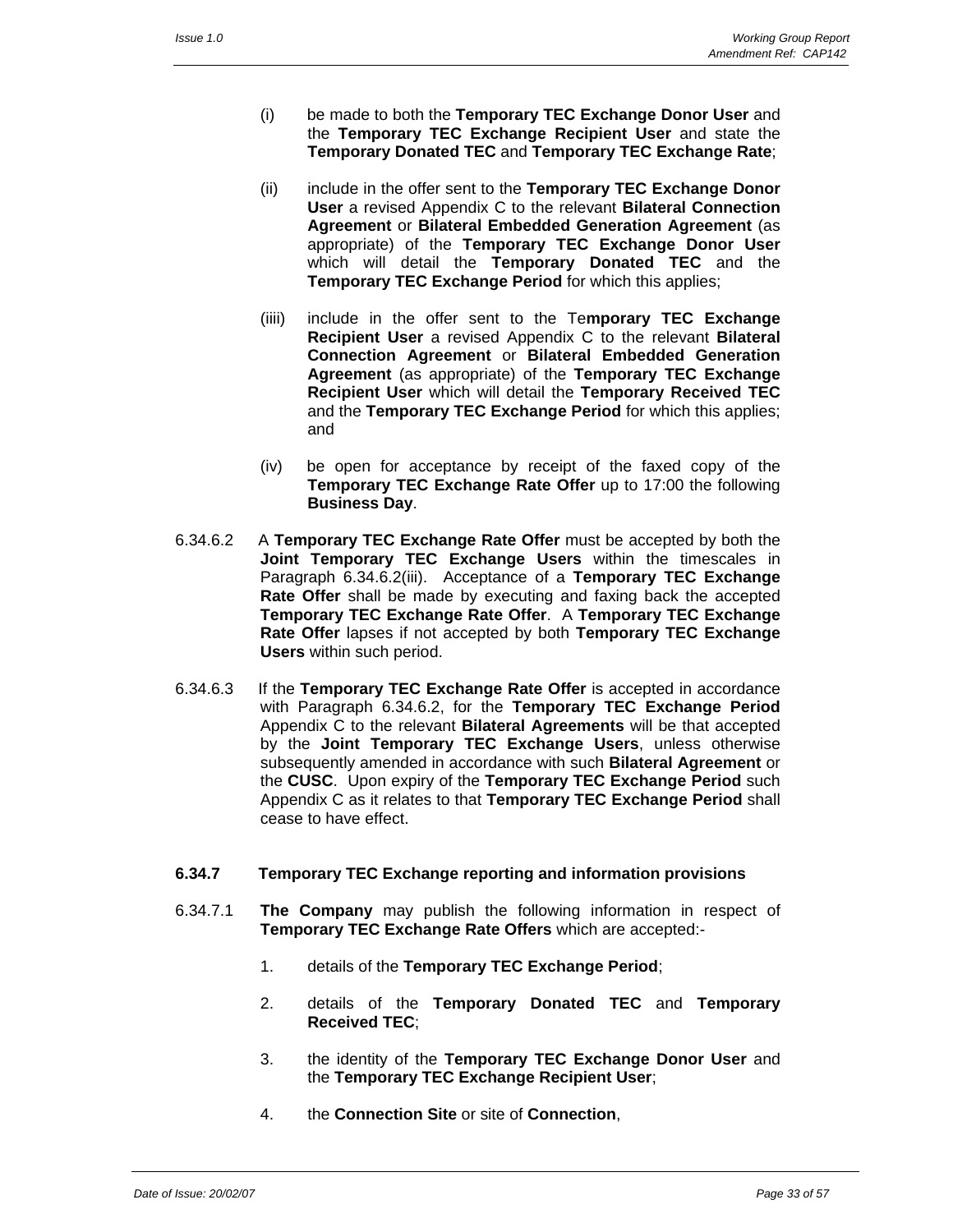in such form and manner as shall be prescribed by **The Company** from time to time.

- 6.34.7.7 **The Company** may publish the following information in respect of **Temporary TEC Exchange Rate Offers** which are made are not accepted:-
	- 1. details of the **Temporary TEC Exchange Period**;
	- 2. details of the **Temporary Donated TEC** and **Temporary Received TEC**;
	- 3. the identity of the **Temporary TEC Exchange Donor User**;
	- 4. the **Connection Site** or site of **Connection**,

 in such form and manner as shall be prescribed by **The Company** from time to time.

- 6.34.7.8 **The Company** may publish the following information in respect of **Temporary TEC Exchange Rate Offers** not made:-
	- 1. details of the **Temporary TEC Exchange Period**;
	- 2. details of the **Temporary Donated TEC**;
	- 3. the identity of the **Temporary TEC Exchange Donor User**;
	- 4. the **Connection Site** or site of **Connection**,

 in such form and manner as shall be prescribed by **The Company** from time to time.

- 6.34.7.9 The **Temporary TEC Exchange Donor User** and the **Temporary TEC Exchange Recipient User** consent to the publication by **The Company** of the information referred to above.
- 6.34.7.10 A **User** may also from time to time request that **The Company** advise other **Users** that such **User** is interested in making a **Temporary TEC Exchange**. Such request must be sent by email and a fax copy made using the **Temporary TEC Exchange Notification of Interest Form**.
- 6.34.7.11 **The Company** shall publish such **Temporary TEC Exchange Notification of Interest Form** on its **TEC Register** within 10 **Business Days** of its receipt.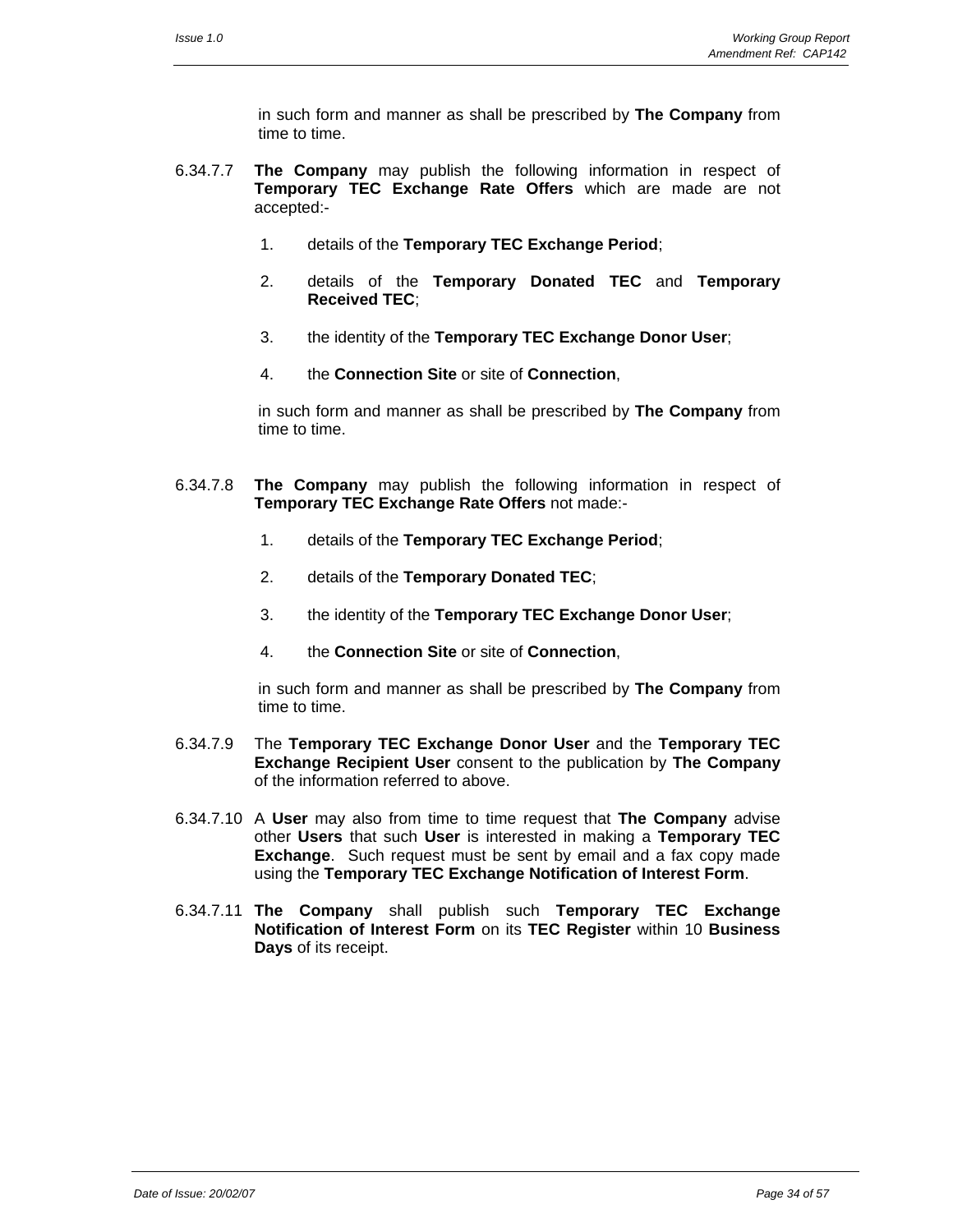# **Add following New Definitions**

| "Joint Temporary TEC<br><b>Exchange Users"</b>                      | means the Temporary TEC Exchange Donor User<br>and the Temporary TEC Exchange Recipient<br>User.                                                                                                                                                                                                                                                                                                                                                               |
|---------------------------------------------------------------------|----------------------------------------------------------------------------------------------------------------------------------------------------------------------------------------------------------------------------------------------------------------------------------------------------------------------------------------------------------------------------------------------------------------------------------------------------------------|
| "LDTEC Charge"                                                      | being a component of the Use of System Charges<br>which is made or levied by The Company and to be<br>paid by the User, in the case of an accepted LDTEC<br>Block Offer, for Block LDTEC and in the case of an<br>accepted LDTEC Indicative Block Offer for<br>Requested LDTEC and in the case of an accepted<br>Temporary TEC Exchange Rate Offer for<br><b>Temporary Received TEC</b> in each case calculated<br>in accordance with the Charging Statements. |
| "LDTEC Period"                                                      | is,                                                                                                                                                                                                                                                                                                                                                                                                                                                            |
|                                                                     | (a) in the case of an LDTEC Request, a period of<br>weeks or part thereof within a Financial Year as<br>specified by the User in its LDTEC Request Form<br>for a minimum period of seven weeks commencing<br>on a Monday at 0.00 hours and finishing at 23.59 on<br>any given day no later than the last day of such<br><b>Financial Year, or</b>                                                                                                              |
|                                                                     | (b) in the case of an accepted Temporary TEC<br><b>Exchange Offer, the Temporary TEC Exchange</b><br>Period.                                                                                                                                                                                                                                                                                                                                                   |
| "Temporary Donated TEC"                                             | is the temporary MW reduction in the export rights of<br>the Temporary TEC Exchange Donor User arising<br>from acceptance of a Temporary TEC Exchange<br>Offer.                                                                                                                                                                                                                                                                                                |
| "Temporary Received TEC"                                            | is at any time the Temporary TEC Exchange Rate.                                                                                                                                                                                                                                                                                                                                                                                                                |
| "Temporary TEC Exchange<br>Donor User"                              | is a User that has jointly made a Temporary TEC<br>Exchange Rate Request to reduce its rights to<br>export for the duration of the Temporary TEC<br><b>Exchange Period.</b>                                                                                                                                                                                                                                                                                    |
| "Temporary TEC Exchange<br><b>Notification of Interest</b><br>Form" | is the form set out in Exhibit [YYY] to the CUSC.                                                                                                                                                                                                                                                                                                                                                                                                              |
| "Temporary TEC Exchange<br>Offer"                                   | is an offer made by The Company for a Temporary<br>TEC Exchange Rate in accordance with the terms<br>of Paragraphs 6.34.4.6.                                                                                                                                                                                                                                                                                                                                   |
| "Temporary TEC Exchange<br>Period"                                  | eriod within a Financial Year as specified in the<br>Temporary TEC Exchange Rate Request Form<br>being for a minimum of four weeks and commencing<br>at 0.00 hours on a Monday and finishing at 23.59 on<br>any given day no later than the last day of such<br><b>Financial Year.</b>                                                                                                                                                                         |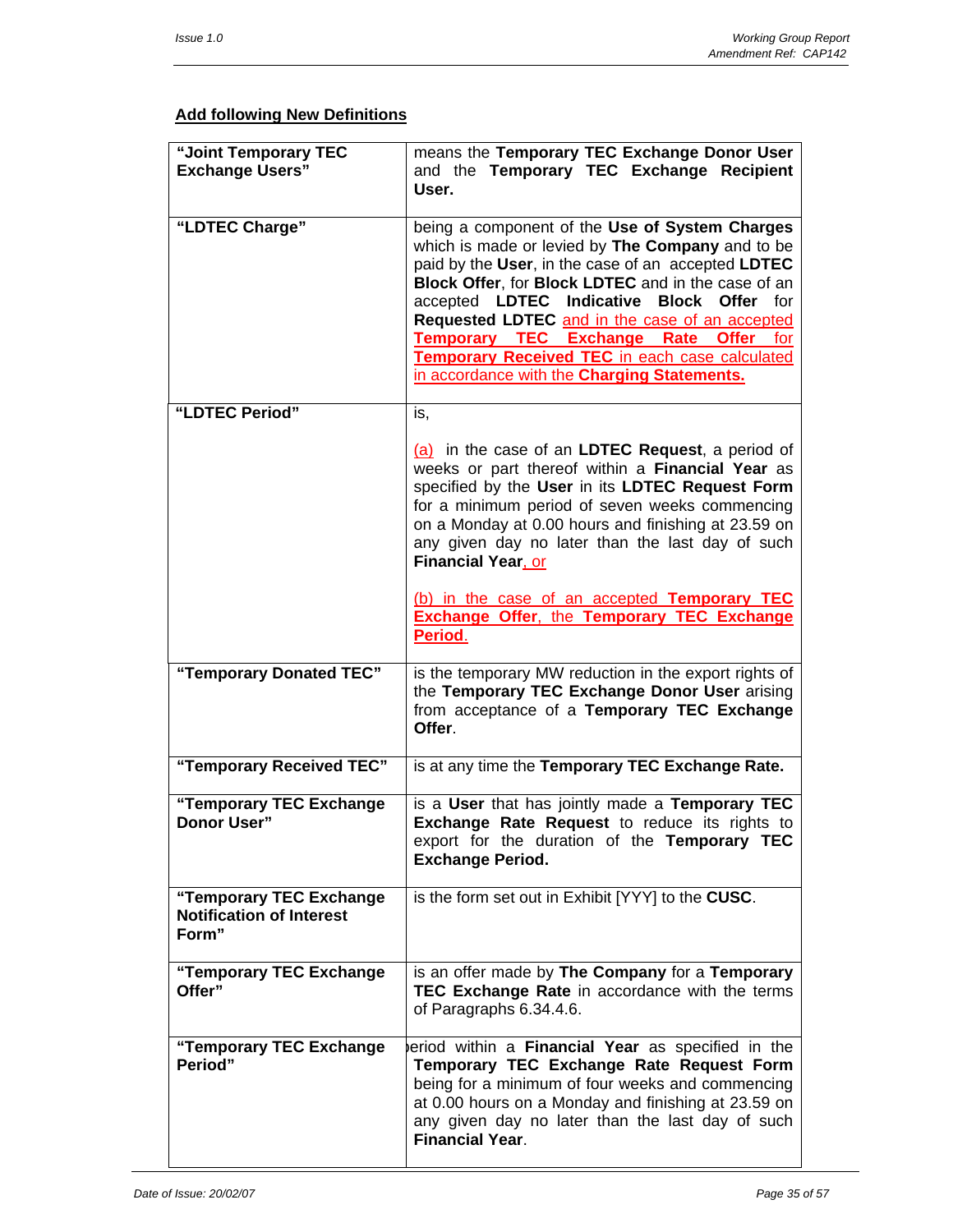| "Temporary TEC Exchange<br><b>Rate Request Fee"</b>  | is the single fee to be paid to <b>The Company</b> for a<br>Temporary TEC Exchange Rate Request as<br>detailed in the Charging Statements.                                                                                                                |  |  |
|------------------------------------------------------|-----------------------------------------------------------------------------------------------------------------------------------------------------------------------------------------------------------------------------------------------------------|--|--|
| "Temporary TEC Exchange<br><b>Rate Request Form"</b> | is the form set out in Exhibit [XXX] to the <b>CUSC</b> .                                                                                                                                                                                                 |  |  |
| "Temporary TEC Exchange<br><b>Rate Request"</b>      | is a joint application made by a Temporary TEC<br>Exchange Donor User and a Temporary TEC<br><b>Exchange Recipient User for a Temporary TEC</b><br><b>Exchange Rate Offer.</b>                                                                            |  |  |
| "Temporary TEC Exchange<br>Rate"                     | is a weekly profile of the additional export rights in<br>MW available to the Temporary TEC Exchange<br><b>Recipient User</b> as a direct result of the temporary<br>reduction in export rights in MW of the Temporary<br><b>TEC Exchange Donor User.</b> |  |  |
| "Temporary TEC Exchange<br><b>Recipient User"</b>    | is a User that has jointly made a Temporary TEC<br><b>Exchange Rate Request to increase its rights to</b><br>export for the duration of the Temporary TEC<br><b>Exchange Period.</b>                                                                      |  |  |
| "Temporary TEC Trade<br>Exchange"                    | a trade made pursuant to CUSC Paragraph 6.34                                                                                                                                                                                                              |  |  |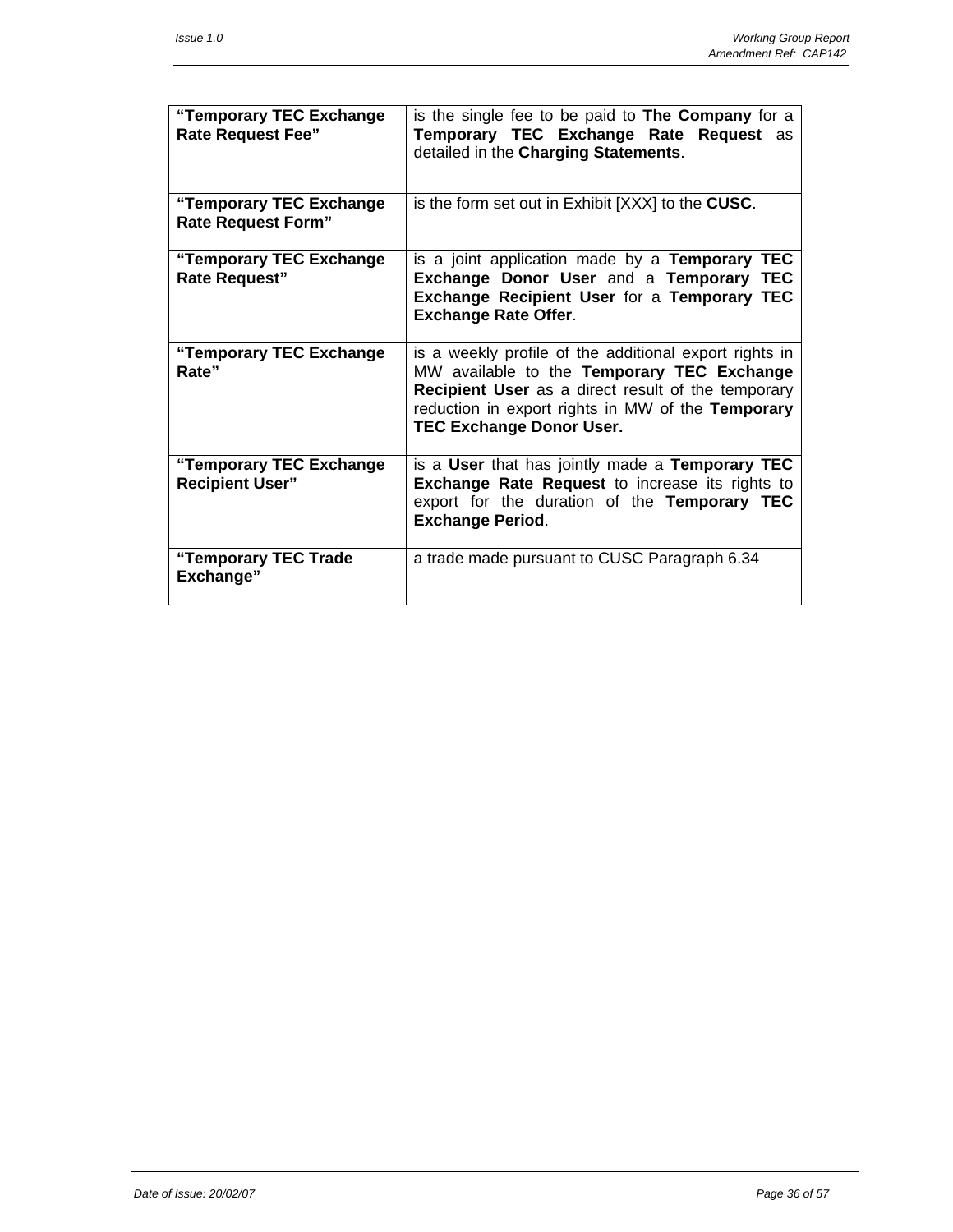In Chapter 2: Connection

#### 2.3 EXPORT OF POWER FROM CONNECTION SITE

- 2.3.1 Subject to the other provisions of the **CUSC**, the relevant **Bilateral Connection Agreement** and the **Grid Code**, **The Company** shall, as between **The Company** and that **User**, accept into the **GB Transmission System** at each **Connection Site** of a **User** acting in the category of **Power Station** directly connected to the **GB Transmission System**, power generated by such **User** up to the **Transmission Entry Capacity** and (if any) **STTEC** and\or **LDTEC** and\or any **Temporary Received TEC** less any **Temporary Donated TEC** for the relevant **Period** as set out in Appendix C of the relevant **Bilateral Connection Agreement** except to the extent (if any) that **The Company** is prevented from doing so by transmission constraints which could not be avoided by the exercise of **Good Industry Practice** by **The Company**.
- 2.3.2 Subject to the other provisions of the **CUSC**, the relevant **Bilateral Connection Agreement** and the **Grid Code** a **User** acting in the capacity of a **Power Station** directly connected to the **GB Transmission System** shall not export on to the **GB Transmission System** power generated by such **User** in excess of the **Transmission Entry Capacity** and (if any) **STTEC** and\or **LDTEC** and\or any **Temporary Received TEC** less any **Temporary Donated TEC** for the relevant **Period** as set out in Appendix C of the relevant **Bilateral Connection Agreement** save as expressly permitted or instructed pursuant to an **Emergency Instruction** under the **Grid Code** or save as expressly permitted or instructed pursuant to the **Fuel Security Code** or as may be necessary or expedient in accordance with **Good Industry Practice**.

In Chapter 3: Use of System

- 3.2.3 Transmission Entry Capacity
	- (a) Other than as provided in Paragraph 3.2.3(b), each **User**, as between **The Company** and that **User**, shall not operate its **User's Equipment** such that its export of power onto the **GB Transmission System** exceeds the **Transmission Entry Capacity** and (if any) **STTEC** and\or **LDTEC** and\or any **Temporary Received TEC** less any **Temporary Donated TEC** for the relevant **Period** set out in Appendix C to the relevant **Bilateral Embedded Generation Agreement** save as expressly permitted and instructed pursuant to an **Emergency Instruction** under the **Grid Code** or save as expressly permitted and instructed pursuant to the **Fuel Security Code** or as may be necessary or expedient in accordance with **Good Industry Practice**.
	- (b) Each **User** in respect of an **Embedded Small Power Station** and a **Distribution Interconnector** and as a **Trading Party** responsible for **Embedded Small Power Stations**, as between **The Company** and that **User**, shall not operate its **User's Equipment** or equipment for which the **User** is responsible (as defined in Section K of the **Balancing and Settlement Code**) such that its export of power onto the **GB Transmission System** exceeds the **Transmission Entry Capacity** and (if any) **STTEC**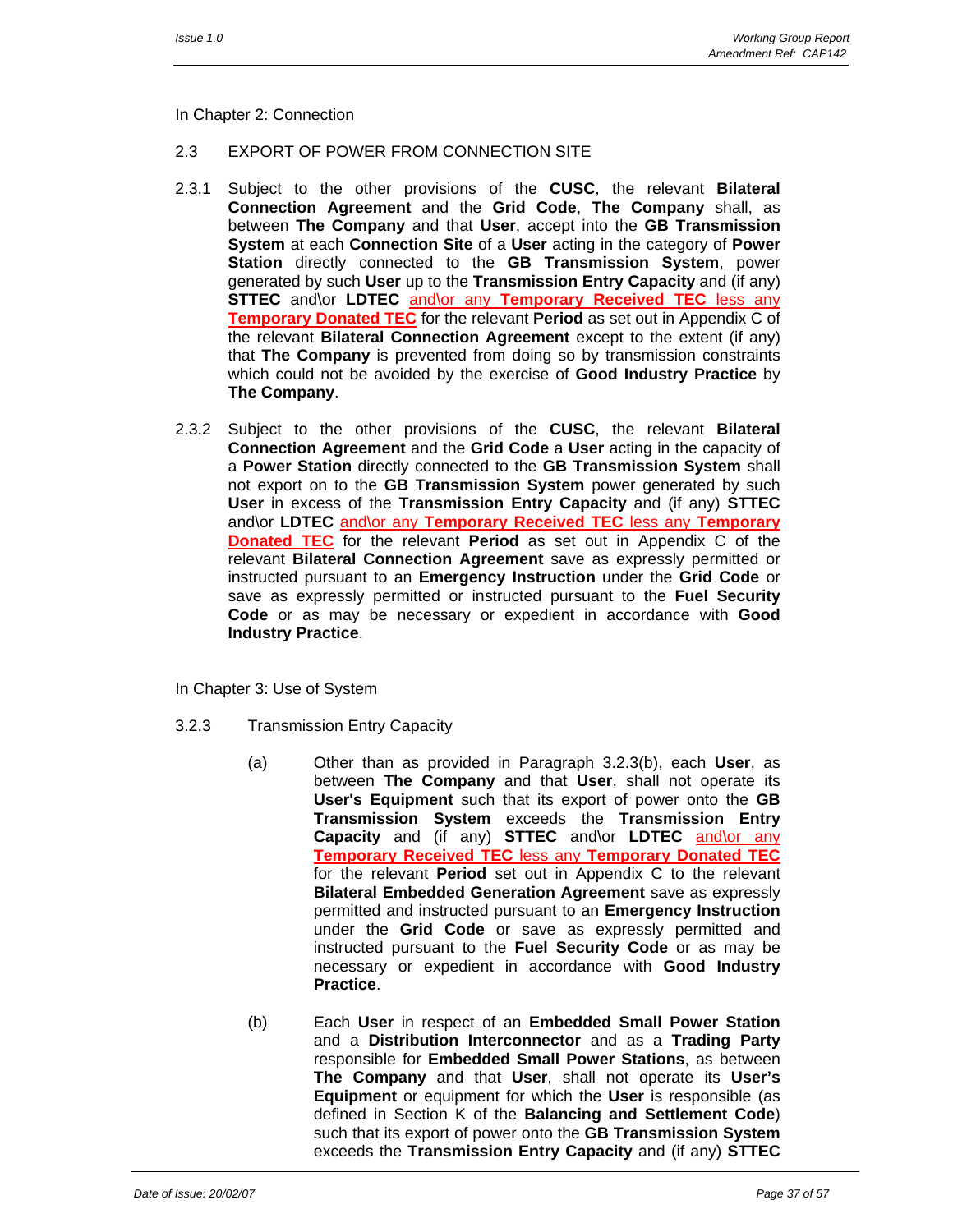and\or **LDTEC** and\or any **Temporary Received TEC** less any **Temporary Donated TEC** for the relevant **Period** set out in Appendix C to the relevant **Bilateral Embedded Generation Agreement** save as expressly permitted and instructed pursuant to the **Fuel Security Code** or as may be necessary or expedient in accordance with **Good Industry Practice**.

- 3.2.4 Subject to the other provisions of the **CUSC** and the **Grid Code** and any relevant **Bilateral Agreement**, **The Company** shall, as between **The Company** and that **User**, accept into the **GB Transmission System** power generated by each **User** up to the **Transmission Entry Capacity** and (if any) **STTEC** and\or any **Temporary Received TEC** less any **Temporary Donated TEC** for the relevant **Period** set out in Appendix C of the relevant **Bilateral Connection Agreement** except to the extent (if any) that **The Company** is prevented from doing so by transmission constraints which could not be avoided by the exercise of **Good Industry Practice** by **The Company**.
	- 3.9.2 Each **User** shall, as between **The Company** and that **User**, in accordance with this Part II and Paragraph 6.6, be liable to pay to **The Company** (or **The Company** shall be so liable to pay to the **User**) the **Transmission Network Use of System Charges** and (if appropriate) the **STTEC** and **LDTEC Charge** in respect of its use of the **GB Transmission System** applied and calculated in accordance with the **Statement of Use of System Charges** and **Statement of the Use of System Charging Methodology** and Standard Condition C13 of the **Transmission Licence**.
- In Chapter 4: Balancing Services
- 4.1.3.7A For the avoidance of doubt a **User** shall ensure that the **Transmission Entry Capacity**, and if relevant the **STTEC** and\or **LDTEC** and\or any **Temporary Received TEC** less any **Temporary Donated TEC**, for the relevant **Connection Site** shall be sufficient to enable it to comply with its obligations under Paragraph 4.1.3.7 above at all times and in respect of all **BM Units**.
- In Chapter 6: General Provisions
- 6.6 PAYMENT
- 6.6.1 **The Company** will invoice **Users** for **Connection Charges** and/or **Use of System Charges** due under the **CUSC** and/or each **Bilateral Agreement** and/or as notified to the **User** where there is no **Bilateral Agreement**, in accordance with the **CUSC** and/or the **Charging Statements** in the following manner:
	- (a) in the case of recurrent monthly charges identified in the relevant **Charging Statements The Company** shall despatch an invoice on or before the 15th day of the month for the charges due in relation to that month;
	- (b) in the case of the **STTEC Charge The Company** shall invoice the **User** on or before the 15th day of the month for the full **STTEC Charge**;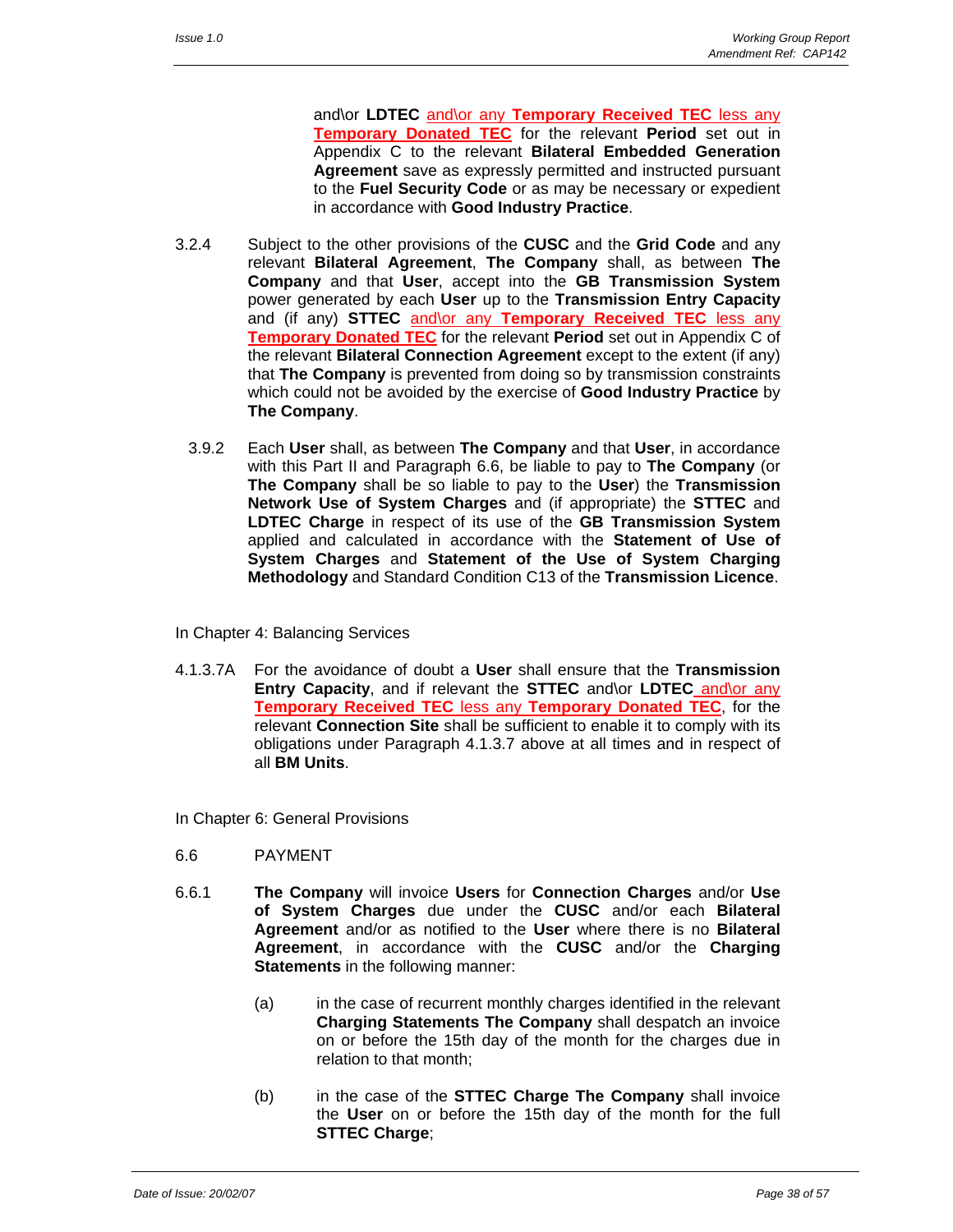- (c) In the case of the **LDTEC Charge NGC** shall invoice the **User** on or before the 15th day of the month for the full **LDTEC Charge**;
- (d) unless otherwise specified in the **CUSC** where charges are payable other than monthly **The Company** shall despatch an invoice not less than 30 days prior to the due date for payment.
- 6.6.2 **Users** shall pay **Connection Charges** and/or **Use of System Charges**  and the **STTEC Charge** and the **LDTEC Charge** and due to **The Company** under the **CUSC** and/or each **Bilateral Agreement** and/or as otherwise notified to the **User** where there is no **Bilateral Agreement**, in accordance with the **CUSC** and/or the **Charging Statements** in the following manner:
	- (a) in the case of recurrent monthly charges and the **STTEC Charge** and the **LDTEC Charge** on the 15th day of the month in which **The Company's** invoice therefor was despatched (if despatched on the first day of that month) or, in all other cases, on the 15th day of the month following the month in which **The Company's** invoice therefor was despatched unless, in any such case, the said date is not a **Business Day** in which case payment shall be made on the next **Business Day**;
	- (b) unless otherwise specified in the **CUSC** where charges are payable other than monthly within 30 days of the date of **The Company's** invoice therefor.
- In Chapter 9: Interconnectors
- 9.4 EXPORT OF POWER FROM THE INTERCONNECTOR CONNECTION **SITE**

 Subject to the other provisions of the **CUSC**, the relevant **Bilateral Connection Agreement** and the **Grid Code** and any **Operating Agreement**, **The Company** shall accept into the **GB Transmission System** at the **Connection Site** of an **Interconnector** power up to the **Transmission Entry Capacity** and (if any) **STTEC** and\or **LDTEC** and\or any **Temporary Received TEC** less any **Temporary Donated TEC** for the relevant **Period** as specified in Appendix C to the relevant **Bilateral Connection Agreement** except to the extent (if any) that **The Company** is prevented from doing so by transmission constraints which could not be avoided by the exercise of **Good Industry Practice**.

9.6 The **User** shall not permit the transfer of any amount of electricity onto the **GB Transmission System** in excess of the **Transmission Entry Capacity** and (if any) **STTEC** and\or **LDTEC** and\or any **Temporary Received TEC** less any **Temporary Donated TEC** for the relevant **Period** specified in Appendix C to the relevant **Bilateral Connection Agreement** or permit the taking of any amounts of electricity off the **GB Transmission System** in excess of the value as specified in Appendix C to the relevant **Bilateral Connection Agreement** save as expressly permitted or instructed pursuant to an **Emergency Instruction** under the Grid Code or save as expressly permitted pursuant to any **Operating Agreement** or the **Fuel Security Code** or as may be necessary or expedient in accordance with **Good Industry Practice**.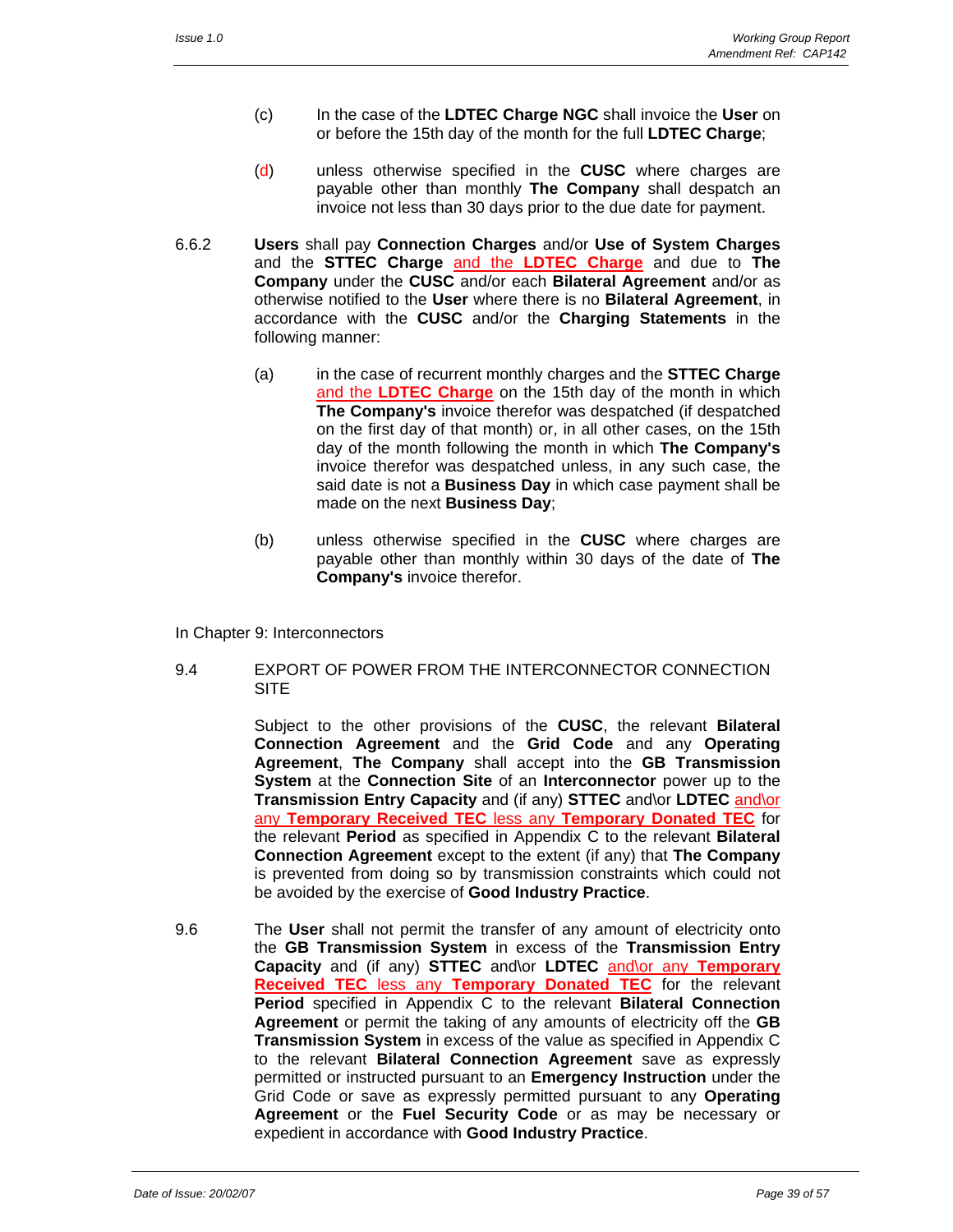- 9.10 USE OF SYSTEM CHARGES Transmission Network Use of System **Charges**
- 9.10.1 Subject to the provisions of the **CUSC**, and any relevant **Bilateral Agreement**, together with the relevant **Charging Statements**, the **User** shall with effect from the relevant date set out in the relevant **Bilateral Agreement**, be liable to pay to **The Company** the T**ransmission Network Use of System Charges** and (if appropriate) the **STTEC Charge** and **LDTEC Charge** in accordance with the **CUSC** calculated in accordance with the **Statement of Use of System Charges** and the **Statement of the Use of System Charging Methodology**. **The Company** shall apply and calculate the **Use of System Charges** in accordance with the **Statement of Use of System Charges** and the **Statement of the Use of System Charging Methodology**.

 Add the attached as a new Exhibits [XXX] and [YYY] and amend the contents page accordingly.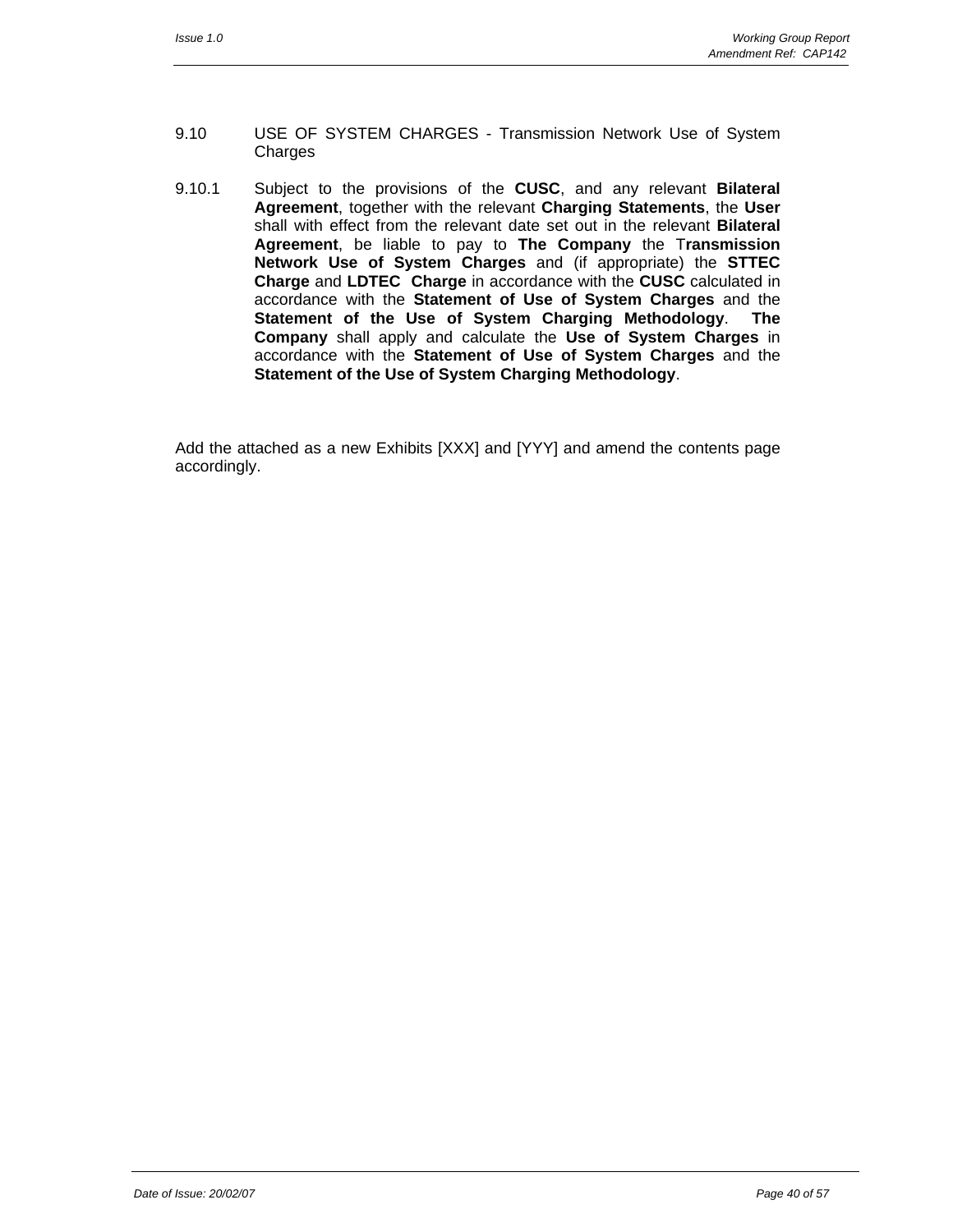CUSC – EXHIBIT [XXX]

#### **THE CONNECTION AND USE OF SYSTEM CODE – TEMPORARY TEC EXCHANGE RATE REQUEST FORM**

# **DIRECTLY CONNECTED POWER STATION EMBEDDED POWER STATION INTERCONNECTOR OWNER DISTRIBUTION INTERCONNECTOR**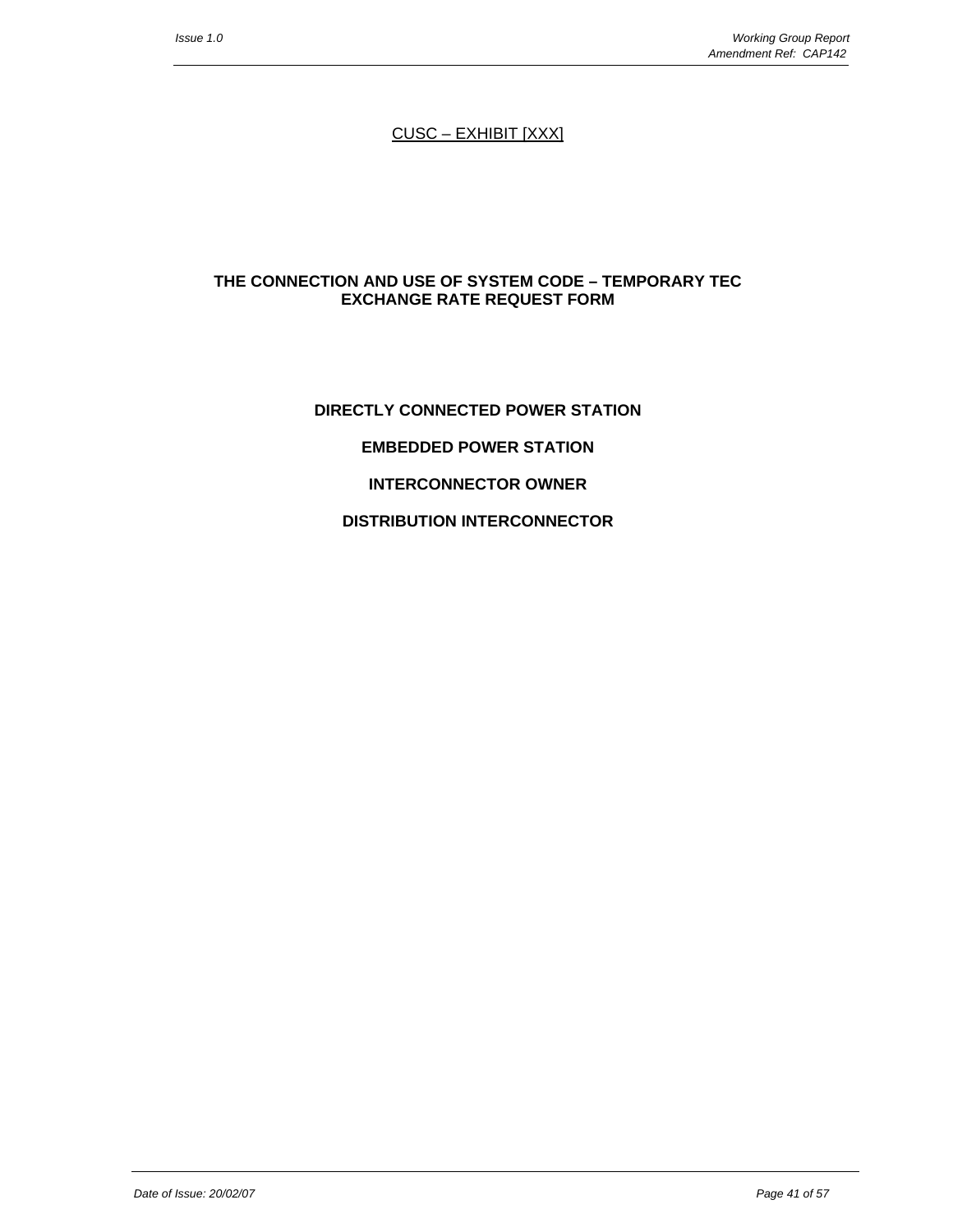#### **Please study the following notes before completing and signing the Temporary TEC Exchange Rate Request Form.**

1. National Grid Electricity Transmission plc ("**The Company**") requires the information requested in this form for the purposes of considering and assessing whether or not to grant your **Temporary TEC Exchange Rate Request**. It is essential that both **Joint TEC Exchange Users** supply all information requested and provides all the confirmations required and that every effort should be made to ensure that such information and confirmations are accurate.

 Please note the same terms used in this form are defined in the Interpretation in Definitions (contained in Section 11 to the **CUSC**) and when this occurs the expressions have capital letters at the beginning of each word and are in bold.

- 2. Where **The Company** considers that any information provided by the **Joint TEC Exchange Users** is incomplete or unclear then **The Company** will reject the **Temporary TEC Exchange Rate Request**.
- 3. Neither **Joint TEC Exchange Users** may make any change to the information provided.
- 4. **The Company** shall charge the **Joint TEC Exchange Users**, and the **Joint TEC Exchange Users** shall pay to **The Company** the **Temporary TEC Exchange Rate Request Fee**. The fee will be charged by **The Company** in accordance with the **Charging Statements**. No **Temporary TEC Exchange Rate Request** will be considered until such payment has been received.
- 5. **The Company** will consider the **Temporary TEC Exchange Rate Request**  in accordance with the terms of Paragraph 6.34 of the **CUSC**.
- 6. **The Company** may publish certain information in relation to **Temporary TEC Exchange Rate Requests** as specified in Paragraph 6.34.7 of **CUSC**.
- 7. Please complete this form and email it to  $\lceil \cdot \cdot \rceil$  and fax it to  $\lceil \cdot \cdot \rceil$ .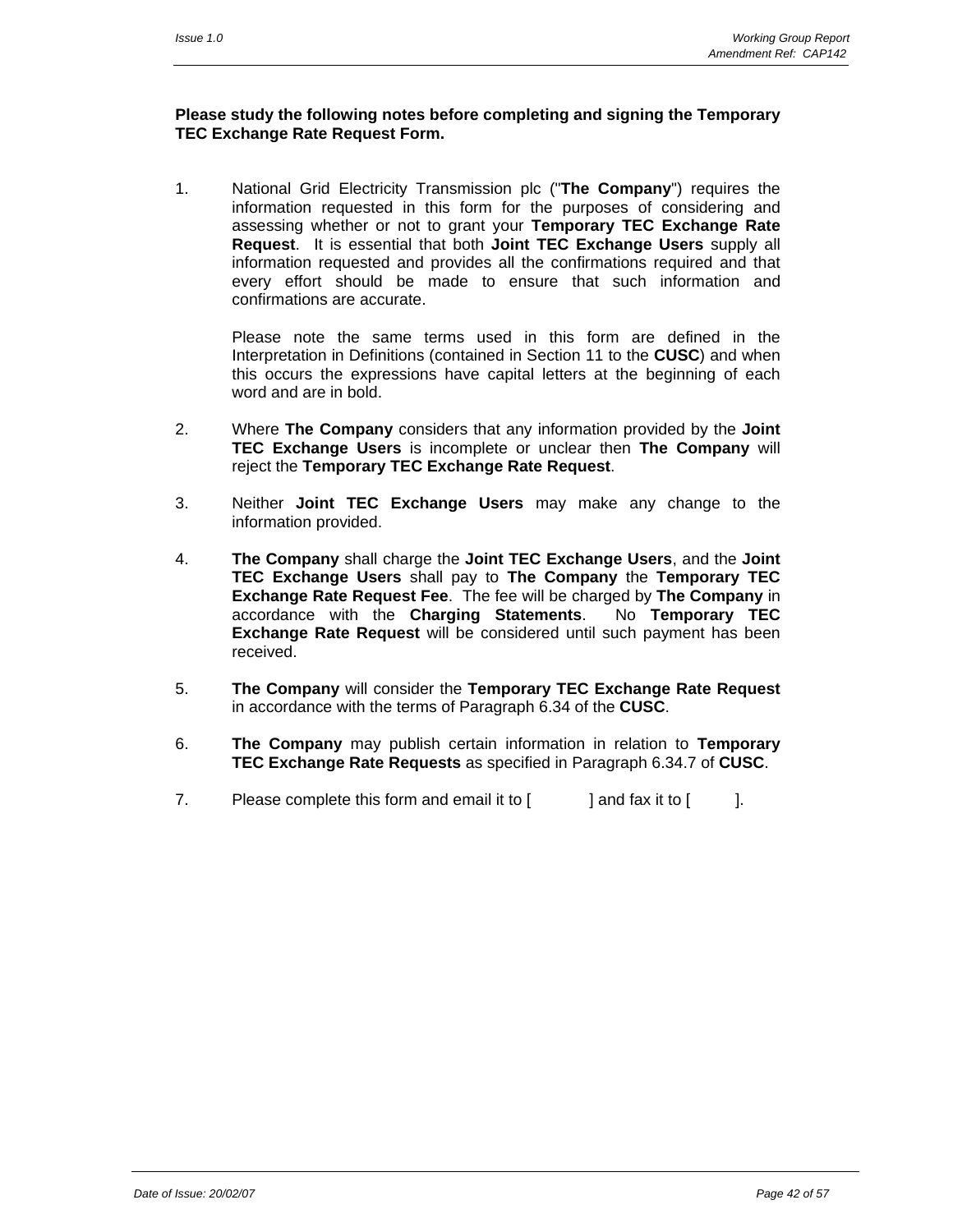#### **REQUEST FOR A TEMPORARY TEC EXCHANGE RATE**

**Please ensure that you have studied the notes before completing and signing this form.** 

#### **Temporary TEC Exchange Donor User**

**A1. Details of User**

Name:

Address:

Fax No.:

Email Address:

Registered Number:

Name Title and Contact Details (including email address) for the person authorised to deal with this **Temporary TEC Exchange Rate Request** for and on behalf of the **User**.

…………………………………………………………………………………

#### **B1. Bilateral Agreement details**

Please detail the **Bilateral Agreement** date and reference number.

…………………………………………………………………………….….

#### **C1. Connection Site**

Please detail the **Connection Site** or site of **Connection** to which the **Temporary TEC Exchange Rate Request** relates.

………………………………………………………………………………...

#### **Temporary TEC Exchange Recipient User**

#### **A2. Details of User**

Name:

Address:

Fax No.:

Email Address:

Registered Number: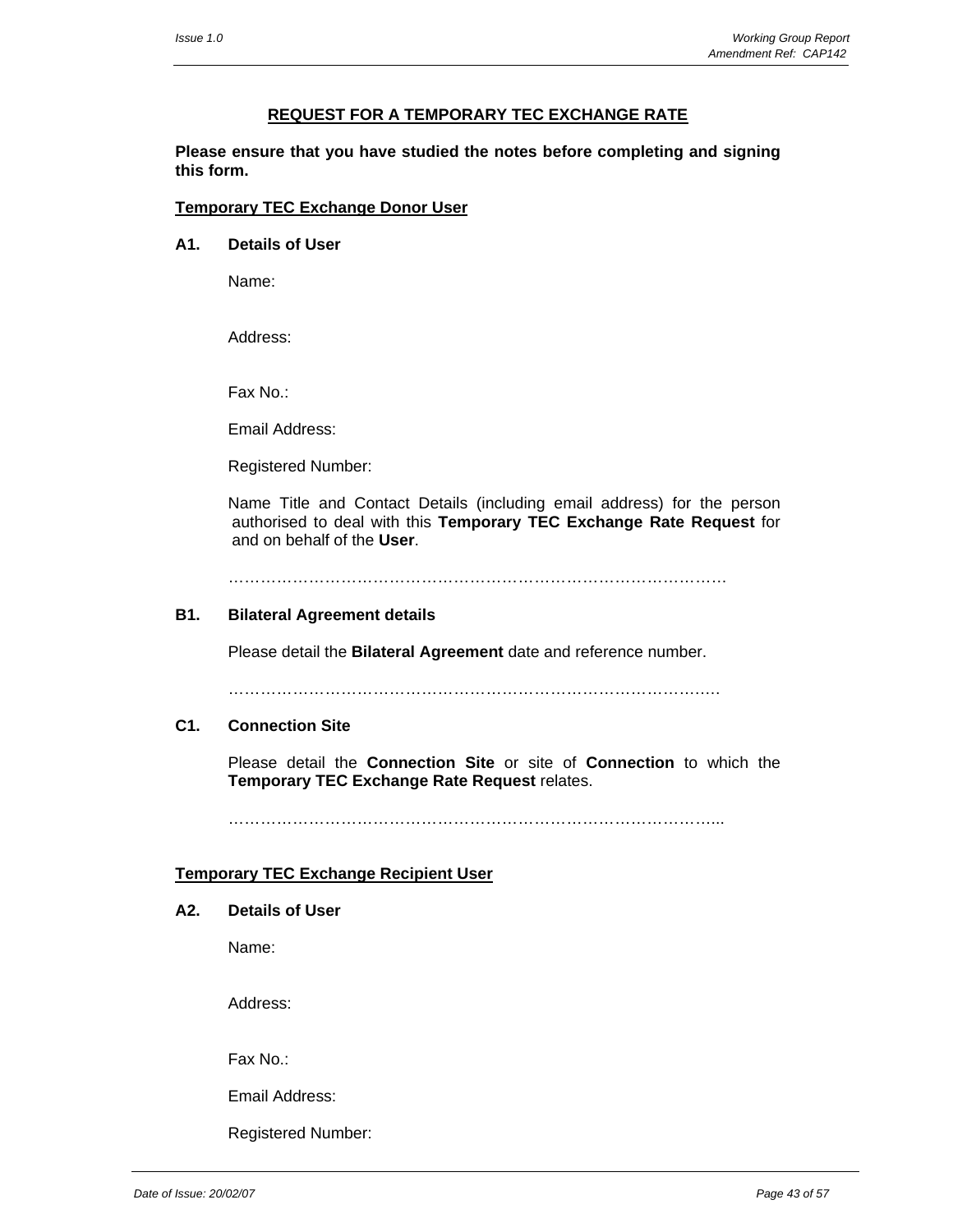Name Title and Contact Details (including email address) for the person authorised to deal with this **Temporary TEC Exchange Rate Request** for and on behalf of the **User**.

…………………………………………………………………………………

#### **B2. Bilateral Agreement details**

Please detail the **Bilateral Agreement** date and reference number.

…………………………………………………………………………….….

#### **C2. Connection Site**

Please detail the **Connection Site** or site of **Connection** to which the **Temporary TEC Exchange Rate Request** relates.

………………………………………………………………………………...

#### **D. Temporary TEC Exchange Period**

Please provide the dates of the **Temporary TEC Exchange Period** (being for a minimum of four weeks and commencing on a Monday) to which the **Temporary TEC Exchange Rate Request** relates.

#### **Temporary TEC Exchange Period**

**From** No. of Weeks 00.00 from

| 3<br>é. | с |
|---------|---|

[Monday] [on any day no later than last day of Financial Year]

……………… …………………… ………….………

#### **E. MW donated by the Temporary TEC Exchange Donor User**

Please provide details the level (in whole MW) of **Temporary Donated TEC**.

[……………..] MW (Positive only)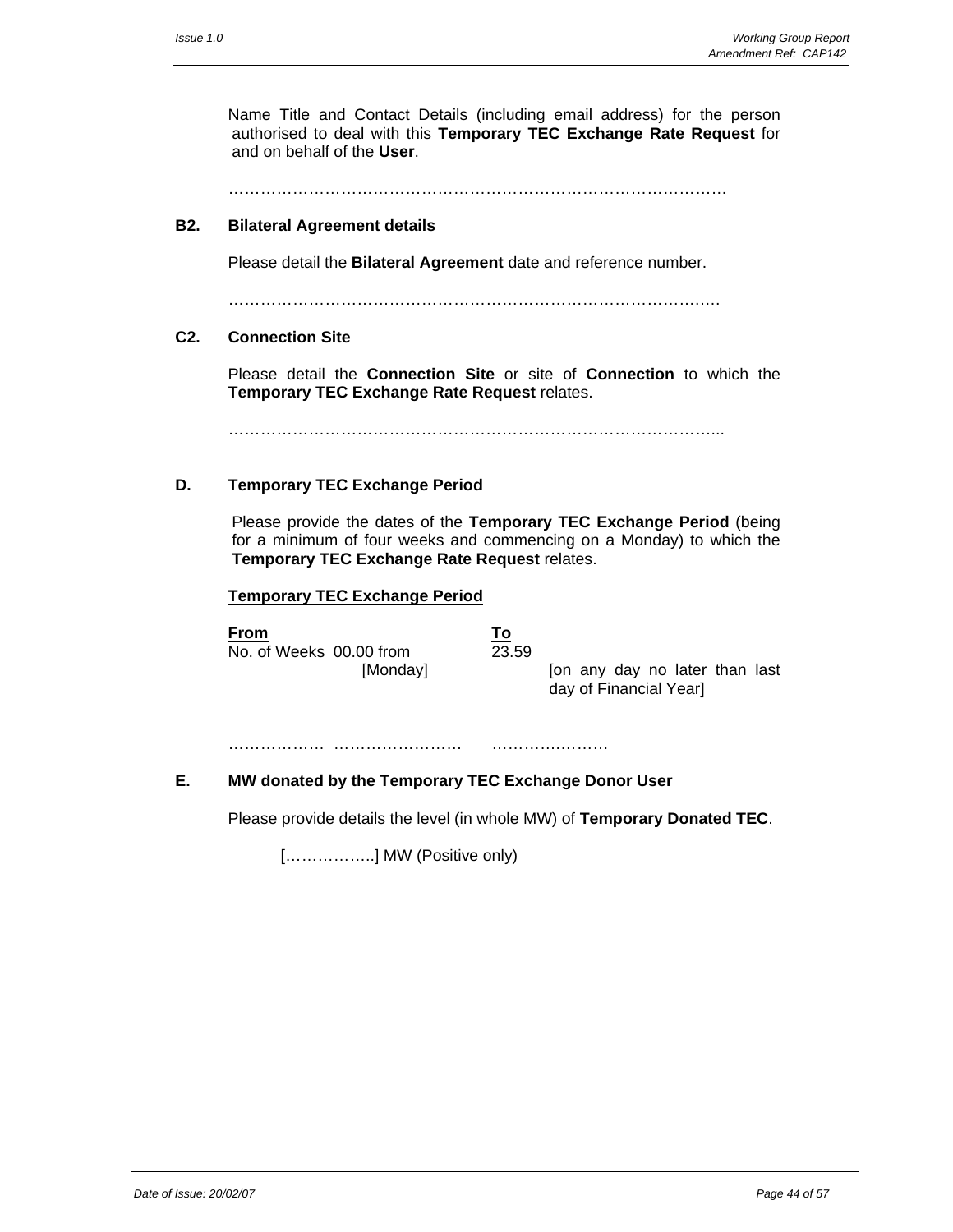#### **Temporary TEC Exchange Rate Request Form**

- 1. We agree to pay the **Temporary TEC Exchange Rate Request Fee**.
- 2. As Temporary **TEC Exchange Donor User** we confirm that the data submissions in respect of our **Connection Site** or site of **Connection** under the **Grid Code** are complete, accurate and up to date.
- 3. As Temporary **TEC Exchange Recipient User** we confirm that the data submissions in respect of our **Connection Site** or site of **Connection** under the **Grid Code** are complete, accurate and up to date
- 4. We consent to the disclosure of information by **The Company** in accordance with **CUSC** Paragraph 6.34.7

Signed for and on behalf of the:

#### **Temporary TEC Exchange Donor User**

………………………………………………

**Temporary TEC Exchange Recipient User** 

………………………………………………………………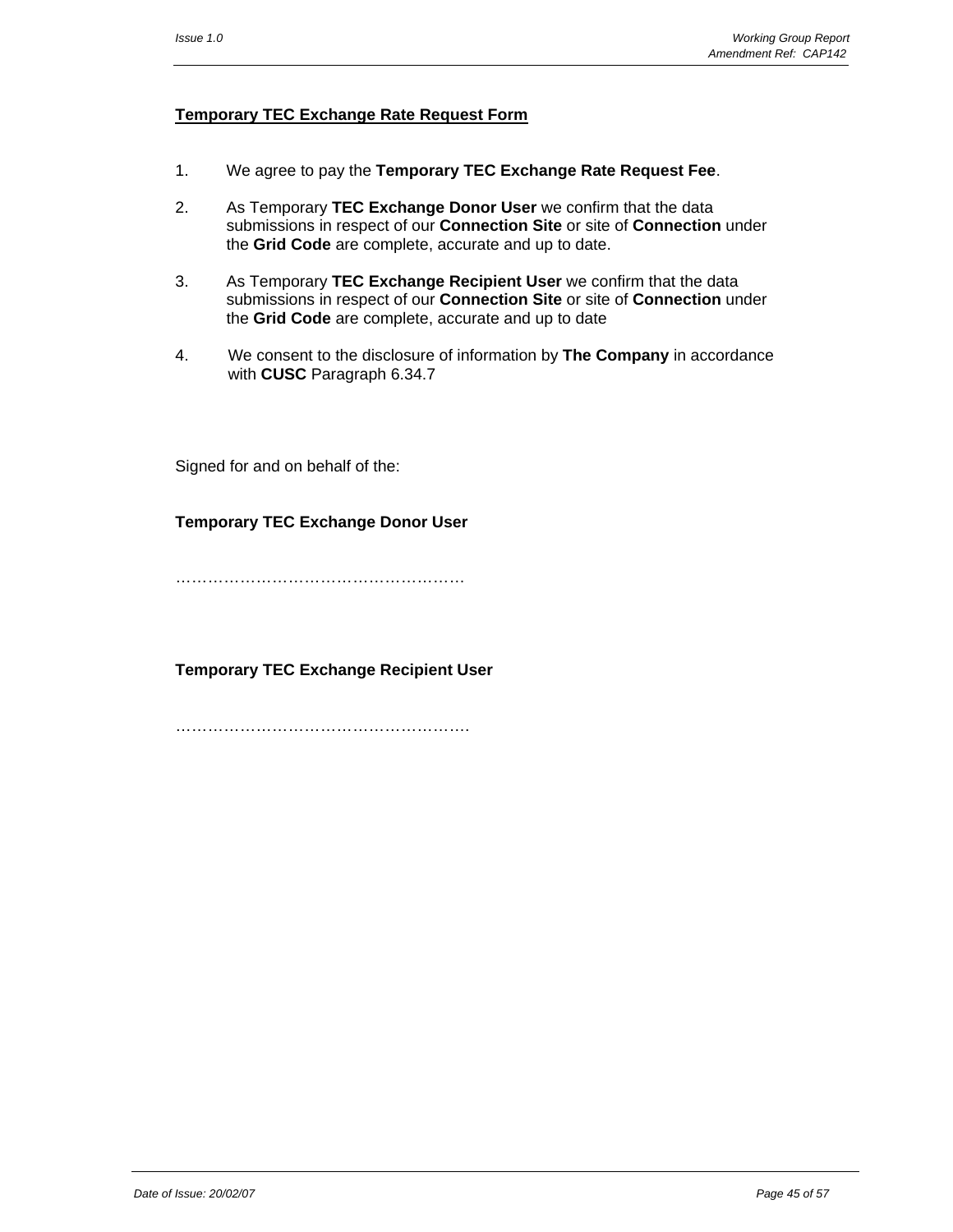# CUSC – EXHIBIT [YYY]

#### **THE CONNECTION AND USE OF SYSTEM CODE – TEMPORARY TEC EXCHANGE NOTIFICATION OF INTEREST FORM**

The Company will use the information provided in this form to enable it to publish information about the potential willingness of **User's** to enter into a **Temporary TEC Exchange Rate Request.**

Please complete this form and email it to  $\begin{bmatrix} 1 & 1 \end{bmatrix}$  and fax it to  $\begin{bmatrix} 1 & 1 \end{bmatrix}$ .

**Details of the time period**  *Date must be within the current Financial Year* 

The earliest start date: ………………….. The earliest end date: **Earling Contract Executive Executive Contract Property** 

**Details of the capacity that could be donated**  *Must be a whole number of MWs and shall not exceed the User's TEC* 

………………………….MW [must be positive]

**Details of the User**  The name of the **User** ……………………………………………………………………………………………. Preferred contact details of the **User** ……………………………………………………………………………………………. The **Connection Site** or site of **Connection**

………………………………………………………………………………………….....

Date by which prospective recipients should contact the **User** if interested in proceeding with a **Temporary TEC Exchange**  *Date must be within the current Financial Year* 

…………………………………………………………………………………………….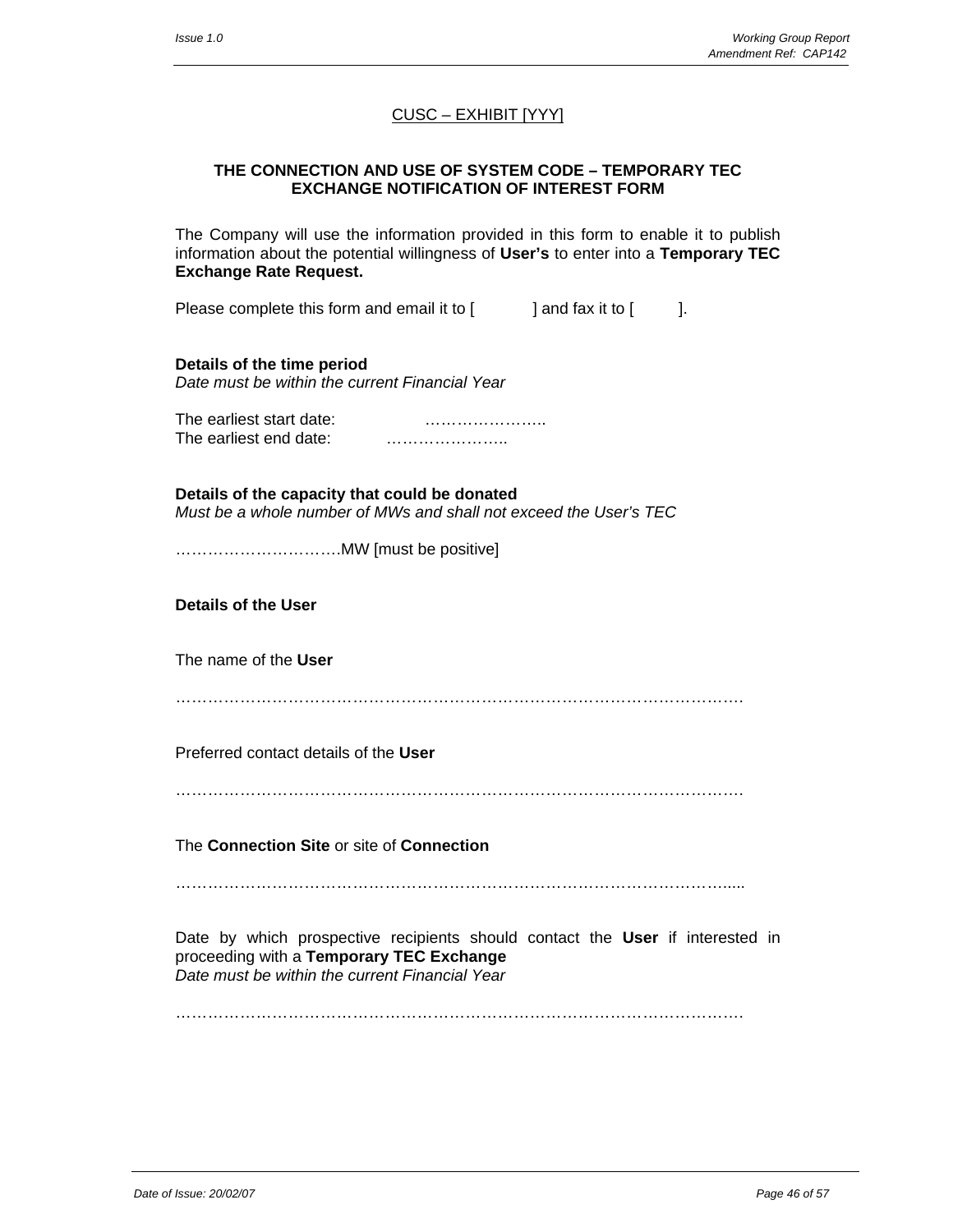We consent to the disclosure of information by **The Company** in accordance with **CUSC** Paragraph 6.34.7

Signed for and on behalf of the **User**

……………………………………………… *To avoid any misunderstanding this is not to be construed as constituting an offer or invitation to treat in respect any TEC Exchange Trade*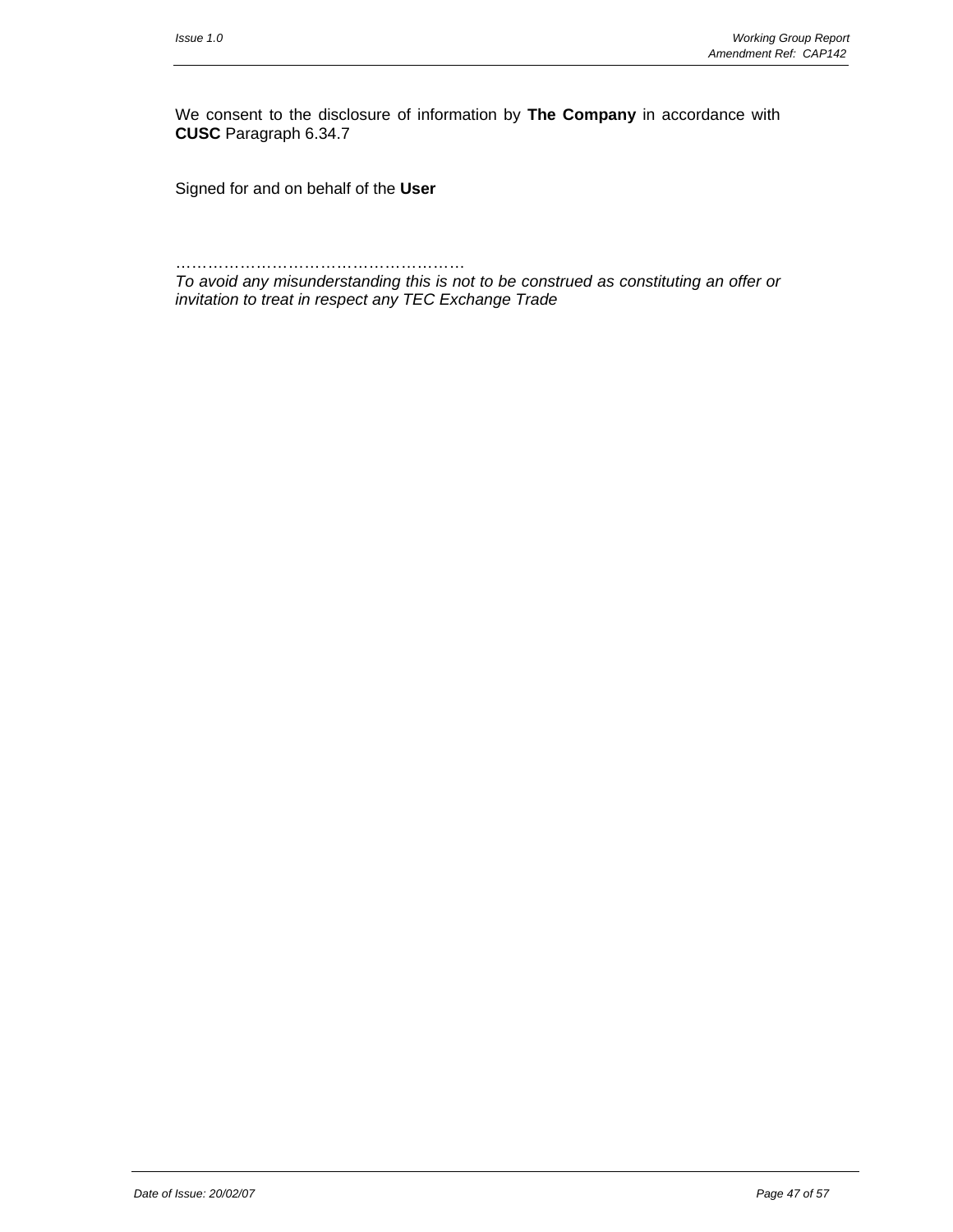## **ANNEX 3 – WORKING GROUP TERMS OF REFERENCE AND MEMBERSHIP**

### **RESPONSIBILITIES**

- 1. The Working Group is responsible for assisting the CUSC Amendments Panel in the evaluation of CUSC Amendment Proposal CAP142 tabled by British Energy at the Amendments Panel meeting on 24 November 2006.
- 2. The proposal must be evaluated to consider whether it better facilitates achievement of the applicable CUSC objectives. These can be summarised as follows:
	- (a) the efficient discharge by the Licensee of the obligations imposed on it by the Act and the Transmission Licence; and
	- (b) Facilitating effective competition in the generation and supply of electricity, and (so far as consistent therewith) facilitating such competition in the sale, distribution and purchase of electricity.
- 3. It should be noted that additional provisions apply where it is proposed to modify the CUSC amendment provisions, and generally reference should be made to the Transmission Licence for the full definition of the term.

#### **SCOPE OF WORK**

- 4. The Working Group must consider the issues raised by the Amendment Proposal and consider if the proposal identified better facilitates achievement of the Applicable CUSC Objectives.
- 5. In addition to the overriding requirement of paragraph 4, the Working Group shall consider and report on the following specific issues:
	- Trading between 2 parties subject to NG exchange rate
	- Exchange rate shouldn't exacerbate constraints
	- TNUoS charging responsibility of party transferring TEC
	- It is within Financial Year with the end of financial year as the buffer.
	- It should be looked at whether the 7 weeks at the start of the Financial year should be excluded as this would be the "start up" period, therefore only 45 week period i.e. To deliver a different exchange rate to enduring TEC trades, the assessment would need to be on an 'operational' basis, rather than a long term planning basis)
	- Specific consideration should be given regarding embedded
	- That it should not effect charging base
	- Sense check as to whether this is financially viable
	- National Grid would have to be clear on Grid Code requirements are met for the receiving party where a trade is carried out.
- 6. The Working Group is responsible for the formulation and evaluation of any Alternative Amendments arising from Group discussions which would, as compared with the Amendment Proposal, better facilitate achieving the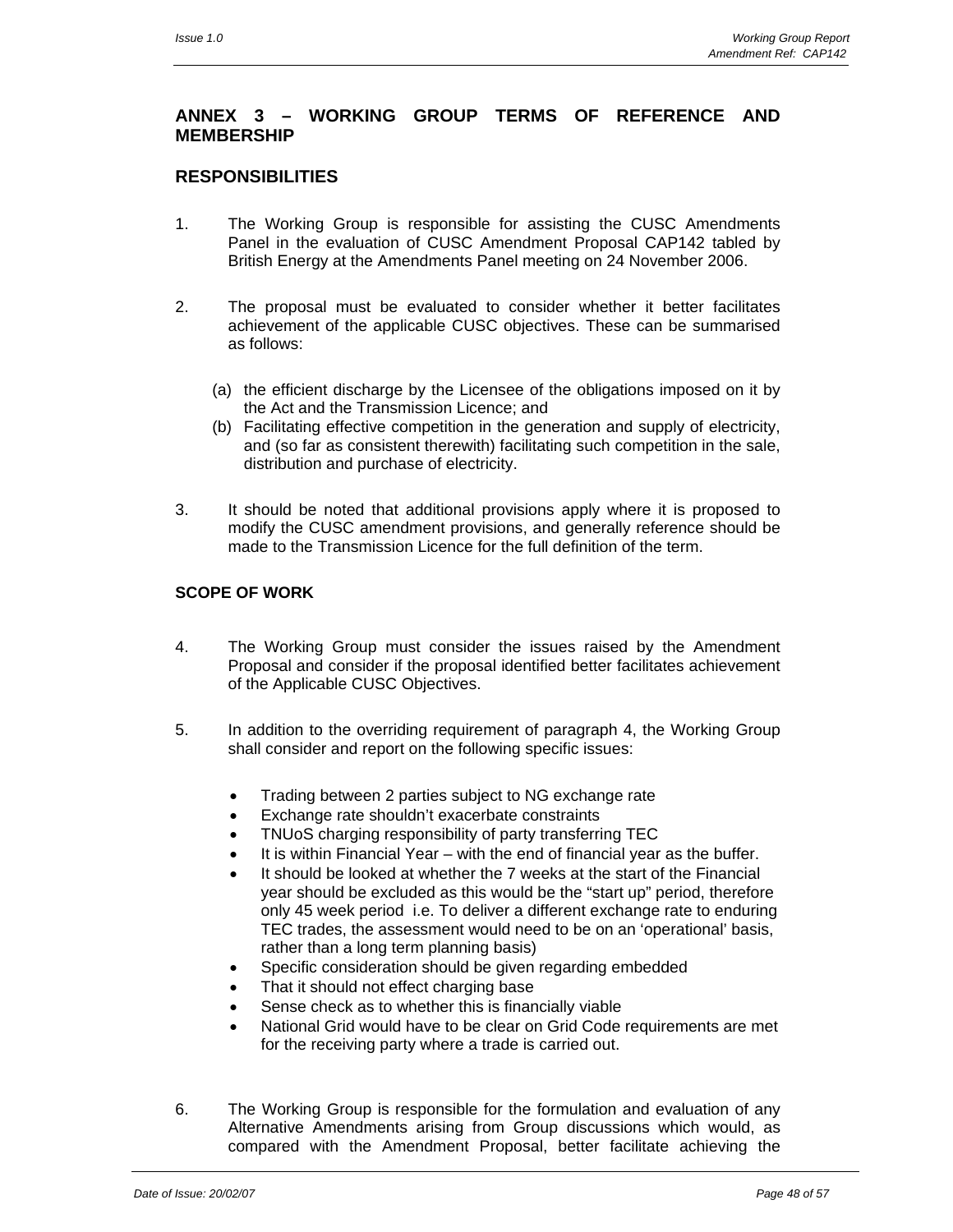applicable CUSC objectives in relation to the issue or defect identified. The Working Group shall have due regard to Core Industry Documents and other industry documents in the evaluation of the Amendment Proposal and any Alternative Amendment.

7. The Working Group is to submit their final report to the CUSC Panel Secretary on *15* February 2007 for circulation to Panel Members. The conclusions will be presented to the CUSC Panel meeting on *23* February 2007.

#### **MEMBERSHIP**

8. It is recommended that the Working Group has the following members:

| Malcolm Taylor     | Chairman                                   |
|--------------------|--------------------------------------------|
| Adam Brown         | <b>National Grid</b>                       |
| Paul Jones         | E.ON                                       |
| <b>Bill Reed</b>   | <b>RWE-NPower</b>                          |
| David Scott        | <b>EDF Energy</b>                          |
| John Morris        | <b>British Energy</b>                      |
| <b>Mike Davies</b> | <b>Wind Energy</b>                         |
| Garth Graham       | <b>Scottish &amp; Southern Electricity</b> |
| Simon Lord         | <b>International Power</b>                 |
| Dave Wilkerson     | Centrica                                   |
|                    |                                            |

| <b>Authority Representative</b> | Mark Copley/Richard Miller     |  |  |
|---------------------------------|--------------------------------|--|--|
| <b>Technical Secretary</b>      | Lilian MacLeod/ Beverley Viney |  |  |

9. The membership can be amended from time to time by the CUSC Amendments Panel.

#### **RELATIONSHIP WITH AMENDMENTS PANEL**

- 10. The Working Group shall seek the views of the Amendments Panel before taking on any significant amount of work. In this event the Working Group Chairman should contact the CUSC Panel Secretary.
- 11. Where the Working Group requires instruction, clarification or guidance from the Amendments Panel, particularly in relation to their Scope of Work, the Working Group Chairman should contact the CUSC Panel Secretary.

#### **MEETINGS**

12. The Working Group shall, unless determined otherwise by the Amendments Panel, develop and adopt its own internal working procedures and provide a copy to the Panel Secretary for each of its Amendment Proposals.

#### **REPORTING**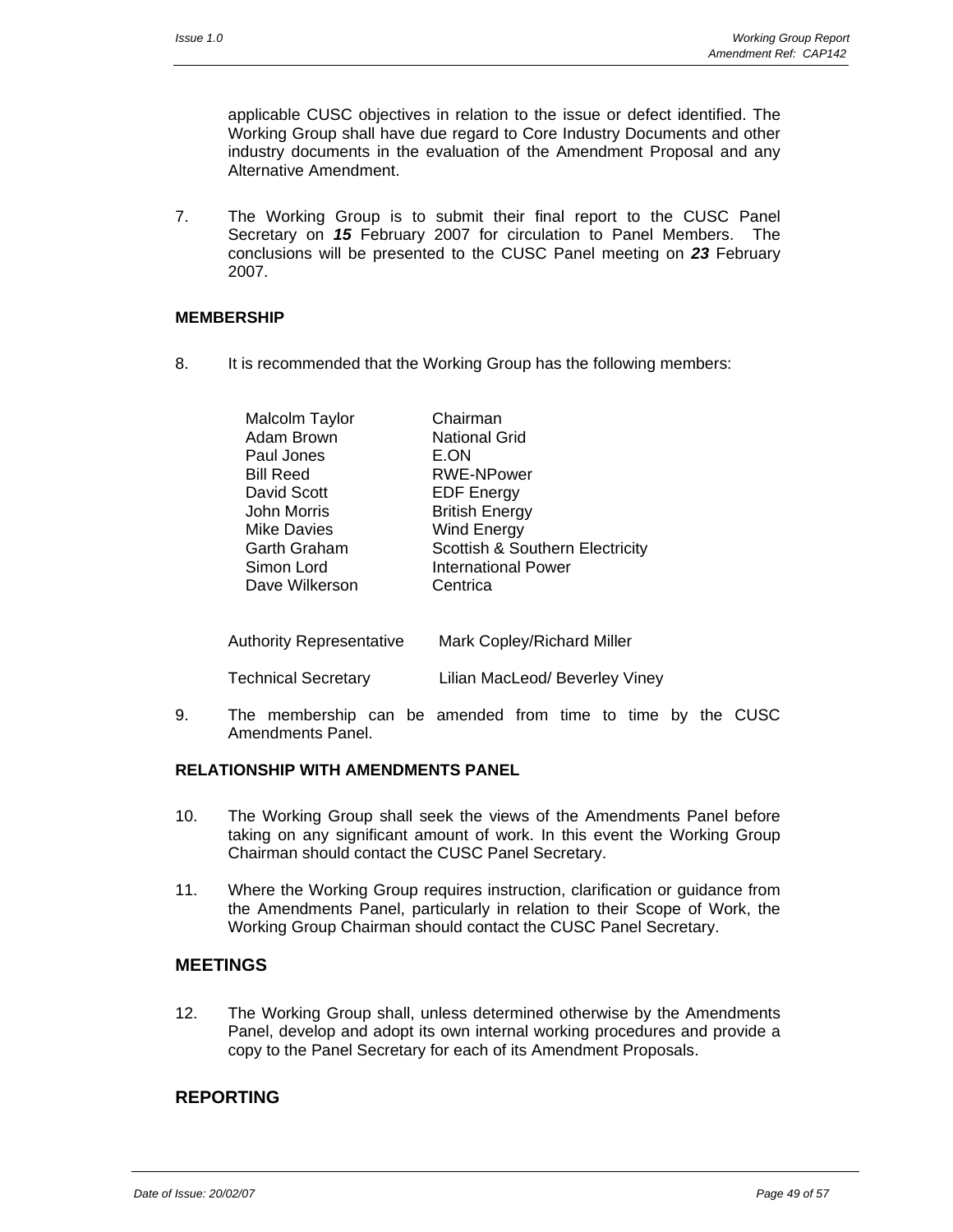- 13. The Working Group Chairman shall prepare a final report to the February 2007 Amendments Panel responding to the matter set out in the Terms of Reference.
- 14. A draft Working Group Report must be circulated to Working Group members with not less than five business days given for comments.
- 15. Any unresolved comments within the Working Group must be reflected in the final Working Group Report.
- 16. The Chairman (or another member nominated by him) will present the Working Group report to the Amendments Panel as required.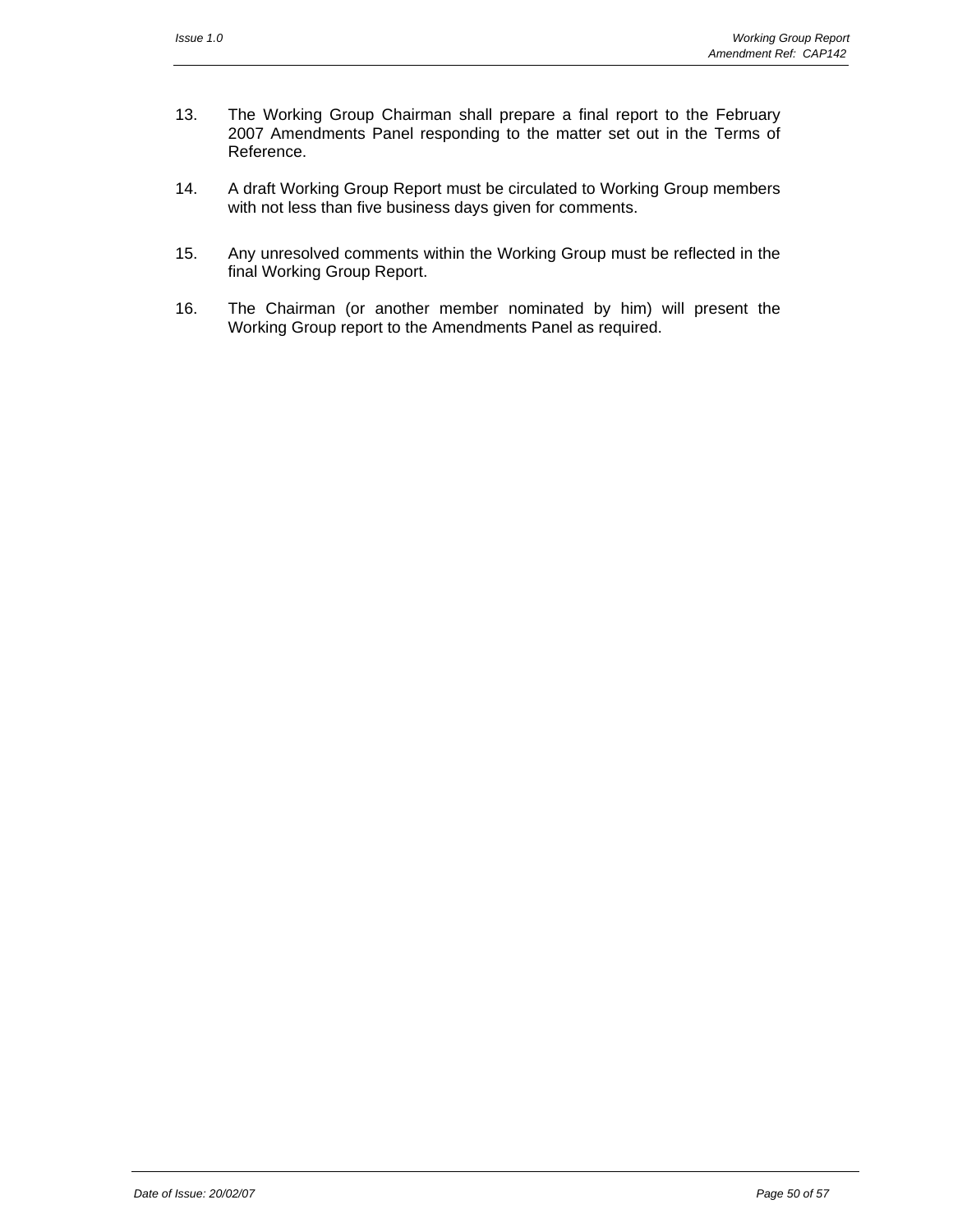### **ANNEX 4 – INTERNAL WORKING GROUP PROCEDURE**

- 1. Very summary meeting notes of agreements reached or issues raised for further assessment, together with actions from each meeting will be produced by the Technical Secretary (provided by National Grid) and circulated to the Chairman and Working Group members for review.
- 2. The notes and actions will be published on the National Grid CUSC Website after they have been agreed at the next meeting or sooner on agreement by Working Group members.
- 2. The Chairman of the Working Group will provide an update of progress and issues to the Amendments Panel each month as appropriate.
- 4. Working Group meetings will be arranged for a date acceptable to the majority of members and will be held as often as required as agreed by the Working Group in order to respond to the requirements of the Terms of Reference set by the Amendments Panel.
- 5. If within half an hour after the time for which the Working Group meeting has been convened the Chairman of the group is not in attendance, the meeting will take place with those present.
- 6. A meeting of the Working Group shall not be invalidated by any member(s) of the group not being present at the meeting.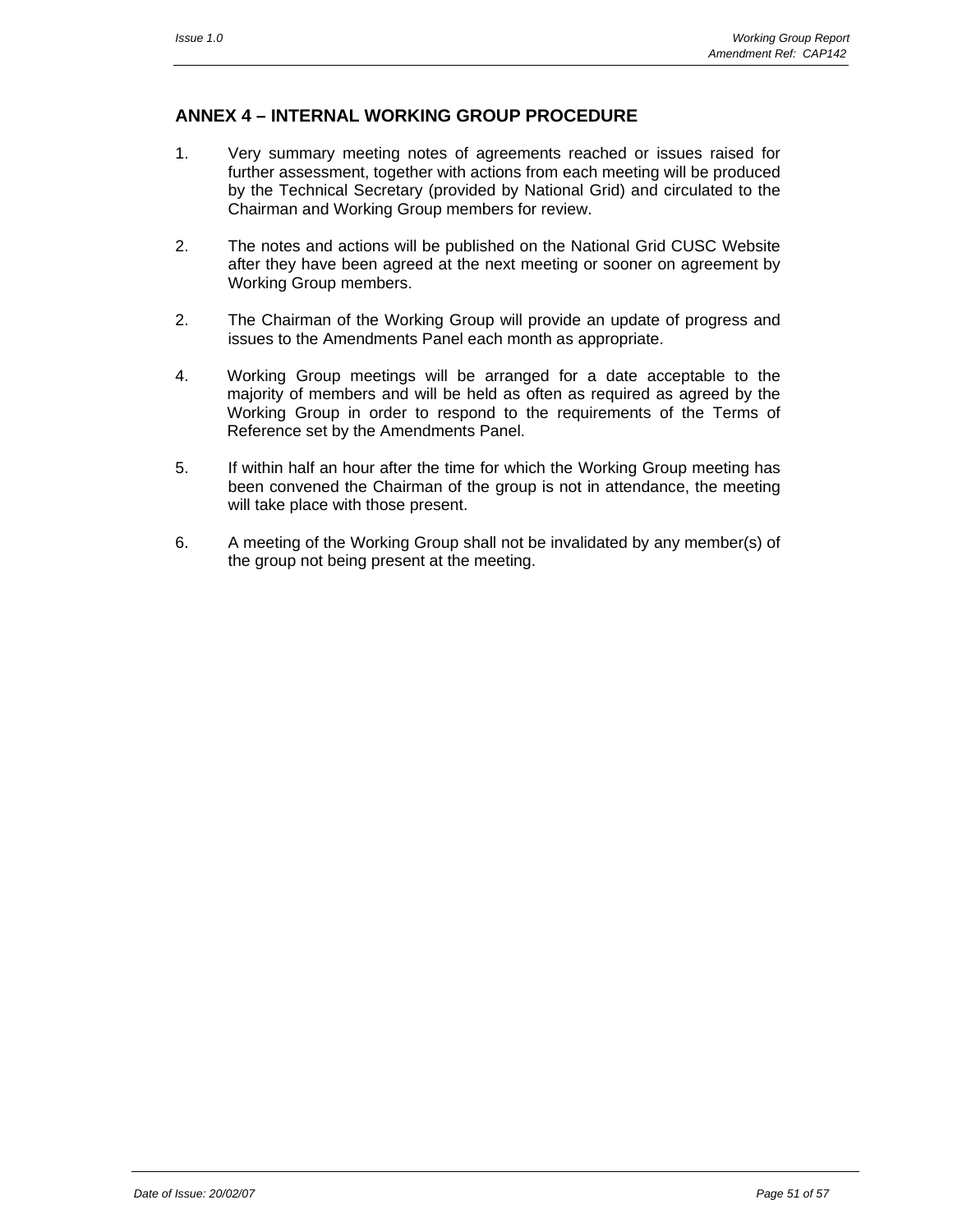# **ANNEX 5 – AMENDMENT PROPOSAL FORM**

| <b>CUSC Amendment Proposal Form</b>                                                                                                                                                                                                                                                                                                                                                                                                                                                                                                                                                                                                                                                                                                                                                                                                         | <b>CAP:142</b> |  |  |
|---------------------------------------------------------------------------------------------------------------------------------------------------------------------------------------------------------------------------------------------------------------------------------------------------------------------------------------------------------------------------------------------------------------------------------------------------------------------------------------------------------------------------------------------------------------------------------------------------------------------------------------------------------------------------------------------------------------------------------------------------------------------------------------------------------------------------------------------|----------------|--|--|
| <b>Title of Amendment Proposal:</b>                                                                                                                                                                                                                                                                                                                                                                                                                                                                                                                                                                                                                                                                                                                                                                                                         |                |  |  |
|                                                                                                                                                                                                                                                                                                                                                                                                                                                                                                                                                                                                                                                                                                                                                                                                                                             |                |  |  |
| <b>Temporary TEC Exchanges</b>                                                                                                                                                                                                                                                                                                                                                                                                                                                                                                                                                                                                                                                                                                                                                                                                              |                |  |  |
| Description of the Proposed Amendment (mandatory by proposer):                                                                                                                                                                                                                                                                                                                                                                                                                                                                                                                                                                                                                                                                                                                                                                              |                |  |  |
| CUSC Amendment CAP068 introduced the facility for TEC exchange by means of<br>Exchange Rate Requests to NGET and corresponding Bilateral Agreements<br>between parties. The current arrangements codified in CUSC 6.30.3 only<br>appear to allow TEC trades between parties from the following 1 April on an<br>enduring basis. This product is very inflexible and is probably the reason, as<br>far as the author is aware, it has never been taken up since the modification<br>was introduced. This amendment seeks to introduce a much more flexible<br>approach to TEC exchange such that these can be done between parties<br>within year for variable periods of time as defined in a bilateral agreement.<br>NGET would have a role in identifying the exchange rate applicable between<br>parties as in the current arrangements. |                |  |  |
| For example, a party with a defined TEC at the beginning of the year may suffer plant<br>problems that restrict the ability to use this TEC for some predetermined time. Under this<br>proposal this additional TEC could be offered to others under the terms of a bilateral<br>agreement and NGET defined exchange rate. The TEC trade would be applicable as soon as<br>the necessary exchange rate has been established and contracts exchanged.                                                                                                                                                                                                                                                                                                                                                                                        |                |  |  |
| It is envisaged that the party temporarily transferring TEC would continue to pay the TNUOS<br>charges and this may be recovered from the receiving party as part of the bilateral<br>agreement.                                                                                                                                                                                                                                                                                                                                                                                                                                                                                                                                                                                                                                            |                |  |  |
| Description of Issue or Defect that Proposed Amendment seeks to Address<br>(mandatory by proposer):                                                                                                                                                                                                                                                                                                                                                                                                                                                                                                                                                                                                                                                                                                                                         |                |  |  |
| The existing arrangement for TEC exchanges between parties is a very inflexible product.                                                                                                                                                                                                                                                                                                                                                                                                                                                                                                                                                                                                                                                                                                                                                    |                |  |  |
| Allowing within year changes to allocation of TEC would promote more efficient use of the<br>System.                                                                                                                                                                                                                                                                                                                                                                                                                                                                                                                                                                                                                                                                                                                                        |                |  |  |
| It may be prove to be a suitable alternative arrangement to mothballing as the TEC does<br>not get relinquished by the transferring party and thus avoids potential difficulties of<br>re-obtaining TEC in the future.                                                                                                                                                                                                                                                                                                                                                                                                                                                                                                                                                                                                                      |                |  |  |
| Impact on the CUSC (this should be given where possible):                                                                                                                                                                                                                                                                                                                                                                                                                                                                                                                                                                                                                                                                                                                                                                                   |                |  |  |
| This proposal suggests the need to amend Section 6.30.3 with the inclusion of new clauses<br>to allow within year TEC exchanges.                                                                                                                                                                                                                                                                                                                                                                                                                                                                                                                                                                                                                                                                                                            |                |  |  |
| Impact on Core Industry Documentation (this should be given where possible):                                                                                                                                                                                                                                                                                                                                                                                                                                                                                                                                                                                                                                                                                                                                                                |                |  |  |
| None anticipated                                                                                                                                                                                                                                                                                                                                                                                                                                                                                                                                                                                                                                                                                                                                                                                                                            |                |  |  |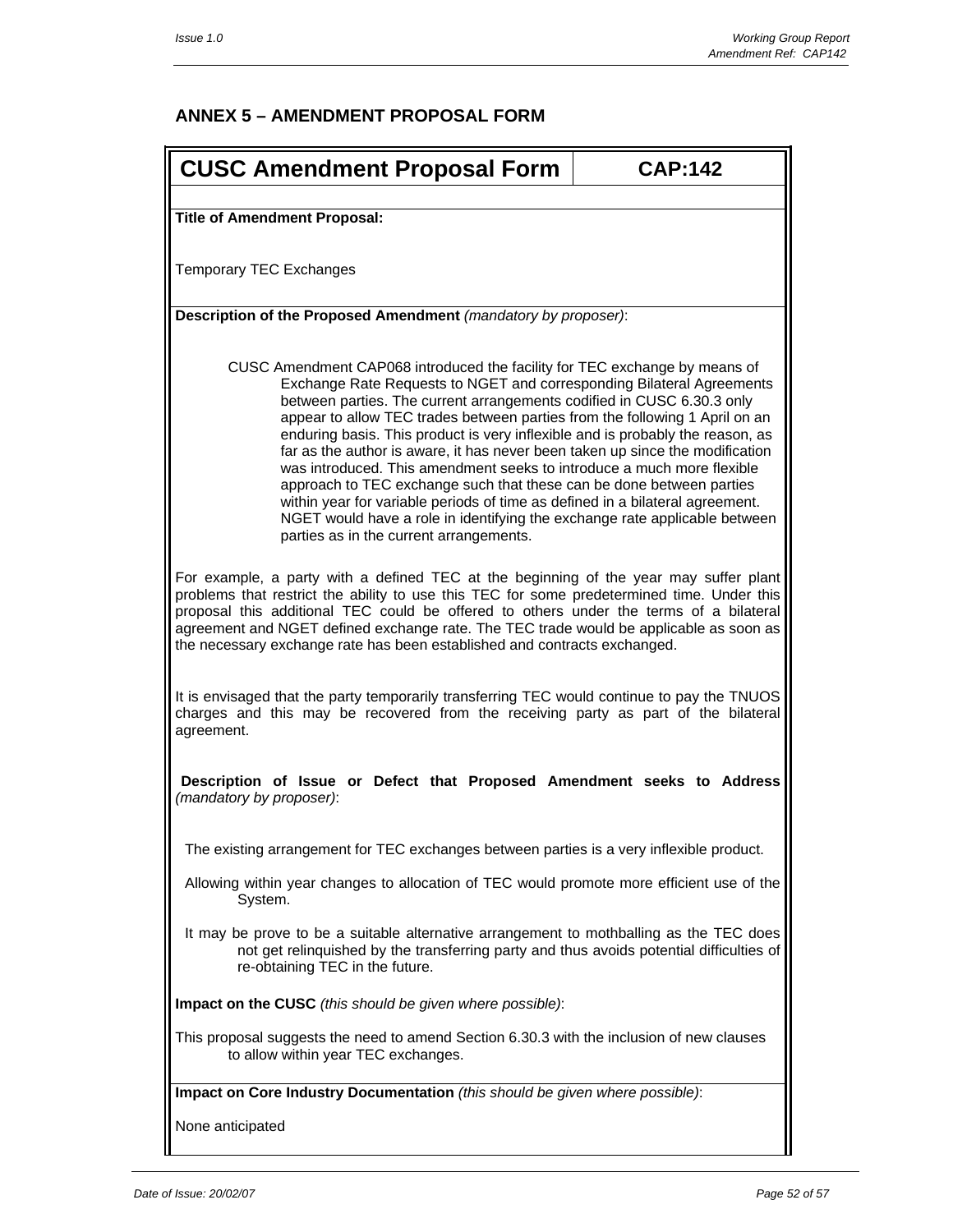| Impact on Computer Systems and Processes used by CUSC Parties (this should be<br>given where possible):                                                                                                                                  |                                             |  |  |  |
|------------------------------------------------------------------------------------------------------------------------------------------------------------------------------------------------------------------------------------------|---------------------------------------------|--|--|--|
| Nothing new anticipated.                                                                                                                                                                                                                 |                                             |  |  |  |
|                                                                                                                                                                                                                                          |                                             |  |  |  |
| Details of any Related Modifications to Other Industry Codes (where known):                                                                                                                                                              |                                             |  |  |  |
|                                                                                                                                                                                                                                          |                                             |  |  |  |
| None known                                                                                                                                                                                                                               |                                             |  |  |  |
| Justification for Proposed Amendment with Reference<br>to Applicable<br><b>CUSC</b><br>Objectives** (mandatory by proposer):                                                                                                             |                                             |  |  |  |
| This proposed modification would enhance the possibilities of the trading of TEC between<br>generators thus furthering the efficient use of the System and better facilitate competition in<br>the generation and supply of electricity. |                                             |  |  |  |
|                                                                                                                                                                                                                                          |                                             |  |  |  |
|                                                                                                                                                                                                                                          |                                             |  |  |  |
|                                                                                                                                                                                                                                          |                                             |  |  |  |
| Details of Proposer:                                                                                                                                                                                                                     | <b>British Energy</b>                       |  |  |  |
| Organisation's Name:                                                                                                                                                                                                                     |                                             |  |  |  |
| Capacity in which the Amendment is being<br>proposed:                                                                                                                                                                                    | CUSC party                                  |  |  |  |
| (i.e. CUSC Party, BSC Party or "energywatch")                                                                                                                                                                                            |                                             |  |  |  |
| <b>Details of Proposer's Representative:</b>                                                                                                                                                                                             | John Morris                                 |  |  |  |
| Name:<br>Organisation:                                                                                                                                                                                                                   | BE Power & Energy Trading                   |  |  |  |
| Telephone Number:                                                                                                                                                                                                                        | 01452-653492                                |  |  |  |
| Email Address:                                                                                                                                                                                                                           | john.morris@british-energy.com              |  |  |  |
| <b>Details of Representative's Alternate:</b><br>Name:<br>Organisation:                                                                                                                                                                  | Louise Allport<br>BE Power & Energy Trading |  |  |  |
| Telephone Number:                                                                                                                                                                                                                        | 01452-654436                                |  |  |  |
| Email Address:                                                                                                                                                                                                                           | louise.allport@british-energy.com           |  |  |  |
| Attachments (Yes/No): No<br>If Yes, Title and No. of pages of each Attachment:<br>No                                                                                                                                                     |                                             |  |  |  |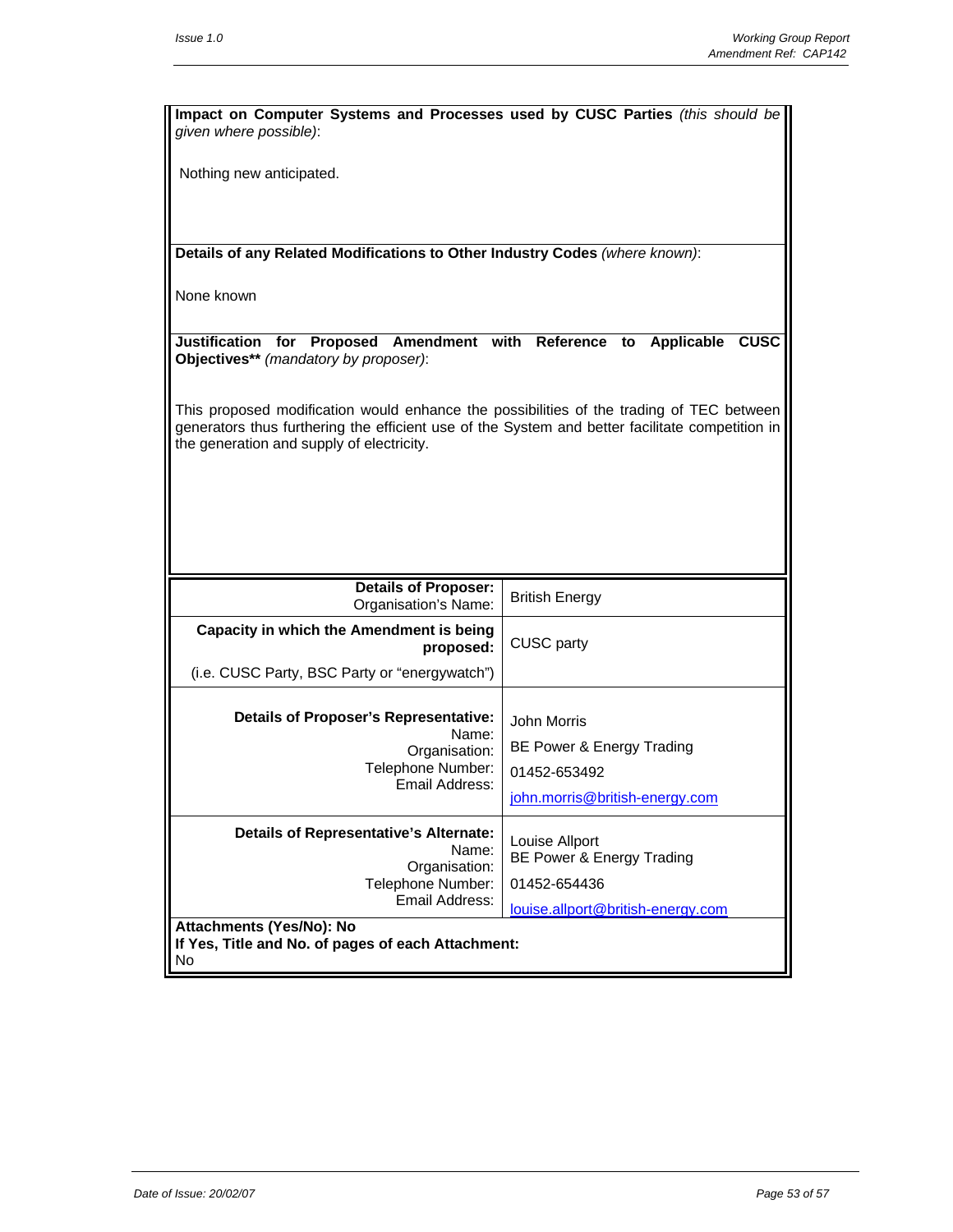# **ANNEX 6 - TIMESCALES FOR ASSESSMENT**

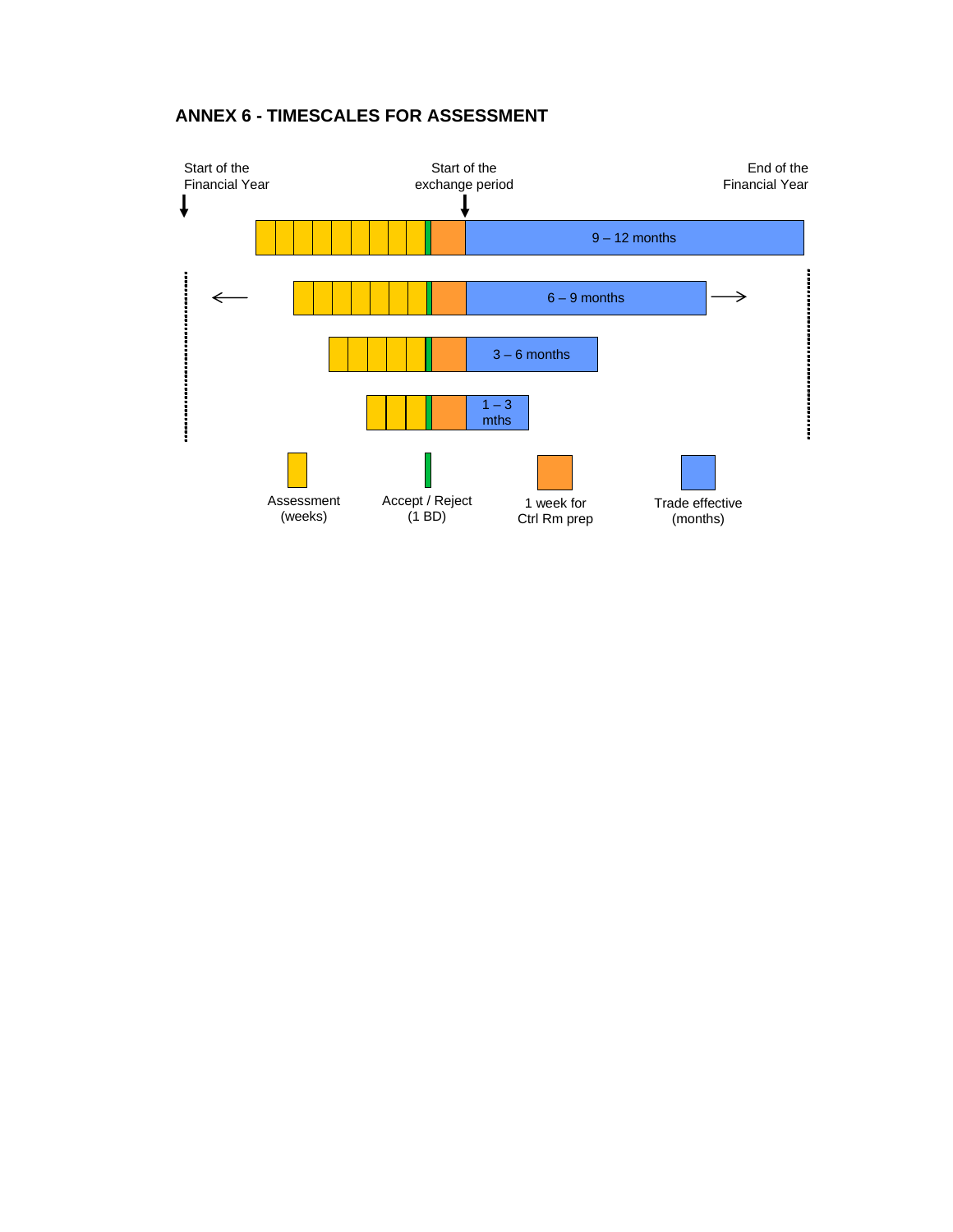#### **ANNEX 7 ASSESSMENT PROCESS – ILLUSTRATION**



l

<sup>1</sup> N.B. In the draft legal text the term Temporary TEC Exchange Rate is defined as the weekly profile of the value of 'B' created by the donation of 'A'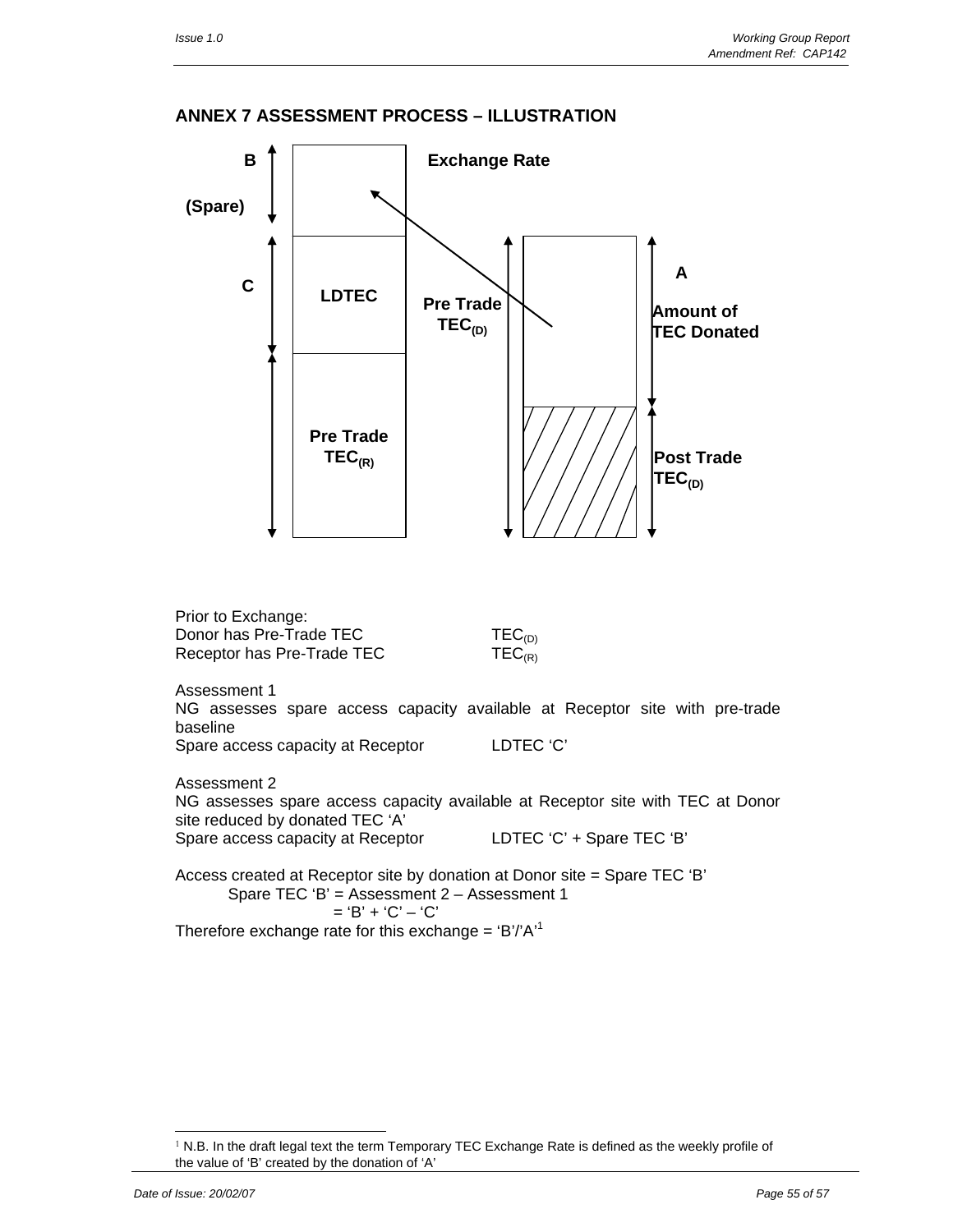### **ANNEX 8 TYPICAL EXCHANGE TEC OFFER**